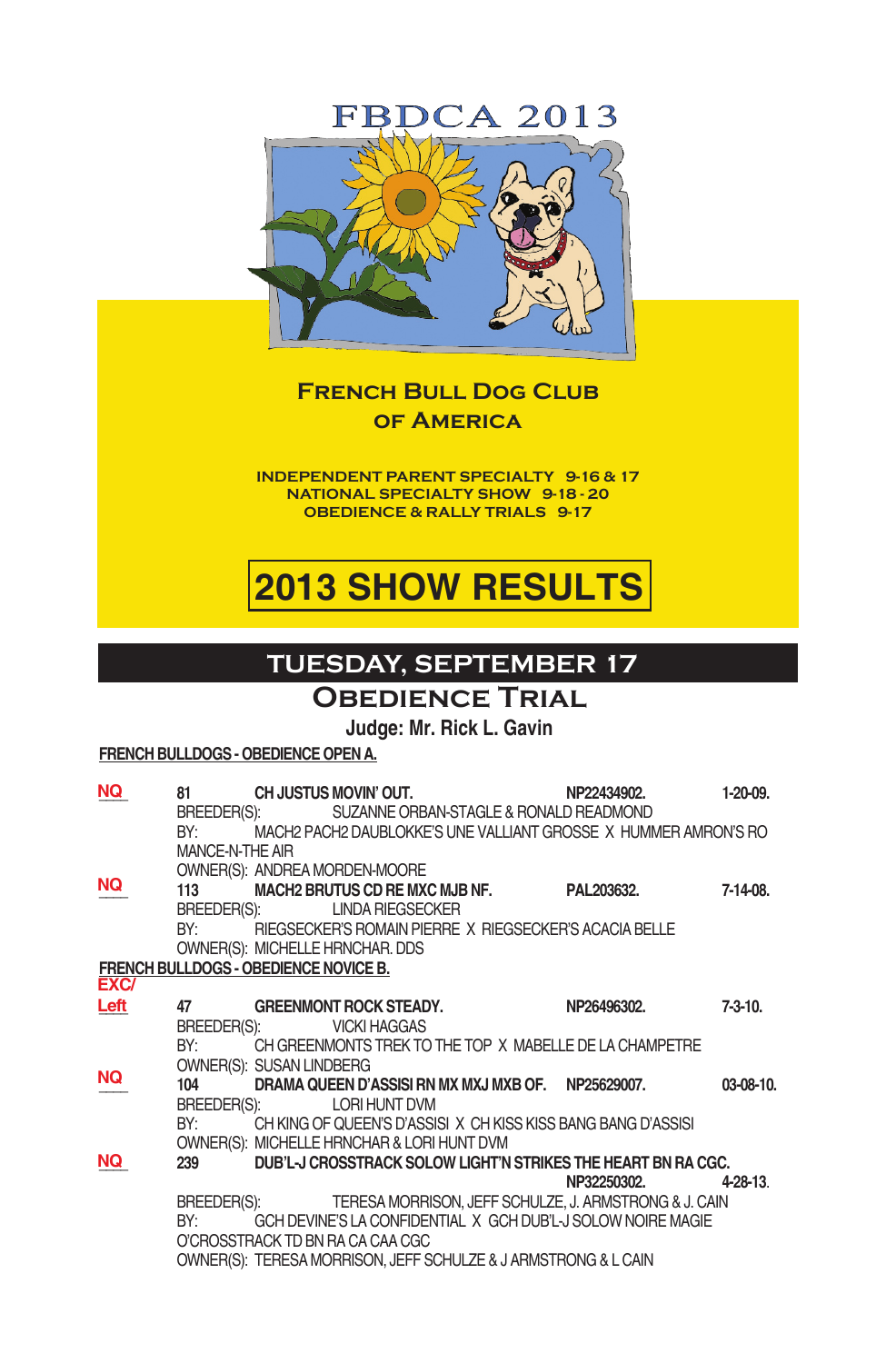| NQ    | 253                                            |                                                             |                              |                             | BULLMARKET TO CATCH A THIEF OA, OAJ.                 | NP26906001.                                                         | 2-26-10.    |
|-------|------------------------------------------------|-------------------------------------------------------------|------------------------------|-----------------------------|------------------------------------------------------|---------------------------------------------------------------------|-------------|
|       | BREEDER(S):                                    |                                                             | CAROL GRAVESTOCK             |                             |                                                      |                                                                     |             |
|       | BY:                                            | PARYS BAFLO X<br>OWNER(S): HOPE SAIDEL AND CAROL GRAVESTOCK |                              |                             |                                                      | <b>BULLMARKET ABSOLUT THE HOTCHICK</b>                              |             |
|       | FRENCH BULLDOGS - OBEDIENCE GRADUATE NOVICE.   |                                                             |                              |                             |                                                      |                                                                     |             |
|       |                                                |                                                             |                              |                             |                                                      |                                                                     |             |
| NQ.   | 81                                             | CH JUSTUS MOVIN' OUT.                                       |                              |                             |                                                      | NP22434902.                                                         | 1-20-09.    |
|       | BREEDER(S):                                    |                                                             |                              |                             |                                                      | SUZANNE ORBAN-STAGLE & RONALD READMOND                              |             |
|       | BY:                                            |                                                             |                              |                             |                                                      | MACH2 PACH2 DAUBLOKKE'S UNE VALLIANT GROSSE X HUMMER AMRON'S RO     |             |
|       | MANCE-N-THE AIR                                |                                                             |                              |                             |                                                      |                                                                     |             |
| NQ    |                                                | OWNER(S): ANDREA MORDEN-MOORE                               |                              |                             |                                                      |                                                                     |             |
|       | 122                                            |                                                             |                              |                             |                                                      | WHAT ABOUT ALICE? CD RE OA AXJ THD. NP15202902.                     | 11-16-06.   |
|       | BREEDER(S):                                    |                                                             | KATHY CARLSON                |                             |                                                      |                                                                     |             |
|       | BY:                                            |                                                             |                              |                             |                                                      | CLOVER'S MERLIN AT PETTYBULLS X GENA IS WORTH THE TROUBLE CDX RE AX |             |
|       |                                                | AXJ AXP AJP THD OWNER(S): KATHY CARLSON                     |                              |                             |                                                      |                                                                     |             |
|       | FRENCH BULLDOGS - OBEDIENCE BEGINNER NOVICE B. |                                                             |                              |                             |                                                      |                                                                     |             |
| 191.5 | 74                                             |                                                             |                              |                             |                                                      | GCH FOXGLOVE STRICTLY CONFIDENTIAL. NP24852501.                     | 12-9-09.    |
|       |                                                | BREEDER(S): LAURA & DAVID HAGEY                             |                              |                             |                                                      |                                                                     |             |
|       | BY:                                            |                                                             |                              |                             |                                                      | GCH DEVINE'S L.A. CONFIDENTIAL XCH BANDOG BAYOU PECAN PRALINE RN    |             |
|       |                                                | OWNER(S): LAURA & DAVID HAGEY                               |                              |                             |                                                      |                                                                     |             |
| ΑВ    | 120                                            |                                                             |                              | MADELYN MADE ME DO IT, CGC. |                                                      | NP23239101.                                                         | 04-15-09.   |
|       | BREEDER(S):                                    |                                                             | <b>CHERYL PETTY</b>          |                             |                                                      |                                                                     |             |
|       | BY:                                            |                                                             |                              |                             |                                                      | CH SANCHI SHERLOCK HOLMES X PETTYBULLS HONEYCOMB                    |             |
|       |                                                | OWNER(S): KATHY CARLSON                                     |                              |                             |                                                      |                                                                     |             |
| 186.5 | 241                                            |                                                             |                              |                             |                                                      | DUB'L-J CROSSTRACK SOLOW BRIGHTER THAN THE SUN CGC.                 |             |
|       |                                                |                                                             |                              |                             |                                                      | NP32250303.                                                         | 04-28-12.   |
|       | BREEDER(S):                                    |                                                             |                              |                             |                                                      | TERESA MORRISON & JEFF SCHULZE & J. ARMSTRONG & L. CAILN            |             |
|       | BY:                                            |                                                             |                              |                             |                                                      | GCH DEVINE'S LA CONFIDENTIAL X GCH DUB'L-JSOLOWNOIRE MAGIE          |             |
|       |                                                | O'CROSSTRACK TDBN RA CAA CGC THD                            |                              |                             |                                                      |                                                                     |             |
|       |                                                |                                                             |                              |                             |                                                      | OWNER(S): TERESA MORRISON & JEFF SCHULZE & J. ARMSTRONG & L. CAIIN  |             |
|       |                                                |                                                             |                              |                             |                                                      | 74 Second 241 Third                                                 |             |
|       | Obedience Beg. Novice B Awards: First          |                                                             |                              |                             |                                                      |                                                                     |             |
|       |                                                |                                                             | Scores: 191.5                |                             | 186.5                                                |                                                                     |             |
|       |                                                |                                                             |                              |                             |                                                      |                                                                     |             |
|       | FRENCH BULLDOGS - OBEDIENCE BEGINNER NOVICE A. |                                                             |                              |                             |                                                      |                                                                     |             |
|       |                                                |                                                             |                              |                             |                                                      |                                                                     |             |
| 190   | 202                                            | <b>FRENCHESCAS LA COLBERT.</b>                              |                              |                             |                                                      | NP13116106.                                                         | 05-23-06.   |
|       | BREEDER(S):                                    |                                                             |                              | JAMIE WILKE & JANA MIKLOS   |                                                      |                                                                     |             |
|       | BY:                                            |                                                             |                              |                             |                                                      | ELOHIM'S BIG GUN BOOMTOWN X LIONHEART'S MISS FRENCHESCA             |             |
|       |                                                | OWNER(S): CARLA MCCONNELL                                   |                              |                             |                                                      |                                                                     |             |
|       |                                                |                                                             |                              |                             |                                                      |                                                                     |             |
| 191.5 | 235                                            |                                                             | ROCKFORD FILES D'ASSISI CGC. |                             |                                                      | NP30355602.                                                         | $11-30-11.$ |
|       | BREEDER(S):                                    |                                                             | LORI HUNT, DVM               |                             |                                                      |                                                                     |             |
|       | BY:                                            |                                                             |                              |                             |                                                      | CH KING OF QUEEN'S D'ASSISI X HUMMIN TO MYSELF D'ASSISI             |             |
|       |                                                | OWNER(S): SONYA MONZEL & LORI HUNT, DVM                     |                              |                             |                                                      |                                                                     |             |
|       |                                                |                                                             |                              |                             |                                                      |                                                                     |             |
|       |                                                |                                                             |                              |                             | Obedience Beg. Novice A Awards: First 202 Second 235 |                                                                     |             |
|       |                                                |                                                             |                              |                             | 190                                                  |                                                                     |             |
|       |                                                |                                                             | Scores: <b>191.5</b>         |                             |                                                      |                                                                     |             |
|       |                                                |                                                             |                              |                             |                                                      |                                                                     |             |
|       |                                                |                                                             | <b>HIGH SCORING DOG</b>      |                             | <b>N/A</b>                                           |                                                                     |             |
|       |                                                |                                                             |                              | IN REGULAR CLASSES:         |                                                      |                                                                     |             |
|       |                                                |                                                             |                              |                             |                                                      |                                                                     |             |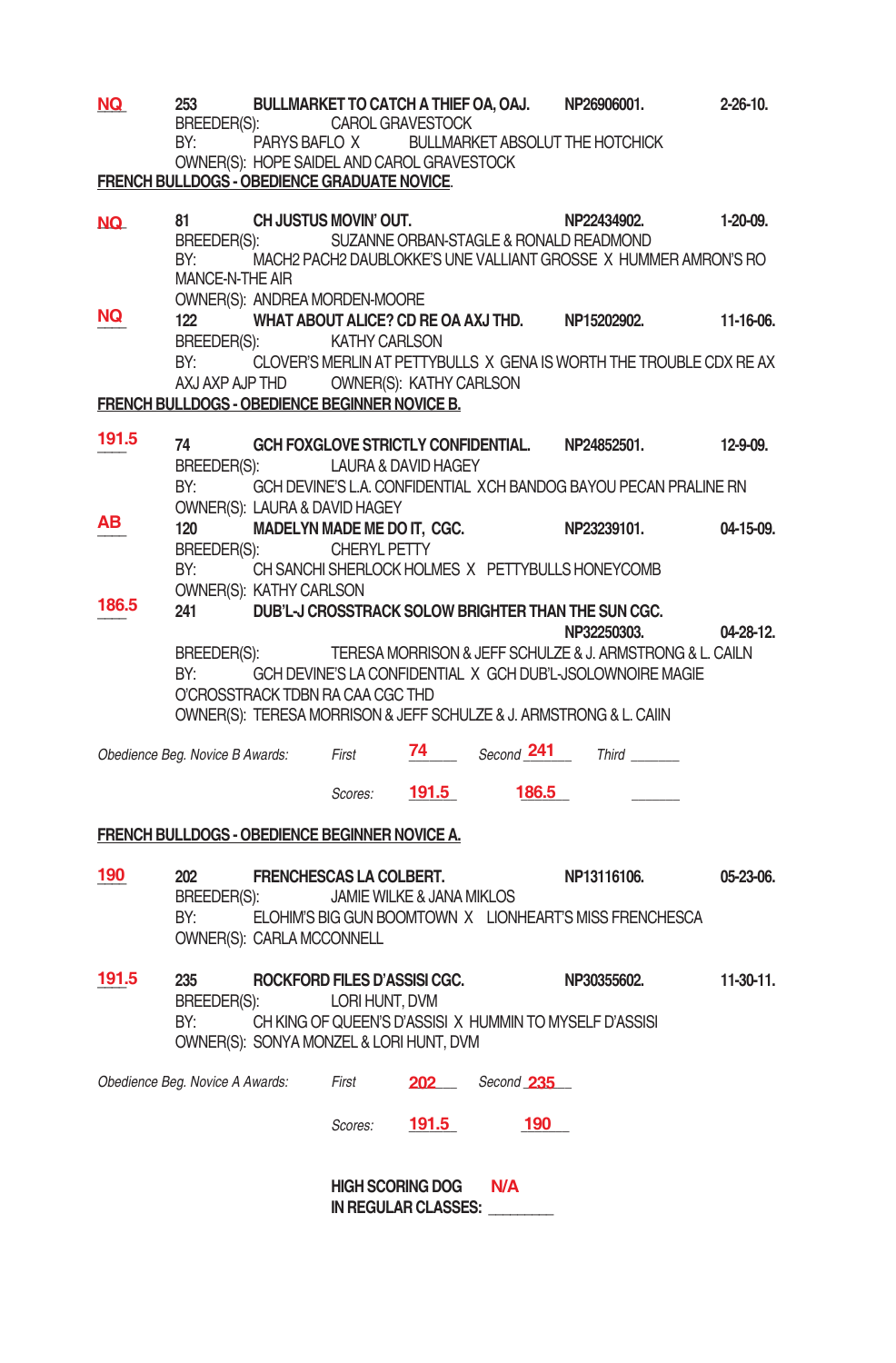# **Rally Trial**

**Judge: Mr. Rick L. Gavin**

### **FRENCH BULLDOGS - RALLY EXCELLENT B.**

| 86                        | 81<br>BREEDER(S):<br>BY:<br>MANCE-N-THE AIR | CH JUSTUS MOVIN' OUT.<br>OWNER(S): ANDREA MORDEN-MOORE |    | SUZANNE ORBAN-STAGLE & RONALD READMOND<br>MACH2 PACH2 DAUBLOKKE'S UNE VALLIANT GROSSE X HUMMER AMRON'S RO                     | NP22434902.     |    | $1-20-09.$      |
|---------------------------|---------------------------------------------|--------------------------------------------------------|----|-------------------------------------------------------------------------------------------------------------------------------|-----------------|----|-----------------|
| 94                        | 171<br>BREEDER(S):                          |                                                        |    | CH BULLMARKET NEWHOPE SPIRITDRAGON CD BN RAE AXP AJP.<br>CAROL L. GRAVESTOCK                                                  | NP24963501-CAN. |    | $6 - 28 - 09$ . |
|                           | BY:                                         |                                                        |    | CH BULLMARKET ABSOLUT DARKLY DEXTER X BULLMARKET ABSOLUT THE HOTCHICK<br>OWNER(S): ANDREA MORDEN-MOORE & CAROL GRAVESTOCK     |                 |    |                 |
| Rally Excellent B Awards: |                                             | First                                                  |    | <b>171</b> Second 81 Third Fourth                                                                                             |                 |    |                 |
|                           |                                             | Scores: <b>94</b>                                      |    | 86                                                                                                                            |                 |    |                 |
|                           |                                             | FRENCH BULLDOGS - RALLY EXCELLENT A.                   |    |                                                                                                                               |                 |    |                 |
| 83                        | 202<br>BREEDER(S):                          | FRENCHESCAS LA COLBERT.                                |    | JAMIE WILKE & JANA MIKLOS                                                                                                     | NP13116106.     |    | 05-2306.        |
|                           | BY:                                         | OWNER(S): CARLA MCCONNELL                              |    | ELOHIM'S BIG GUN BOOMTOWN X LIONHEART'S MISS FRENCHESCA                                                                       |                 |    |                 |
|                           |                                             | FRENCH BULLDOGS - RALLY ADVANCED B.                    |    |                                                                                                                               |                 |    |                 |
| 98                        | 74<br>BREEDER(S):                           |                                                        |    | GCH FOXGLOVE STRICTLY CONFIDENTIAL. NP24852501.<br>LAURA & DAVID HAGEY                                                        |                 |    | $12-9-09$ .     |
|                           | BY:                                         |                                                        |    | GCH DEVINE'S L.A. CONFIDENTIAL XCH BANDOG BAYOU PECAN PRALINE RN                                                              |                 |    |                 |
| 89                        | 81<br>BREEDER(S):                           | OWNER(S): LAURA & DAVID HAGEY<br>CH JUSTUS MOVIN' OUT. |    | SUZANNE ORBAN-STAGLE & RONALD READMOND                                                                                        | NP22434902.     |    | 1-20-09.        |
|                           | BY:<br>MANCE-N-THE AIR                      |                                                        |    | MACH2 PACH2 DAUBLOKKE'S UNE VALLIANT GROSSE X HUMMER AMRON'S RO-                                                              |                 |    |                 |
| 97                        | 171                                         | OWNER(S): ANDREA MORDEN-MOORE                          |    | CH BULLMARKET NEWHOPE SPIRITDRAGON CD BN RAE AXP AJP.                                                                         |                 |    |                 |
|                           | BREEDER(S):                                 |                                                        |    | CAROL L. GRAVESTOCK                                                                                                           | NP24963501-CAN. |    | $6 - 28 - 09$ . |
|                           |                                             |                                                        |    | BY: CH BULLMARKET ABSOLUT DARKLY DEXTER X BULLMARKET ABSOLUT THE HOTCHICK<br>OWNER(S): ANDREA MORDEN-MOORE & CAROL GRAVESTOCK |                 |    |                 |
| 85                        | 206                                         |                                                        |    | DUB'L-J CROSSTRACK SOLOW HIT ME LIKE A VISION CA BN RN CGC RATI.                                                              | NP32250301.     |    | 04-08-12.       |
|                           | BREEDER(S):<br>BY:                          |                                                        |    | TERESA MORRISON & JEFF SCHULZE & J. ARMSTRONG & L. CAIN<br>GCH DEVINE'S L.A. CONFIDENTIAL XGCH DUB'L-JSOLOWNOIRE MAGIE        |                 |    |                 |
|                           |                                             | O'CROSSTRACK TD RA BN CAA CGC THD X                    |    | OWNER(S): TERESA MORRISON & JEFF SCHULZE & J. ARMSTRONG & L. CAIN                                                             |                 |    |                 |
| 95                        | 307                                         |                                                        |    | BELLA RIDGE LEBULL'S CAN'T TOUCH THIS RN CD CGC THD.                                                                          | NP20212401.     |    | 07-05-08.       |
|                           | BREEDER(S):<br>BY:                          |                                                        |    | DR SARA B. LAGAN & JILL NEIDIG<br>CH LEBUL'S FARGO X BELLA RIDGE'S ANNA NICOLE CGC THD                                        |                 |    |                 |
|                           |                                             |                                                        |    | OWNER(S): MARJORIE W. LAGAN & Dr. SARAH B. LAGAN                                                                              |                 |    |                 |
|                           | Rally Advanced B Awards: First              |                                                        |    | 74 Second 171 Third 307 Fourth 81                                                                                             |                 |    |                 |
|                           |                                             | Scores:                                                | 98 | __97_                                                                                                                         | $-95$           | 89 |                 |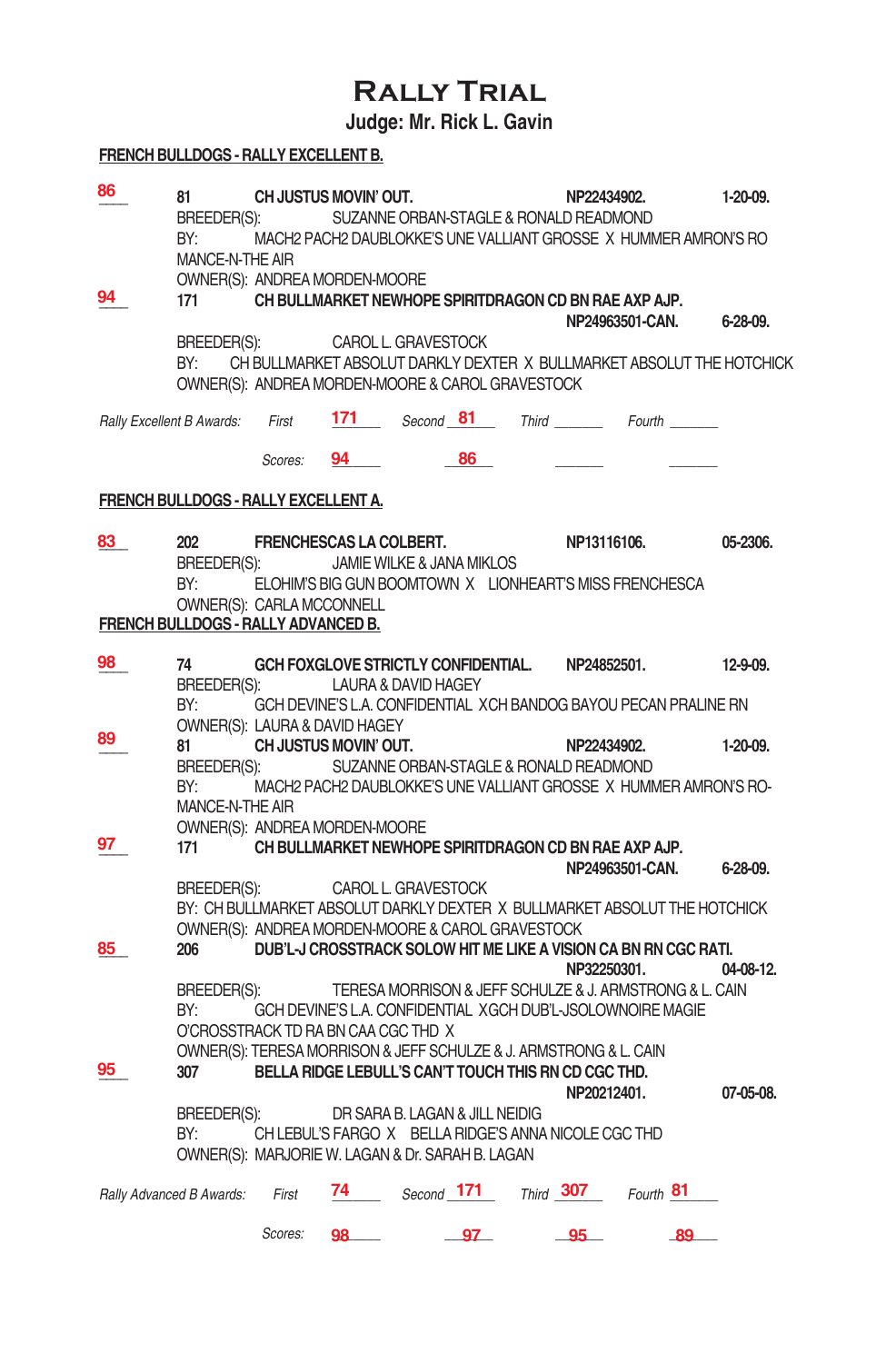#### **FRENCH BULLDOGS - RALLY NOVICE B.**

| 84                     | 116                                                                                                                                                                                                                            |                                       |                | CONSORT N WITH ROYAL ASHLAN'S SOUTHPORT LEELA. NP34168401.03-15-13. |             |            |                 |
|------------------------|--------------------------------------------------------------------------------------------------------------------------------------------------------------------------------------------------------------------------------|---------------------------------------|----------------|---------------------------------------------------------------------|-------------|------------|-----------------|
|                        | BREEDER(S):                                                                                                                                                                                                                    |                                       |                | JANIS R. STADLER & BELINDA A. YAGER                                 |             |            |                 |
|                        | BY:                                                                                                                                                                                                                            |                                       |                | GCH DAULOKKE'S PIROLE LE ROI X DE ELKA ANGELAI IR DEMONAI           |             |            |                 |
|                        |                                                                                                                                                                                                                                | OWNER(S): MARY DELISE & CARLA SANCHEZ |                |                                                                     |             |            |                 |
| 90                     | 117                                                                                                                                                                                                                            | <b>LOVE ME DO D'ASSISI.</b>           |                |                                                                     | NP31839601. |            | $6 - 3 - 12$ .  |
|                        | BREEDER(S):                                                                                                                                                                                                                    |                                       | LORI HUNT, DVM |                                                                     |             |            |                 |
|                        | BY:                                                                                                                                                                                                                            |                                       |                | GCH JENSIGN'S THE LOVE GURU X FASHION QUEEN D'ASSISI                |             |            |                 |
|                        |                                                                                                                                                                                                                                |                                       |                | OWNER(S): DEBORAH HAMELE & LORI HUNT, DVM                           |             |            |                 |
| 97                     | 189                                                                                                                                                                                                                            |                                       |                | JUMPIN' JACK FLASH D'ASSISI NA NAJ NF CGC. NP30355502.              |             |            | $11-29-11.$     |
|                        | BREEDER(S):                                                                                                                                                                                                                    |                                       | LORI HUNT, DVM |                                                                     |             |            |                 |
|                        | BY:                                                                                                                                                                                                                            |                                       |                | GCH BELBOULECAN LIBERTE DE VIVRE X FASHION QUEEN D'ASSISI           |             |            |                 |
|                        |                                                                                                                                                                                                                                |                                       |                | OWNER(S): SUZANNE HOLANCIN & LORI HUNT, DVM                         |             |            |                 |
| 82                     | 241                                                                                                                                                                                                                            |                                       |                | DUB'L-J CROSSTRACK SOLOW BRIGHTER THAN THE SUN CGC.                 |             |            |                 |
|                        |                                                                                                                                                                                                                                |                                       |                |                                                                     | NP32250303. |            | $04 - 28 - 12$  |
|                        | BREEDER(S):                                                                                                                                                                                                                    |                                       |                | TERESA MORRISON & JEFF SCHULZE & J. ARMSTRONG & L. CAILN            |             |            |                 |
|                        | BY:                                                                                                                                                                                                                            |                                       |                | GCH DEVINE'S LA CONFIDENTIAL X GCH DUB'L-JSOLOWNOIRE MAGIE          |             |            |                 |
|                        |                                                                                                                                                                                                                                | O'CROSSTRACK TDBN RA CAA CGC THD      |                |                                                                     |             |            |                 |
|                        |                                                                                                                                                                                                                                |                                       |                | OWNER(S): TERESA MORRISON & JEFF SCHULZE & J. ARMSTRONG & L. CAIIN  |             |            |                 |
| 84                     | 253                                                                                                                                                                                                                            |                                       |                | BULLMARKET TO CATCH A THIEF OA, OAJ.                                | NP26906001. |            | $2 - 26 - 10$ . |
|                        | BREEDER(S):                                                                                                                                                                                                                    |                                       |                | CAROL GRAVESTOCK                                                    |             |            |                 |
|                        | BY: and the state of the state of the state of the state of the state of the state of the state of the state of the state of the state of the state of the state of the state of the state of the state of the state of the st |                                       |                | PARYS BAFLO X BULLMARKET ABSOLUT THE HOTCHICK                       |             |            |                 |
|                        |                                                                                                                                                                                                                                |                                       |                | OWNER(S): HOPE SAIDEL AND CAROL GRAVESTOCK                          |             |            |                 |
|                        |                                                                                                                                                                                                                                |                                       |                |                                                                     |             |            |                 |
| Rally Novice B Awards: |                                                                                                                                                                                                                                | First                                 | 189            | Second $117$ Third 241                                              |             | Fourth 253 |                 |
|                        |                                                                                                                                                                                                                                |                                       | 97             | 90                                                                  | 87          | 84         |                 |
|                        |                                                                                                                                                                                                                                | Scores:                               |                |                                                                     |             |            |                 |

# **TUEsday, september 17**

# **4-6 MONTH BEGINNER PUPPY COMPETITION**

**Judge: Mr. James Dalton**

| 15 LITTLE DIPPER'S DOUBLE AT FURROWS NP34450306.                         |             | $5 - 16 - 13$ . |
|--------------------------------------------------------------------------|-------------|-----------------|
| BREEDER(S): LINDXY ROBERTS & DANA RIOTTE                                 |             |                 |
| BY: CH ANTARES LITTLE DIPPER OVER FURROWS X DANALL'S LOOK AND KISS OF    |             |                 |
| <b>OBESESSION</b>                                                        |             |                 |
| OWNER(S): SUSAN E. BECK                                                  |             |                 |
| 59 FIESTA TLH SALUTE TO ASPIRE AT HEDGEBROOK. NP34165703. 3-27-13.       |             |                 |
| BREEDER(S): GAYLE LOPEZ & CHRISTI SCHMIDT                                |             |                 |
| BY: ASPIRE'S LE DIABLE TASMANIE A' HILLBUCKLES X FIESTA'S DARLING DENERO |             |                 |
| OWNER(S): LINDA HAYES & JOYCE HAAS                                       |             |                 |
| 123 CHITAWEE'S PREORDAINED!.                                             | NP34394004. | $5 - 5 - 13$ .  |
| BREEDER(S): KATHY CLAYTON                                                |             |                 |
| BY: CH LAWSON'S T COOLEST BY FAR X GNIK'S MISS LIBBY                     |             |                 |
| OWNER(S): KATHY CLAYTON                                                  |             |                 |
| 149 DREAM WEAVER'S WHO'S THAT MASKED MAN AT AMSE. NP34661001. 4-15-13.   |             |                 |
| BREEDER(S): GAIL MARSCHAK & VICKI FARLEY                                 |             |                 |
| BY: GCH LIONHEART'S MAGIC MAN X ANTARES SOMEWHERE OVER THE RAINBOW       |             |                 |
| OWNER(S): SCOTT HOLMES & GAIL MARSCHAK                                   |             |                 |
| 269 PINNACLE OBSESS MUCH?. NP34450303.                                   |             | $5 - 16 - 13$ . |
| BREEDER(S): LINDY ROBERTS & DANA RIOTTE                                  |             |                 |
| BY: CH ANTARES LITTLE DIPPER OVER FURROWS X DANALL'S LOOK AND KISS OF    |             |                 |
| <b>OBSESSION</b>                                                         |             |                 |
| OWNER(S): NICOLE DENNY                                                   |             |                 |
|                                                                          |             |                 |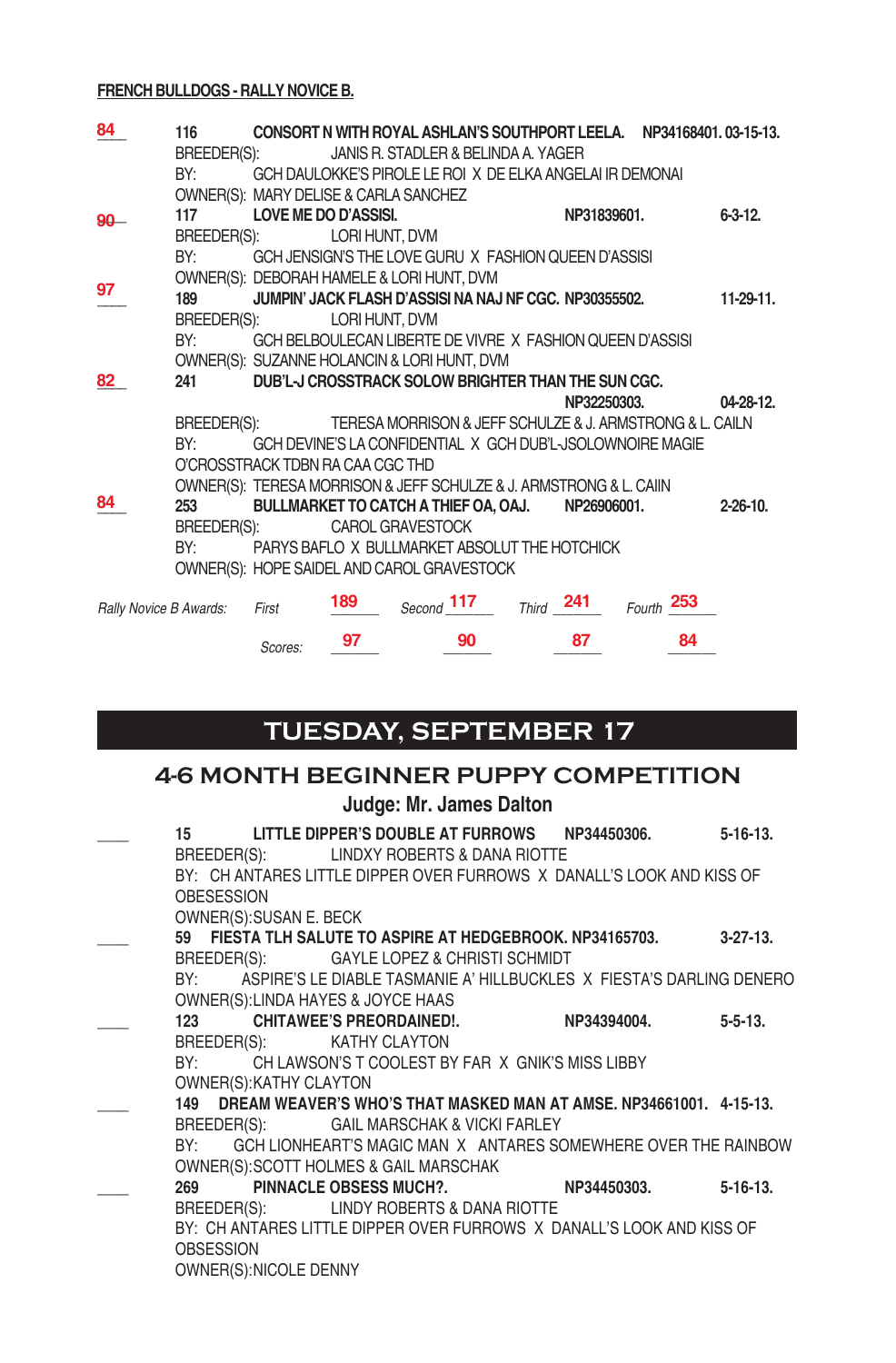|    | 311          |                            | ROCKYDELL SOMETIMES A GREAT NOTION. NP34979505.                    |             | $04 - 02 - 13$ . |
|----|--------------|----------------------------|--------------------------------------------------------------------|-------------|------------------|
|    |              |                            | BREEDER(S): ELENA SIEGMAN                                          |             |                  |
|    |              |                            | BY: CH JAGUARS TOMBA OF LETON X ZON MIREKL GALATEYA                |             |                  |
|    |              | OWNER(S): ELENA SIEGMAN    |                                                                    |             |                  |
|    |              |                            | 313 ROCKYDELL VALIO LA PENA. NP34979506. 04-02-13.                 |             |                  |
|    |              |                            | BREEDER(S): ELENA SIEGMAN                                          |             |                  |
|    |              |                            | BY: CH JAGUARS TOMBA OF LETON X ZON MIREKL GALATEYA                |             |                  |
|    |              | OWNER(S): ELENA SIEGMAN    |                                                                    |             |                  |
|    |              |                            | 319 ROCKYDELL FOR YOUR EYES ONLY. NP34921802.                      |             | $3 - 25 - 13$ .  |
|    |              |                            | BREEDER(S): PENNY WYATT & ELENA SIEGMAN                            |             |                  |
|    |              |                            | BY: A'VIGDORS EXTASE DE MA BEAUTE X PENNY WYATT & ELENA SIEGMAN    |             |                  |
|    |              |                            | OWNER(S): PENNY WYATT & ELENA SIEGMAN                              |             |                  |
| ΑВ | 6            |                            | LIONHEART'S BOHEMIAN FORTUNE. NP34465903.                          |             | 4-11-13.         |
|    |              |                            | BREEDER(S): JANA & MILAN MIKLOS                                    |             |                  |
|    | BY:          |                            | GRCH LIONHEART'S FORTUNE FIVE HUNDRED X GRCH LIONHEART' FABEL-     |             |                  |
|    |              | HAFT FORTUNE TELLER        |                                                                    |             |                  |
|    |              |                            | OWNER(S): JANA & MILAN MIKLOS                                      |             |                  |
|    |              |                            | 132 SEQUOIA N HALORIDGE'S JUST ONE LOOK. NP34355303.               |             | 04-04-13.        |
|    |              |                            | BREEDER(S): HEIDI VALENZUELA & SARAH VALENZUELA                    |             |                  |
|    |              |                            | BY: CH SEQUOIA'S WYATT WARP X SEQUOIAS MAYBE IT'S MABELLINE        |             |                  |
|    |              | OWNER(S): NICHOLLE HOKE    |                                                                    |             |                  |
|    |              |                            | 170 MIRADON CANDY CRUSH.                                           | NP34995101. | $04 - 18 - 13$ . |
|    |              |                            | BREEDER(S): PAULA J. KAUFMAN, DVM                                  |             |                  |
|    |              |                            | BY: CH MIRADON HOLY ROLLER X MIRADON SUGAR RUSH                    |             |                  |
|    |              | OWNER(S): PAULA J. KAUFMAN |                                                                    |             |                  |
|    |              |                            | 200 DANALL'S STAR OBSESSION. NP34450301.                           |             | $05-16-13.$      |
|    |              |                            | BREEDER(S): LINDA ROBERTS & DANA RIOTTE                            |             |                  |
|    |              |                            | BY: CH ANTARES LITTLE DIPPER OOER FURROWS X DANALL'S LOOK AND KISS |             |                  |
|    | OF OBSESSION |                            |                                                                    |             |                  |
| AВ |              | OWNER(S): DANA RIOTTE      |                                                                    |             |                  |
|    | 228          |                            | ROCKYDELL MISS MONEYPENNY. NP34921801.                             |             | $03 - 25 - 13$ . |
|    |              |                            | BREEDER(S): PENNY WYATT & ELENA SIEGMAN                            |             |                  |
|    |              |                            | BY: A'VIGDORS EXTASE DE MA BEAUTE X ROCKYDELL PARIER SUR LES DIX   |             |                  |
|    |              |                            | OWNER(S): PENNY WYATT & ELENA SIEGMAN                              |             |                  |
| ΑВ |              |                            | 272 DK'S QUE PASO YOLANDA.                                         | NP34536501. | $04 - 16 - 13$ . |
|    |              |                            | BREEDER(S): M. DAIGNAULT & A. BINGAMAN & E. SIEGMAN                |             |                  |
|    |              |                            | BY: GCH KICKING BEARS HELLBOY XCH ROCKYDELL MIZ MAYBELINE          |             |                  |
|    |              |                            | OWNER(S): MARCEL DAIGNAULT & ANN BINGAMAN                          |             |                  |
|    |              |                            | 318 AMSE'S ONE SINGULAR SENSATION. NP34248001.                     |             | $4 - 14 - 13$ .  |
|    | BREEDER(S):  |                            | SCOTT E. HOLMES & ADAM BUNDY & YANA MIKLOS                         |             |                  |
|    | BY:          |                            | GCH LIONHEART'S MAGIC MAN XGCH LIONHEART'S LULUABELLE AT AMSE      |             |                  |
|    |              | OWNER(S): SCOTT E. HOLMES  |                                                                    |             |                  |
|    |              |                            |                                                                    |             |                  |
|    |              |                            | BEST OF BREED BEGINNER PUPPY: 170                                  |             |                  |
|    |              |                            | BEST OF OPPPOSITE BEGINNER PUPPY IN BREEED: 123                    |             |                  |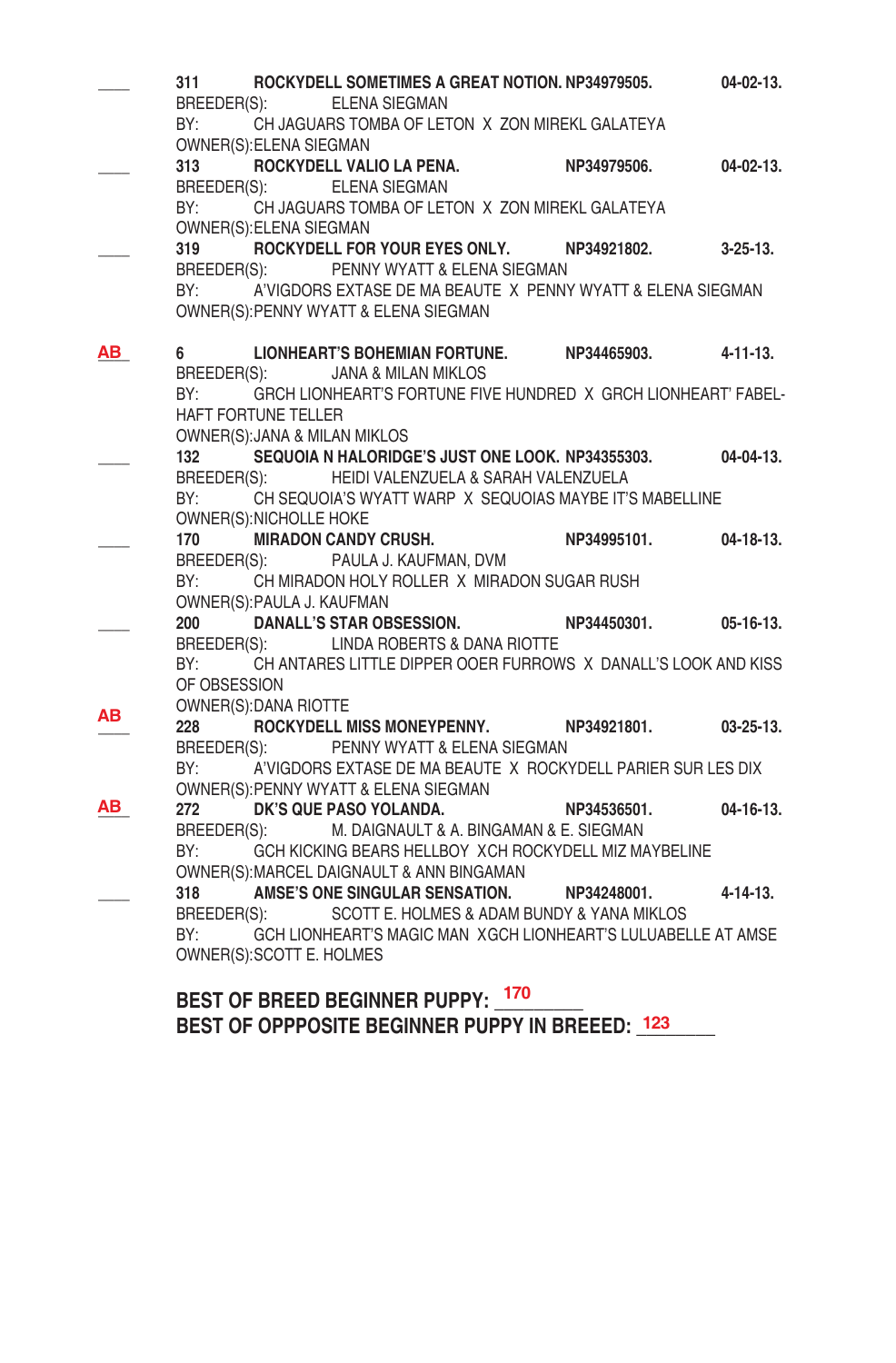### **wednesday, september 18**

#### **Judge: Ms. Mary Devine**

#### **VETERAN SWEEPSTAKES**

#### **FRENCH BULLDOGS - SWEEPSTAKES: VETERAN 7-9 YR OLD DOGS.**

- **\_\_\_\_\_ 39 GYPSY CANYON DOM PIERRE. NP14287202. 9-16-06.**  BREEDER(S): JODY KOTT BY: CH MAGIC TIME DA ROCK AT LJ'S X SHRP SHOTR 4 GYPSYCYN OWNER(S):JODY KOTT **AGENT: MATTHEW DOVER \_\_\_\_ 119 CH KING OF QUEENS D'ASSISI. NP13284201. 5-31-06.**  BREEDER(S): LORI HUNT, DVM BY: CH SHANN'S GOODTIME AT CRESTAGARD X STELLAR'S MAD ABOUT BLUE D'ASSISI OWNER(S):LORI HUNT, DVM **\_\_\_\_ 237 CH DANALL'S LOOK AT ME. NP12045301. 12-20-05.**  BREEDER(S): DANA & RAYMOND RIOTTE BY: CH SUNDARBY'S SOMETHING GOTTA GIVE PF X DANALLS KATIE O PINEFLAPS OWNER(S): DANA & RAY RIOTTE **\_\_\_\_ 295 CH SANDS CAPTAIN AMERICA OF SOLO VENTURE. NP15251902. 09-02-06.** BREEDER(S): JONTHAN SANDS BY: CH SANDS OVER THE TOP X HILLSMANS HEAVEN SENT OWNER(S): DENICE C. RAY **FRENCH BULLDOGS - SWEEPSTAKES: VETERAN 9 YRS+ DOGS. \_\_\_\_ 99 CH SUNDARBY'S KORVETTE HOT SHOT. NP03058502. 5/21/03** BREEDER(S): DAWN M DARBY BY: CH SUNDARBY'S LORD OF THE RINGS X CH SUNDARBY'S JOSHEPHINE OWNER(S): KIMBERLY CONRAD **AGENT: JASON STARR, AKC REGISTERED HANDLER \_\_\_\_ 225 CH PETIT MOTIF'S FAMOUS SHAYMUS. NP07853807. 09-02-04.** BREEDER(S): HELENE NEER & JUDI MCKISSICK B BY: CH PETIT CHOUX INDIAN GIVER X CH PETIT CHOUX MS D'MEANOR OWNER(S): HELENE NEER & JUDI MCKISSICK **\_\_\_\_ 249 CH HEDGEBROOK FIESTA ON THE FLY. NP0080304. 6-5-02.** BREEDER(S): LINDA HEINS BY: HEDGEBROOK FIESTA ON THE FLY X HEDGEBROOK'S JUST DUCKY OWNER(S): LINDA HEINS **FRENCH BULLDOGS - SWEEPSTAKES: VETERAN 7-9 YR OLDBITCHES. \_\_\_\_ 118 CH STARHAVEN BB SWEET TEMPTATION. NP12082402. 01-03-06.** BREEDER(S): CAROL MEYER BY: CH VI DU LAC STARHAVEN'S DANTE X STARHAVEB'S LA BELLE COLETTE OWNER(S): SHERI ALKEVICIUS **\_\_\_\_ 140 CH GARGOYLES LA DOULEUR DANS COME. NP09036903. 03-08-05.** BREEDER(S): KATHY PAUL & WANDA DZIEWIK & KAY SISSON BY: CH ATLANTIS FIRST EDITION RB X CH GARGOYLES TEQUILA SUNRISE OWNER(S): ANTONETTE PETERSON **FRENCH BULLDOGS - SWEEPSTAKES: VETERAN 9 YRS+ BITCHES. \_\_\_\_ 32 CH FANCIBUL-KLASSE TRESOR D'OR. NP06260302. 4-26-04.** BREEDER(S): PAMELA A. KELLE & KAREN FORE BY: CH DAYSTARS HIGHLANDER FANCIBUL X KLASSE TIARA OF FANCIBUL OWNER(S): KAREN K. FORE **\_\_\_\_ 106 CH CHITAWEE'S GATOR'S FIRE & ICE. NM91752103. 03-20-01.**  BREEDER(S): KATHY CLAYTON **1 2 4 3 2 1 3 1 2 1** 
	- BY: BIS MCBETH'S TAILGATOR X CH CHITAWEE'S-N-TEA-D'S DYNA-MITE OWNER(S): KATHY CLAYTON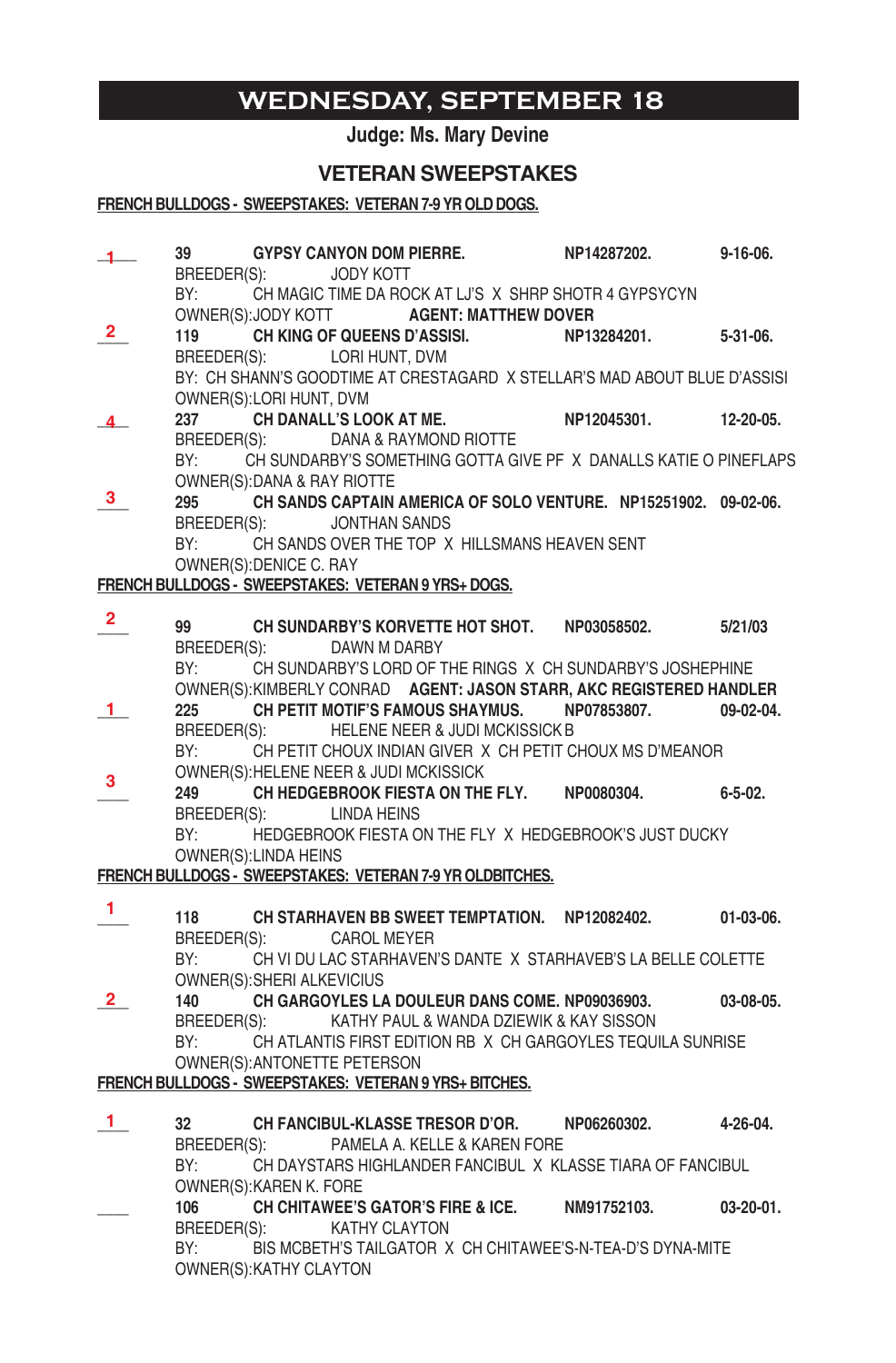**\_\_\_\_ 144 CH IMPERIALE'S CINDY CRAWFORD. NP02498404-CAN. 02-08-03.** BREEDER(S): JUANITA IMPERIALE & VINCE IMPERIALE BY: CH KISHNIGA'S IMPERIALE VICOMTE X CH IMPERIALE MARILYN MONROE OWNER(S): JUANITA IMPERIALE & VINCENT IMPERIALE 178 **CH EVA-GYONGYE AMENA.** NP08010701-HUN. 06-29-04. BREEDER(S): EVA PAP TOROKNE BY: GOOD HARTH FITCHER OLEG X EVA-GYONGYE FLORA-EVITA OWNER(S): KAROL DREIBELBIS **\_\_\_\_ 306 FABELHAFT ROBOBULL PANDAMONIUM. NP02640801. 11-27-02.** BREEDER(S): JAMES DALTON & DR. JOHN TURJOMAN BY: CH ROBOBULL FABELHAFT EXCELSIOR X CH TEA-D'S BECAUSE I'M WORTH IT! OWNER(S): DR SARAH B. LAGAN **4 3 2**

#### **BEST IN VETERAN SWEEPSTAKES: \_\_\_\_\_\_\_ 32** BEST OF OPPOSITE SEX TO BEST IN VETERAN SWEEPSTAKES:  $\frac{39}{2}$

#### **PUPPY SWEEPSTAKES**

#### **FRENCH BULLDOGS - SWEEPSTAKES: 6-9 MONTH PUPPY DOGS.**

|    |               |                      | BREEDER(S): JEAN BURNS DVM                                                       |                                                          | 61 FLORESTA'S FLYING HIGH AT SIRIOUS. NP33798201. 2-14-13.                           |                  |
|----|---------------|----------------------|----------------------------------------------------------------------------------|----------------------------------------------------------|--------------------------------------------------------------------------------------|------------------|
|    | BY:           |                      | OWNER(S): GAIL & DAVE CHRISTENSEN & JEAN BURNS                                   |                                                          | CH FLORESTA'S MAKE MINE A DOUBLE X CH FLORESTA'S DEVIL MAE CARE                      |                  |
|    | 73            |                      |                                                                                  | BREEDER(S): BARBARA MCCARTHY & NANCY SHAW                | BANYAN TX STAR'S GIVE IT ALL WE GOT TONIGHT. NP34287002.                     1-7-13. |                  |
|    | BY:           |                      | OWNER(S): NANCY SHAW & BARBARA MCCARTHY                                          |                                                          | GCH CH BANDOG BAYOU'S THE WARRIOR X GCH CH BANDOG BAYOU'S UPTOWN GIRL                |                  |
| AВ | 75 — 17       |                      | TX STAR'S DEAON CLAIBORNE.                                                       |                                                          | NP34665602.                                                                          | $3-10-13$        |
|    |               |                      |                                                                                  | BREEDER(S): NANCY SHAW & PATRICIA A. & LUIS F. SOSA      |                                                                                      |                  |
|    |               | OWNER(S): NANCY SHAW |                                                                                  |                                                          | BY: GCH CH BANDOG BAYOU'S THE WARRIOR X CH TX STAR'S MISS PATSY CLINE FOR BANDOG     |                  |
|    |               |                      |                                                                                  |                                                          | MAXIMUS DU SOURIRE DOUX. NP34880701-FOR.                                             | $3-16-13$ .      |
|    | BY:           |                      | BREEDER(S): JOHANNUS CREMERS-BEKKER<br>OWNER(S): CAROL & RANDY JOHNSON           | A'VIGDORS FAITES-MOI HEUREUX XKILIAN DU SOURIRE DOUX     |                                                                                      |                  |
|    | 87            |                      | MARQUIS DU SOURIRE DOUX.<br>MARQUIS DU SOURIRE DOUX.<br>DER(S): DELIANNING COUX. |                                                          | 1122823-CAN.                                                                         | $3-16-13.$       |
|    |               |                      | BREEDER(S): JOHANNUS CREMERS-BEKKER                                              |                                                          |                                                                                      |                  |
|    |               |                      |                                                                                  | BY: A'VIGDORS FAITES-MOI HEUREUX XKILIAN DU SOURIRE DOUX |                                                                                      |                  |
| 1. |               |                      | OWNER(S): TINEKE & LEEN LANGE                                                    |                                                          |                                                                                      |                  |
|    | 177           |                      |                                                                                  | BANYAN IDYLLS IF IT'S NOT BAROGUE. NP33692403.           |                                                                                      | $01-01-13.$      |
|    |               |                      |                                                                                  | BREEDER(S): BARBARA MCCARTHY & INGRID GLEYSTEEN          | BY: GCH CH A'VIGDORS ENTOUSIASTE EXALTE FOR BANDOG'S X BANDOG BAYOU'S                |                  |
|    | PARTY OF ONE  |                      |                                                                                  |                                                          |                                                                                      |                  |
|    |               |                      |                                                                                  |                                                          | OWNER(S): DONNA STOFFER & INGRID GLEYSTEEN & BARBARA MCCARTHY                        |                  |
| 3  | 179 — 179     |                      |                                                                                  | KOBI MARIANETTE SIMPLY MAGNIFICENT.                      | NP34658601.                                                                          | $2 - 14 - 13$ .  |
|    | BREEDER(S):   |                      | <b>ROBIN MELETTI</b>                                                             |                                                          |                                                                                      |                  |
|    |               |                      |                                                                                  |                                                          | BY: CH MARIANETTE'S MAGNIFICENT SMILE X GCH FLORESTA SIMPLY VICTORIOUS               |                  |
|    |               |                      | OWNER(S): ROBIN MELETTI & N. GOLDBERG                                            |                                                          |                                                                                      |                  |
|    | 183           |                      |                                                                                  |                                                          | KOBI'S MAGNIFICENT MARIANETTE FOR LAPONSEY. NP34658604.                              | $02 - 14 - 13$ . |
|    | BREEDER(S):   |                      | <b>ROBIN MELETTI</b>                                                             |                                                          | BY: CH MARIANETTE'S MAGNIFICENT SMILE X GCH FLORESTA SIMPLY VICTORIOUS               |                  |
|    |               |                      | OWNER(S): PATSY LAPONSEY & ROBIN MELETTI                                         |                                                          |                                                                                      |                  |
| AВ | 193           |                      |                                                                                  |                                                          | HILSMAN'S LWOLFRANCH HOMER AT HOME WOOD, NP34000806. 01-10-13.                       |                  |
|    |               |                      | BREEDER(S): LINDA WOLFINGER                                                      |                                                          |                                                                                      |                  |
|    | BY:           |                      |                                                                                  |                                                          | GCH CH MIRADON CELEBRATION AT LWOLFRANCH X HILSMAN DANCER FOR MONEY                  |                  |
|    | AT LWOLFRANCH |                      |                                                                                  |                                                          |                                                                                      |                  |
|    |               |                      | OWNER(S): ROXANNE HILSMAN & DAVID BERREY                                         |                                                          |                                                                                      |                  |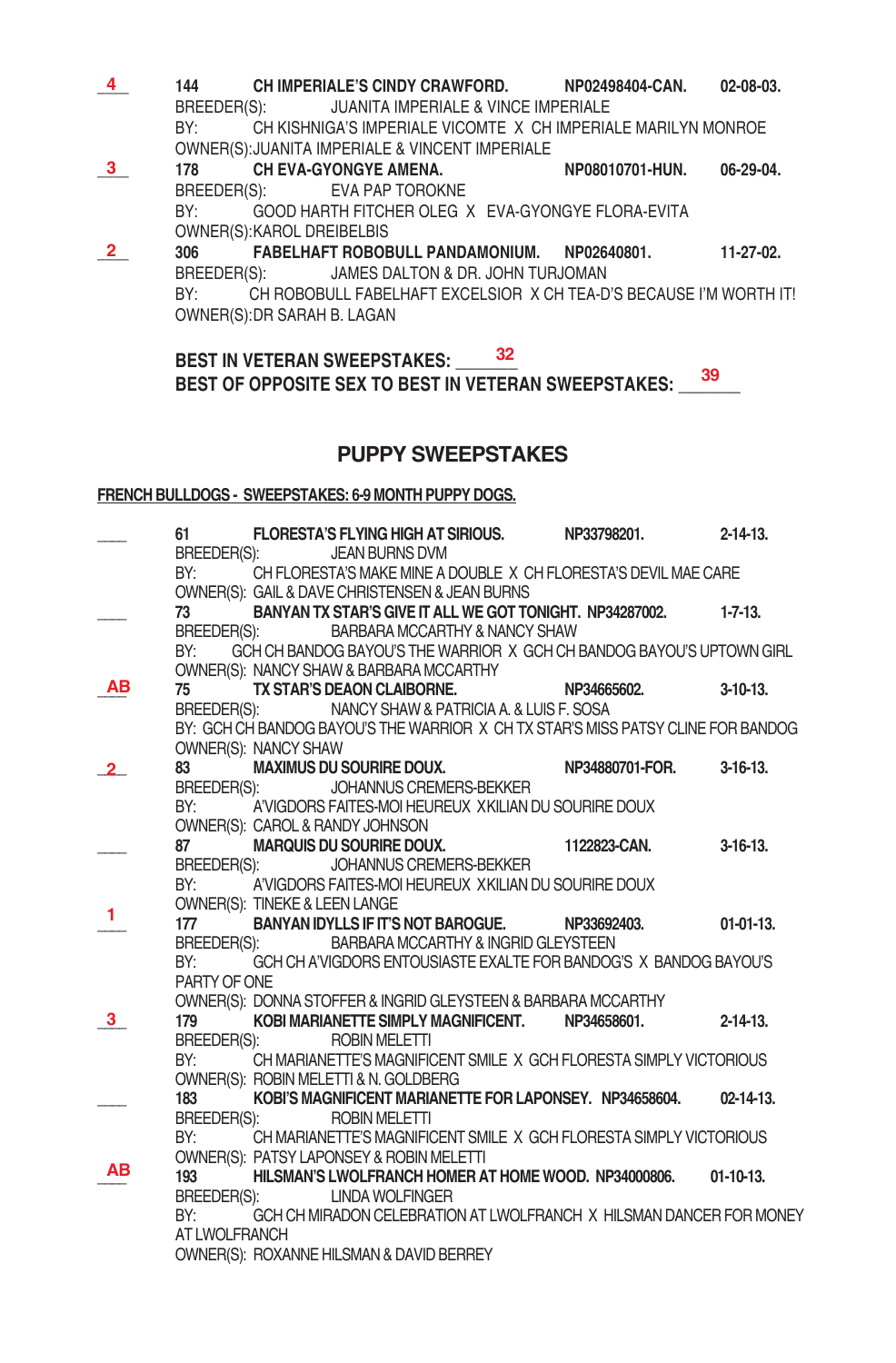| 4  | 205               |                               | LWOLFRANCH CELEBRATES CHARLES LEON. NP34000804.                              |                                                                                                                               | $01-10-13.$      |
|----|-------------------|-------------------------------|------------------------------------------------------------------------------|-------------------------------------------------------------------------------------------------------------------------------|------------------|
|    |                   |                               | BREEDER(S): LINDA WOLFINGER                                                  |                                                                                                                               |                  |
|    |                   |                               |                                                                              | BY: GCH MIRADON CELEBRATION AT LWOLFRANCH X HILSMAN DANCER FOR MONEY AT                                                       |                  |
|    | <b>LWOLFRANCH</b> |                               |                                                                              |                                                                                                                               |                  |
|    |                   |                               | OWNER(S):LINDA WOLFINGER & PAM LAPERRUQUE                                    |                                                                                                                               |                  |
| AB | 211               |                               | KOBI'S MARIANETTE SIMPLY MAGNIFICENT. NP34658601.                            |                                                                                                                               | $02 - 14 - 13$ . |
|    |                   |                               | BREEDER(S): ROBIN MELETTI & NANETT GOLDBERG                                  |                                                                                                                               |                  |
|    | BY:               |                               |                                                                              | CH MARIANETTE MAGNIFICANET SMILE X GCH FLORESTA SIMPLY VICTORIOUS                                                             |                  |
| ΑВ |                   |                               | OWNER(S): ROBIN MELETTI & N. GOLDBERG                                        |                                                                                                                               |                  |
|    |                   |                               | 213 MARIANETTE KOBI MAGNIFICENT ONE. NP34658602.                             |                                                                                                                               | $02 - 14 - 13$ . |
|    |                   |                               | BREEDER(S): ROBIN MELETTI & NANETT GOLDBERG                                  |                                                                                                                               |                  |
|    | BY:               |                               |                                                                              | CH MARIANETTE MAGNIFICANET SMILE X GCH FLORESTA SIMPLY VICTORIOUS                                                             |                  |
|    |                   |                               | OWNER(S): ROBIN MELETTI & N. GOLDBERG                                        |                                                                                                                               |                  |
|    |                   |                               | 221 GRANDSLAM THE SKIPPER.                                                   | NP34891402-CAN.                                                                                                               | $02 - 10 - 13$ . |
|    |                   |                               | BREEDER(S): PISAISIT TANJASIRI                                               |                                                                                                                               |                  |
|    | BY:               |                               |                                                                              | CH LEFOX THE WRANGLER X CH GRANDSLAM DAUGHTER OF DOUBLE-O-SEVEN                                                               |                  |
|    |                   |                               | OWNER(S): PISAISIT TANJASIRI & JANE FLOWERS                                  |                                                                                                                               |                  |
|    |                   |                               | FRENCH BULLDOGS - SWEEPSTAKES: 9-12 MONTH PUPPY DOGS.                        |                                                                                                                               |                  |
|    |                   |                               |                                                                              | 37 GYPSY CANYON HAKUMA MATATA. NP33554402. 11-06-12.                                                                          |                  |
|    |                   |                               | BREEDER(S): JODY KOTT                                                        |                                                                                                                               |                  |
|    |                   |                               |                                                                              | BY: GCH CH FABLEHAFT ROBOBULL HOT COMMODITY X AMBERBULL GYPSY CYN SWEET GA                                                    |                  |
|    |                   | OWNER(S): JODY KOTT           |                                                                              |                                                                                                                               |                  |
|    | 45                |                               |                                                                              | FANCIBULS DANDY BEAU BRUMMELL. NP33312003. 12-02-12.                                                                          |                  |
|    |                   |                               | BREEDER(S): KAREN K. FORE                                                    |                                                                                                                               |                  |
|    |                   |                               |                                                                              | BY: GCH FANICIBULS DAPPER DAN X GCH FANICIBUL RIDE-N ANGEL WINGS                                                              |                  |
|    |                   | OWNER(S): KAREN K. FORE       |                                                                              |                                                                                                                               |                  |
|    | 49                |                               |                                                                              | $\sim$ SUIRAC'S X FACTOR AT ODESSA. NP33144501.                                                                               | $10-1-12$        |
|    |                   |                               | BREEDER(S): DEBRA ECARIUS                                                    |                                                                                                                               |                  |
|    |                   |                               |                                                                              | BY: CH MATISSE FREEDOM CELEBRATION X CH SURIAC'S EYE OF THE STORM CGC ROM                                                     |                  |
|    |                   |                               |                                                                              |                                                                                                                               |                  |
| з. |                   |                               |                                                                              |                                                                                                                               | $11-2-12$ .      |
|    |                   |                               | BREEDER(S): DR. DORIT FISCHLER                                               |                                                                                                                               |                  |
|    | BY:               |                               |                                                                              | MARNO LE VOYAGEUR AT BELBOULECAN X CHARLOTTE DU FIACRE DE MONTPARNASSE                                                        |                  |
|    |                   | OWNER(S): DR. DORIT FISCHLER  |                                                                              |                                                                                                                               |                  |
|    | 67                |                               |                                                                              | FLORESTA RAMNES AND JUSTICE FOR ALL. NP33317101.                                                                              | $11-10-12.$      |
|    |                   |                               | BREEDER(S): JEAN BURNS DVM                                                   |                                                                                                                               |                  |
|    |                   |                               |                                                                              | BY: CH FLORESTA'S DEO VOLENTE ROM X CH FLORESTA'S AU CONTRAIRE CGC                                                            |                  |
|    |                   |                               | OWNER(S): THERESA LYONS & TAMMY MCGILL & JEAN BURNS DVM                      |                                                                                                                               |                  |
|    |                   |                               | FABLEHAFT PECHE MIGNON LADYKILLER. NP33402401.                               |                                                                                                                               | $12 - 7 - 12$ .  |
|    |                   |                               | BREEDER(S): STEPHEN MILLER & JAMES DALTON & ROBERT SMITH                     |                                                                                                                               |                  |
|    | BY:               |                               |                                                                              | GCH CH FABLEHAFT ROBOBULL HOT COMMODITY X CH FABELHAFT PECHE                                                                  |                  |
|    | MIGNON BABYDOLL   |                               |                                                                              |                                                                                                                               |                  |
| ΑВ |                   |                               | OWNER(S): JEAN PIERCE & JAMES DALTON<br>93 <b>ORION-HIGHWOOD ESKIMO JOE.</b> |                                                                                                                               |                  |
|    |                   |                               |                                                                              | NP33978201.                                                                                                                   | $11-22-12$       |
|    |                   |                               |                                                                              | BREEDER(S): BETSY PHELAN & ALEXANDRA VORBEC & PERRY PAYSON<br>CH QAZARA'S MONSIER HARRODS X CH HIGHWOOD'S EVERY BODY'S TALKIN |                  |
|    | BY:               | <b>OWNER(S): BETSY PHELAN</b> |                                                                              |                                                                                                                               |                  |
| 1. | 167               |                               |                                                                              | IMPERIALE BELLA RIDGE SHADY HARBOR KEVIN BACON. NP34232701. 10-29-12.                                                         |                  |
|    |                   |                               |                                                                              | BREEDER(S): JUANITA IMPERIALE & JILL NEIDIG & L. & L. SCHETTINO & SANDY FOX                                                   |                  |
|    | BY:               |                               |                                                                              | CH GRANDON'S IMPERIALE ENVOY X CH IMPERIALE BELLA RIDGE'S GRETA GARBO                                                         |                  |
|    |                   |                               | OWNER(S): JUANITA & VINCE IMPERIALE                                          |                                                                                                                               |                  |
| 2  | 199               |                               | ORIONS ALL BUTTON UP FOR HIGHWOOD. NP33978204.                               | $11-22-12$ .                                                                                                                  |                  |
|    | BREEDER(S):       |                               |                                                                              | BETSY PHELAN & ALEXANDRA VORBEC & PERRY PAYSON                                                                                |                  |
|    | BY:               |                               |                                                                              | CH QAZARA'S MONSIER HARRODS X CH HIGHWOODS EVERYBODY'S TALKIN                                                                 |                  |
|    |                   |                               | OWNER(S): ALEXANDRA VORBECK & BETSY PHELAN                                   |                                                                                                                               |                  |
| ΑВ | 261               |                               | PECHE MIGNON SOUTHERN GENTLEMAN.                                             | NP33402405.                                                                                                                   | $12 - 7 - 12$ .  |
|    | BREEDER(S):       |                               | ROBERT SMITH, STEPHEN MILLER, & JAMES DALTON                                 |                                                                                                                               |                  |
|    |                   |                               |                                                                              | BY: GCH FABELHAFT ROBOBULL HOT COMMODITY X CH FABELHAFT PECHE MIGNON BABYDLLL                                                 |                  |
|    |                   |                               | OWNER(S): MARIE LAVORGO STEPHEN MILLER & ROBERT SMITH                        |                                                                                                                               |                  |
|    |                   |                               |                                                                              |                                                                                                                               |                  |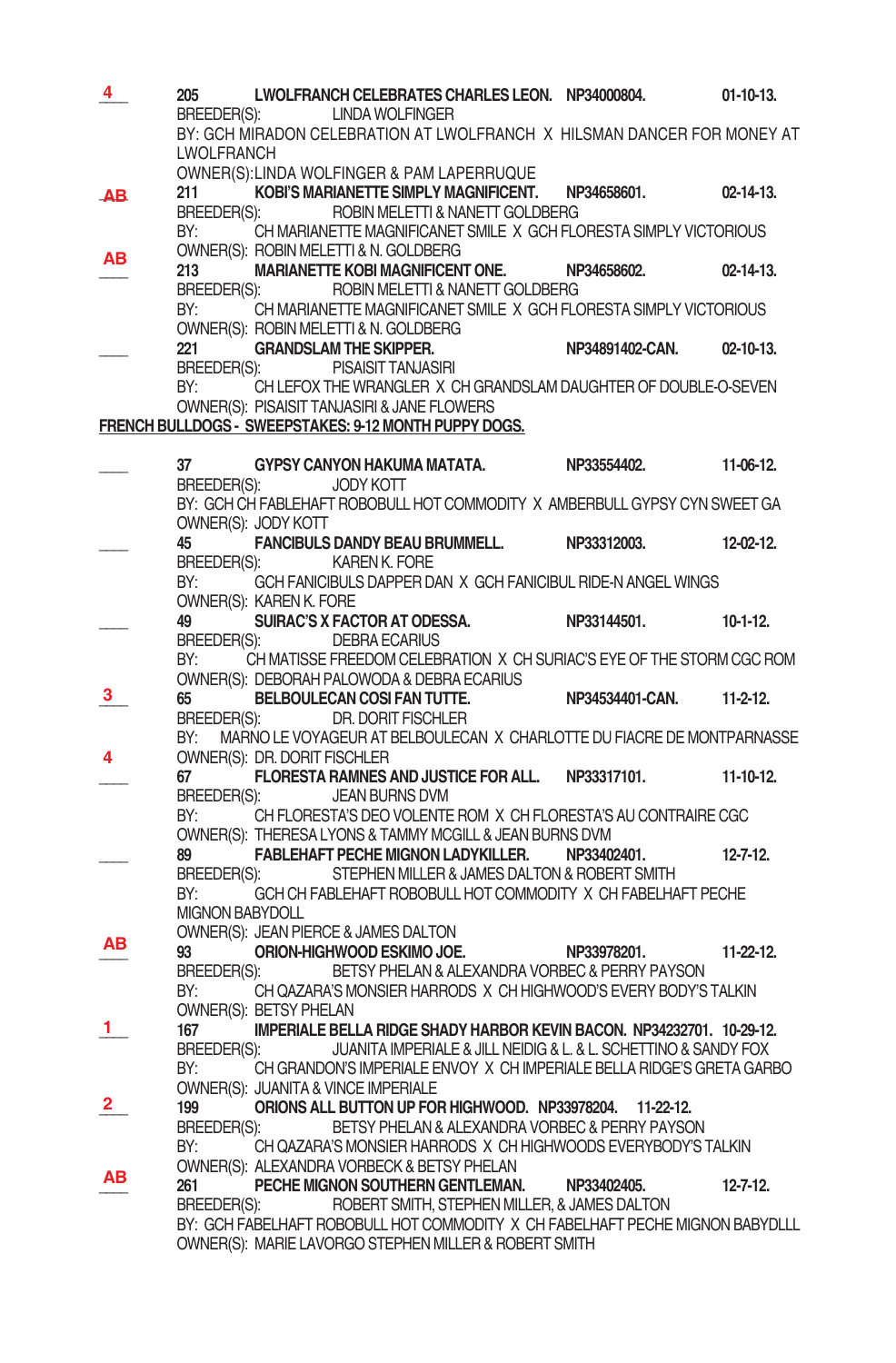|              | 263                |                              | ROCKYDELL BULLSEYE.                                                                                                               | NP33928201.     | $10-01-12.$    |
|--------------|--------------------|------------------------------|-----------------------------------------------------------------------------------------------------------------------------------|-----------------|----------------|
|              | BREEDER(S):        |                              | PENNY WYATT & ELENA SIEGMAN                                                                                                       |                 |                |
|              | BY:                |                              | GCH MORGAN MANOR ZHIVAGO X ROCKYDELL WILL WIN YOUR HEART                                                                          |                 |                |
| ΑВ           | 309                |                              | OWNER(S): PENNY WYATT & ELENA SIEGMAN<br><b>FLORESTA'S LUCKDRAGON.</b>                                                            | NP33317102.     | 11-10-12.      |
|              | BREEDER(S):        |                              | DR. JEAN BURNS DVM                                                                                                                |                 |                |
|              | BY:                |                              | CH FLORESTA'S DEO VOLENTE ROM X CH FLORESTA'S AU CONTRAIRE CGC                                                                    |                 |                |
|              |                    | OWNER(S): DR. JEAN BURNS DVM |                                                                                                                                   |                 |                |
|              |                    |                              | FRENCH BULLDOGS - SWEEPSTAKES: 12-15 MONTH JUNIOR DOGS.                                                                           |                 |                |
|              |                    |                              |                                                                                                                                   |                 |                |
| 3            | 85.                |                              | <b>IMAGINE'S A DAY IN THE LIFE.</b>                                                                                               | NP32711102.     | $9-24-12$ .    |
|              | BREEDER(S):        |                              | CAROL S. JOHNSON                                                                                                                  |                 |                |
|              | BY:                |                              | CH YAGUARD DE SLEURE X GCH JEZEBEL DU SOURIRE DOUX                                                                                |                 |                |
| ΑВ           | 145                | OWNER(S): CAROL S. JOHNSON   | SHORE DOUBLE TROUBLE.                                                                                                             | NP32279401.     | $7-18-12$ .    |
|              | BREEDER(S):        |                              | MARION HULICK & BARBARA ORR                                                                                                       |                 |                |
|              | BY:                |                              | CH SHORE LOOKIN' GOOD X CH SHORE JULIET                                                                                           |                 |                |
|              |                    |                              | OWNER(S): MARION HULICK & BARBARA ORR                                                                                             |                 |                |
|              | 195                |                              | <b>MON ANGE BEAUGARLOW SENSIBLE.</b>                                                                                              | NP32662902.     | 07-02-12.      |
|              | BREEDER(S):        |                              | CRETIA C. RIDDERIKHOFF                                                                                                            |                 |                |
|              | BY:                |                              | CH DAYSTAR'S MIDNIGHT EXPRESS OF AIRIES X MON ANGE BEBE COQUIN MIGNON                                                             |                 |                |
|              |                    |                              | OWNER(S): CRETIA C. RIDDERIKHOFF                                                                                                  |                 |                |
|              | 277                |                              | ANDREW'S FRINGE BENEFIT.                                                                                                          | NP32486901.     | 08-20-12.      |
|              | BREEDER(S):        |                              | <b>ELAINE ANDREW</b><br>CH CHEF'S PARISIAN GIGALO X ANDREW'S RUFFEE TRUFFLE                                                       |                 |                |
|              | BY:                |                              | OWNER(S): ELAINE ANDREW & S & L PINEGAR                                                                                           |                 |                |
| 2            | 317                |                              |                                                                                                                                   |                 | 7-19-12.       |
|              | BREEDER(S):        |                              | <b>DIANE MCMURRAY</b>                                                                                                             |                 |                |
|              | BY:                |                              | CH HALLMARK'S ETCHED N CAMOUFLAGE X ROBB ISLE N FOZMOOR JUANITA                                                                   |                 |                |
|              |                    |                              | OWNER(S): DIANE MCMURRAY & DONNA STOFFER                                                                                          |                 |                |
| ı            | 321                |                              | <b>CONSORT A SHOT IN THE DARK.</b>                                                                                                | NP32904305.     | $8-23-12$ .    |
|              | BREEDER(S):        |                              | JAN STADLER & BELINDA YAGER                                                                                                       |                 |                |
|              | BY:                |                              | DAULOKKE'S PIROL LE ROI X ROCYN'S BRANDY MILK PUNCH                                                                               |                 |                |
|              |                    |                              | OWNER(S): CELESTE N GUERRORO<br>FRENCH BULLDOGS - SWEEPSTAKES: 15-18 MONTH JUNIOR DOGS.                                           |                 |                |
|              |                    |                              |                                                                                                                                   |                 |                |
|              | 9                  |                              | FOX CANYON IMPERIALE'S CEE LO GREEN. NP31959304.                                                                                  |                 |                |
|              |                    |                              |                                                                                                                                   |                 |                |
|              | BY:                |                              |                                                                                                                                   |                 | 4-20-12.       |
| Δ            |                    |                              | BREEDER(S): SANDY & FRED FOX & JUANITA IMPERIALE & ANN CIESCO<br>CH IMPERIALE TOM HANKS DÉJÀ VU X GCH IMPERIALE FOX CANYON HATTIE |                 |                |
|              |                    |                              | MCDANIEL OWNER(S): DEAN & MIKE DOTY & SANDY FOX & JUANITA IMPERIALE                                                               |                 |                |
|              | 25                 |                              | FOX CANYON IMPERIALE'S NICK CANYON.                                                                                               | NP31959303.     | 4-20-12.       |
|              | BREEDER(S):        |                              | SANDY & FRED FOX & JUANITA IMPERIALE & ANN CIESCO                                                                                 |                 |                |
|              | BY:                |                              | CH IMPERIALE'S TOM HANKS DEJAVU X GCH IMPERIALE FOX CANYON HATTIE                                                                 |                 |                |
|              |                    |                              | MCDANIEL OWNER(S): MICHAEL TAYLOR & SANDY FOX & JUANITA IMPERIALE                                                                 |                 |                |
| з            | 33                 |                              | <b>KARENDON'S IRRESISTABULL.</b>                                                                                                  | NP32566501-CAN. | 4-20-12.       |
|              |                    |                              | BREEDER(S): KAREN E. CRAM                                                                                                         |                 |                |
|              | BY:                | OWNER(S): KAREN E. CRAM      | CH KARENDON'S DI MAGNIFICO X KARENDON'S IMAGINE LIFE SWEETER                                                                      |                 |                |
|              | 117                | <b>LOVE ME DO D'ASSISI.</b>  |                                                                                                                                   | NP31839601.     | $6 - 3 - 12$ . |
|              | BREEDER(S):        |                              | LORI HUNT, DVM                                                                                                                    |                 |                |
|              | BY:                |                              | GCH JENSIGN'S THE LOVE GURU X FASHION QUEEN D'ASSISI                                                                              |                 |                |
|              |                    |                              | OWNER(S): DEBORAH HAMELE & LORI HUNT, DVM                                                                                         |                 |                |
| 1.           | 203                |                              | <b>MIRADON ROCKET SCIENCE.</b>                                                                                                    | NP32966901.     | 06-01-12.      |
|              | BREEDER(S):        |                              | PAULA J. KAUFMAN, DVM                                                                                                             |                 |                |
|              | BY:                |                              | GCH MIRADON CELEBRATION AT LWOLFRANCH X CH MIRADON THE SCIENCE OF SEXY                                                            |                 |                |
| $\mathbf{2}$ |                    |                              | OWNER(S): PAULA J. KAUFMAN, DVM                                                                                                   |                 |                |
|              | 223                |                              | <b>GRANDSLAM KING OF CLAY.</b>                                                                                                    | NP32760404-CAN. | $06-02-12.$    |
|              | BREEDER(S):<br>BY: |                              | PISAISIT TANJASIRI<br>CH EVERGREEN JUST JACK LEFOX X CH GRANDSLAM SANTA BABY                                                      |                 |                |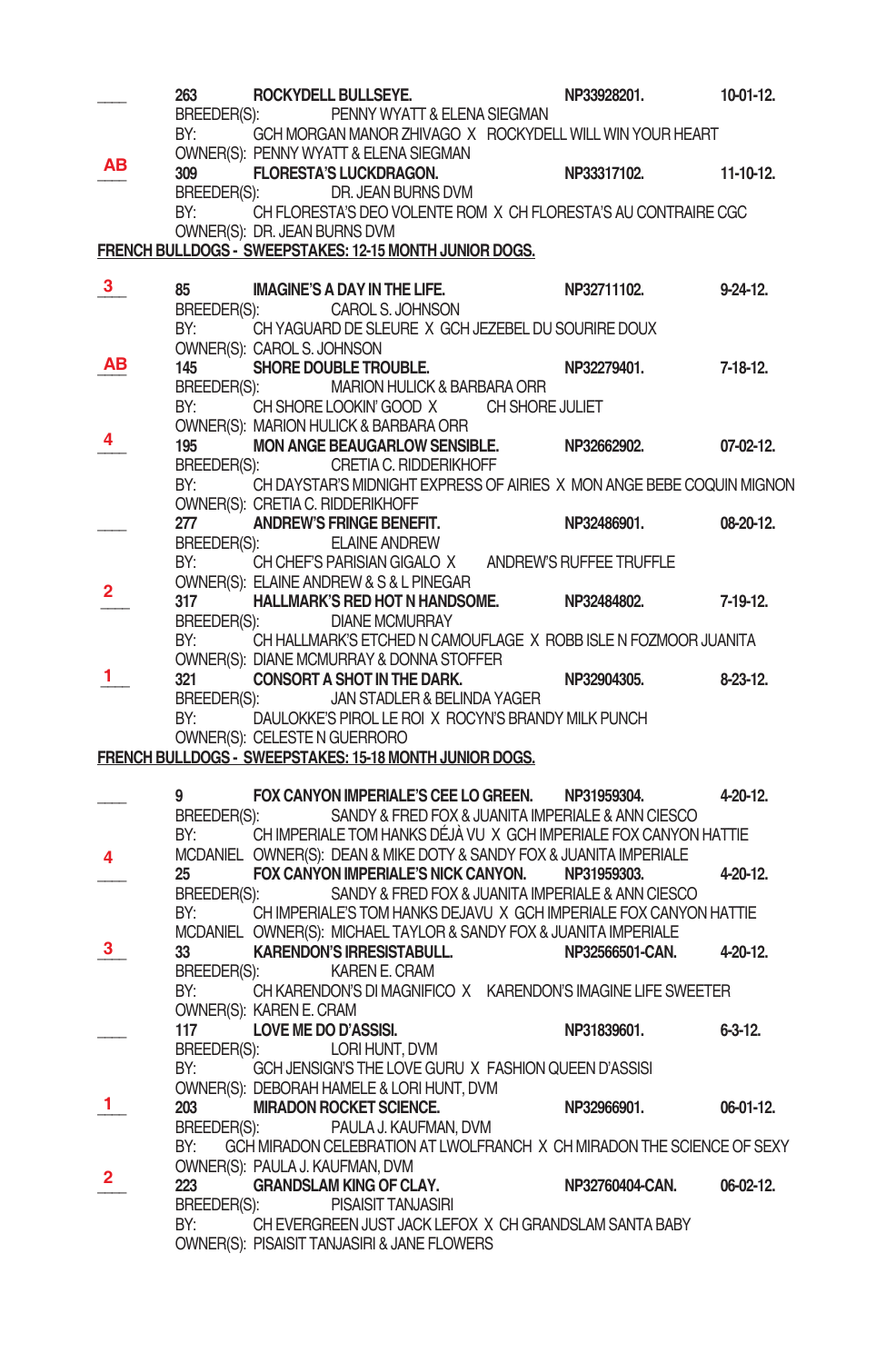#### **FRENCH BULLDOGS - SWEEPSTAKES: 6-9 MONTH PUPPY BITCHES.**

| AB | 14                 | CONSORT'S FRENCH SILK.                                                                                                               | NP34168403.              | $3-15-13.$       |
|----|--------------------|--------------------------------------------------------------------------------------------------------------------------------------|--------------------------|------------------|
|    |                    | BREEDER(S): JANIS R. STADLER & BELINDA A. YAGER                                                                                      |                          |                  |
|    | BY:                | GCH CH DAULOKKE'S PIROL LE ROI X DE ELKA ANGELAI IR DEMONAI                                                                          |                          |                  |
|    | 30                 | OWNER(S): BELINDA A. YAGER & JANIS R. STADLER<br>FANCIBULS CINNABON CHALLENGE. NP33945801.                                           |                          | $2 - 26 - 13$ .  |
|    |                    | BREEDER(S): KAREN FORE                                                                                                               |                          |                  |
|    |                    | BY: CH FUNTIK MILASHKA XGCH FANICBUL DIPPED-N HONEY                                                                                  |                          |                  |
| АΒ |                    | OWNER(S): KAREN FORE                                                                                                                 |                          |                  |
|    | 50                 | LE BIJOU FENICE.                                                                                                                     | FB01726-13-JPN. 2-14-13. |                  |
|    |                    | BREEDER(S): MIKAE GODAI<br>BY: LE BIJOU AVIOR X CH J.RUS TOCHKA PRITJAZHENIJA DIORISSIMA                                             |                          |                  |
|    |                    | <b>OWNER(S): MIKAE GODAI</b>                                                                                                         |                          |                  |
|    |                    | <b>JUSTUS WALK RIGHT IN.</b>                                                                                                         | NP34056601.              | $1-12-13$        |
|    |                    | BREEDER(S): TONI NORTON & JUSTUS KNL                                                                                                 |                          |                  |
|    |                    | BY: GCH TINKERTIMES JUSTUS SMOOTH OPERATOR CH JUSTUS BROWN-EYED GIRL<br>OWNER(S): KIMBERLY RICE & SUZANNE ORBAN-STAGLE & TONI NORTON |                          |                  |
|    | 54 —               | JUSTUS HOT TIME IN THE CITY. NP34056603.                                                                                             |                          | $1-12-13.$       |
|    |                    | BREEDER(S): TONI NORTON & JUSTUS KNL                                                                                                 |                          |                  |
|    |                    | BY: GCH TINKERTIMES JUSTUS SMOOTH OPERATOR X CH JUSTUS BROWN-EYED GIRL                                                               |                          |                  |
|    |                    | OWNER(S): TONI NORTON & SUZANNE ORBAN-STAGGLES & KIMBERLY RICE                                                                       |                          |                  |
|    | 66                 | TLH I'LL TAKE MINE LIGHT.<br>BREEDER(S): LINDA HEINS                                                                                 | NP33827701.              | $01-03-13.$      |
|    |                    | BY: HEDGEBROOK'S BEWARE OF THE PHOG X TLH SHE'S GOING TO RUFFLE FEATHERS                                                             |                          |                  |
|    |                    | OWNER(S): LINDA HEINS                                                                                                                |                          |                  |
|    | 82                 | HALORIDGE'S KEEP A WATCH OUT. NP34611201.                                                                                            |                          | $3-16-13$ .      |
|    |                    | BREEDER(S): NICHOLLE HOKE                                                                                                            |                          |                  |
|    |                    | BY: CH FELIPE DELL'OLDINOYO LENGAIX CH HALORIDGE'S KEEPSAKE<br>OWNER(S): NICHOLLE HOKE                                               |                          |                  |
|    | 108                | <b>TICKLED PINK D'ASSISI.</b>                                                                                                        | NP34068501.              | 03-04-13.        |
|    |                    | BREEDER(S): LORI HUNT DVM                                                                                                            |                          |                  |
|    | BY:                | GCH DAULOKKE'S PIROLE LE ROI X CH PRETTY PRETTY PLEASE D'ASSISI CGC                                                                  |                          |                  |
|    |                    | OWNER(S): LORI HUNT, DVM                                                                                                             |                          |                  |
|    | 116                | CONSORT N WITH ROYAL ASHLAN'S SOUTHPORT LEELA. NP34168401. 03-15-13.<br>BREEDER(S): JANIS R. STADLER & BELINDA A. YAGER              |                          |                  |
|    | BY:                | GCH DAULOKKE'S PIROLE LE ROI X DE ELKA ANGELAI IR DEMONAI                                                                            |                          |                  |
|    |                    | OWNER(S): MARY DELISA & CARLA SANCHEZ                                                                                                |                          |                  |
| AВ | 154                | TX STAR'S RAYNA JAYMES FOR BANDOG. NP34665603.                                                                                       |                          | $03-10-13.$      |
|    |                    | BREEDER(S): NANCY SHAW & PATRICIA A. & LUIS F. SOSA                                                                                  |                          |                  |
|    |                    | BY: GCH BANDOG BAYOU'S THE WARRIOR X CH TX STAR'S MISS PATSY CLINE FOR BANDOG<br>OWNER(S): NANCY SHAW                                |                          |                  |
| з  | 162                | <b>MARCHWIND QUEEN LATIFA.</b>                                                                                                       | NP33837202.              | $01-04-13.$      |
|    |                    | BREEDER(S): MARY MCDONALD & CHERYL WILLACKER                                                                                         |                          |                  |
|    | BY:                | GCH CH LUCINDA'S INNOCENT MAN OF KOBIX CH MARCHWIND TOTIE FIELDS                                                                     |                          |                  |
|    |                    | OWNER(S): DEBORAH LIBSTER                                                                                                            |                          |                  |
|    | 172                | <b>IRONTON SPELLBOUND.</b><br>BREEDER(S): GUS SINIBALDI & TIMOTHY A. SWEENEY                                                         | NP34217104.              | $02 - 18 - 13$ . |
|    | BY:                | GCH CH LUCINDA'S INNOCENT MAN OF KOBIX CH SHOWTIME SHRINK TO FIT                                                                     |                          |                  |
|    |                    | OWNER(S): PAT & WENDELL TINSLEY & BREEDERS                                                                                           |                          |                  |
|    | 208                | AZAR'S TRES CHICH'S HERE COMES TROUBLE. NP33693002.                                                                                  |                          | $01-02-13.$      |
|    |                    | BREEDER(S): ANITA LEWIS & PAMELA PROPES & JASON STARR                                                                                |                          |                  |
|    | BY:                | CH AZAR'S TRESCHIC MAGIC MAN XMIA BELLA'S A KISS IS JUST A KISS<br>OWNER(S): ANITA LEWIS                                             |                          |                  |
|    | 218                | <b>MEGAN DU SOURIRE DOUX.</b>                                                                                                        | NP34880702-FOR.          | 3-16-13.         |
|    | BREEDER(S):        | JOHANNUS CREMERS-BEKKER                                                                                                              |                          |                  |
|    | BY:                | A'VIGDORS FAITES-MOI HEUREUX XKILIAN DU SOURIRE DOUX                                                                                 |                          |                  |
|    |                    | OWNER(S): PEGGY GOLDEN                                                                                                               |                          |                  |
|    | 236<br>BREEDER(S): | <b>MAXIME'S SHAKEN NOT STIRRED.</b><br><b>SUSAN CATON</b>                                                                            | NP33923702.              | $01-15-13.$      |
|    | BY:                | CH RABANG'S CATCH 22 AT MAXIME X CH MAXIME'S PHOEBE L'ETOILE                                                                         |                          |                  |
|    |                    | OWNER(S): LEA BRIMBERRY                                                                                                              |                          |                  |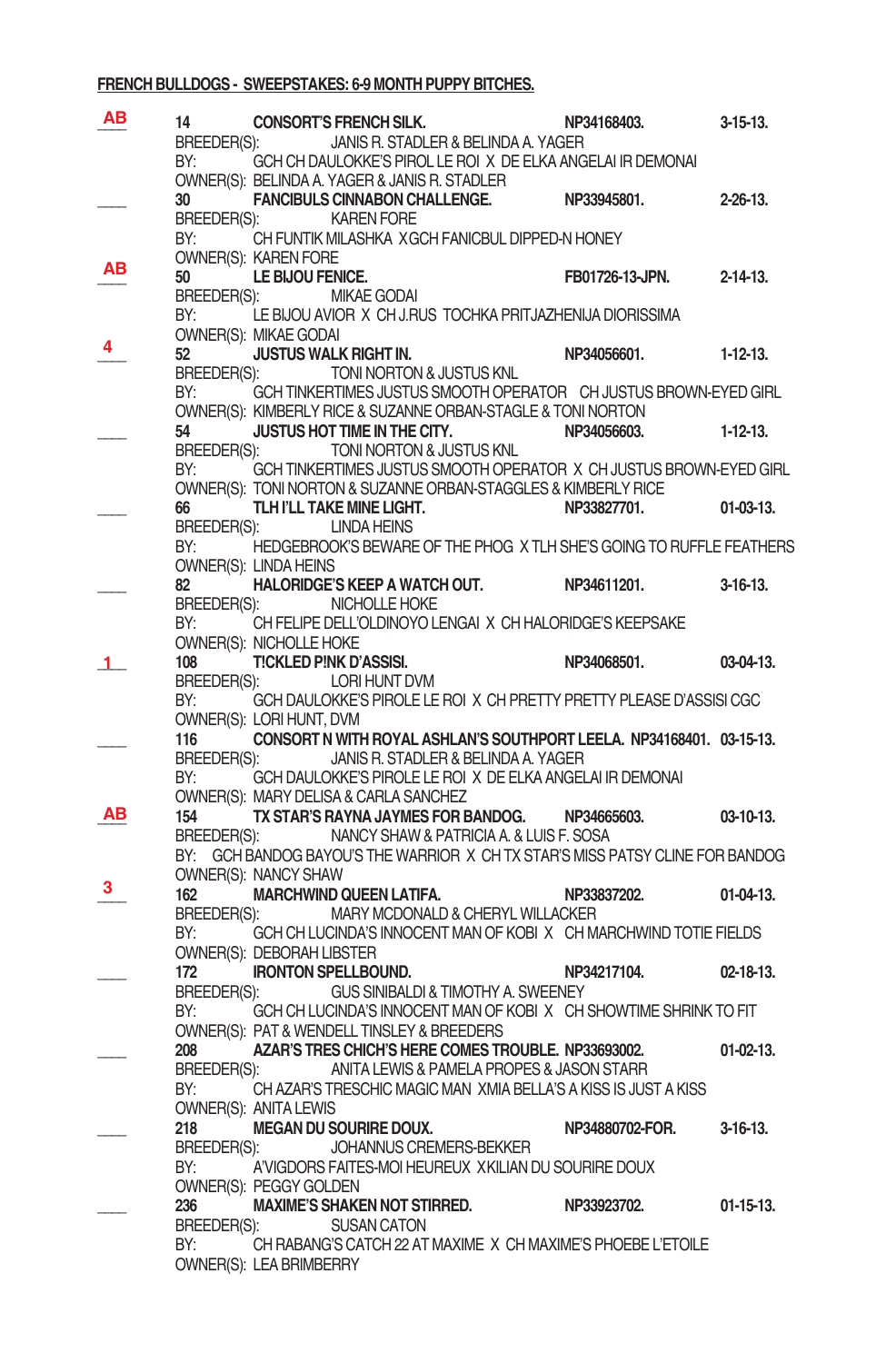| $\overline{2}$ | 256                               | KICKING BEARS GOT SPLANIN TO DO. NP33903305.<br>BREEDER(S): TINA POGUE                                                                                        |                       | $02 - 26 - 13$ . |
|----------------|-----------------------------------|---------------------------------------------------------------------------------------------------------------------------------------------------------------|-----------------------|------------------|
|                | BY:                               | SHADOW CHASER'S RED THUNDER X KICKING BEARS CHAISING DIAMONDS<br>OWNER(S): CLELLA LINCOLN & LISA KENDRICK                                                     |                       |                  |
|                | 260                               | TLH HEDGEBROOK'S I BELIEVE I CAN FLY. NP33822702.<br>BREEDER(S): LINDA HEINS                                                                                  |                       | $01-03-13.$      |
|                | BY:                               | HEDGEBROOK'S BEWARE OF THE PHOG X TLH SHE'S GOING TO RUFFLE FEATHERS<br>OWNER(S): JOUCE HAAS & KELLY WILCOX                                                   |                       |                  |
| ΑВ             | 266                               | IRONTON I HOPE YOU DANCE. NP34217102.<br>BREEDER(S): GUS SINIBALDI & TIMOTHY A. SWEENEY                                                                       |                       | $02 - 18 - 13$ . |
|                | BY:                               | GCH CH LUCINDA'S INNOCENT MAN OF KOBIX CH SHOWTIME SHRINK TO FIT<br>OWNER(S): PENNY LEWIS & GUS SINBALDI                                                      |                       |                  |
|                |                                   | FRENCH BULLDOGS - SWEEPSTAKES: 9-12 MONTH PUPPY BITCHES.                                                                                                      |                       |                  |
|                | 16                                | NEWCOMB N HALORIDGE HERE COMES TROUBLE. NP33204301. 10-14-12.                                                                                                 |                       |                  |
|                | BREEDER(S):<br>BY:                | NICHOLLE HOKE<br>GCH HALORIDGE'S GIMME A SEA OF FLAMES X HALORIDGE'S EXPRESSION OF LOVE                                                                       |                       |                  |
|                |                                   | OWNER(S): NANCY & BOB NEWCOMB & NICHOLLE HOKE<br>22 CRUSADER'S MOMENT OF TRUTH.                                                                               | NP33325701. 12-15-12. |                  |
|                | BY:                               | BREEDER(S): SUSAN NEIDLINGER<br>CH ENCHANTE'S COUTURE BLACK TIE AFFAIR X GCH CH CRUSADER'S RUMOR HAS IT                                                       |                       |                  |
|                | OWNER(S): SUSAN NEIDLINGER        | 40 SUIRAC'S BLOWIN' AWAY D' MATISSE. NP33144503. 10-1-12.                                                                                                     |                       |                  |
|                |                                   | BREEDER(S): DEBBIE ECARIUS                                                                                                                                    |                       |                  |
|                | BY:<br>OWNER(S): DEBRA ECARIUS    | CH MATISSE FREEDOM CELEBRATION X CH SUIRAC'S EYE OF THE STORM CGC ROM                                                                                         |                       |                  |
|                |                                   | 44 SUIRAC'S EPIC NIGHT AT THE BIJOU. NP33144502. 10-1-12.                                                                                                     |                       |                  |
|                | BREEDER(S):<br>BY:                | DEBRA ECARIUS<br>CH MATISSE FREEDOM CELEBRATION X SUIRAC'S EYE OF THE STORM                                                                                   |                       |                  |
|                |                                   |                                                                                                                                                               |                       |                  |
| 4              |                                   |                                                                                                                                                               |                       |                  |
|                |                                   |                                                                                                                                                               |                       |                  |
|                | BY:                               | MARNO LE VOYAGEUR AT BELBOULECAN X CHARLOTTE DU FIACRE DE MONTPARNASSE                                                                                        |                       |                  |
|                |                                   | OWNER(S): DR. DORIT FISCHLER<br>78 CRUSADER N GREENMONT TRUE ESSENCE. NP33325702. 12-15-12.                                                                   |                       |                  |
|                | BREEDER(S):<br>BY:                | <b>SUSAN NEIDLINGER</b><br>CH ENCHANTE'S COUTURE BLACK TIE AFFAIR X GCH CH CRUSADER'S RUMOR HAS IT                                                            |                       |                  |
|                | OWNER(S): VICKIE HAGGAS           | 90 SIMPHUNI'S HAWAIIAN NITES AT NICOLERIN. NP33681504.                                                                                                        |                       | 11-20-12.        |
|                | BREEDER(S):<br>BY:                | BILLY HUNTINTON & DESMOND SIMPSON & YANA MIKLOS<br>CH DYGROS SIMPHUNI L'ARC DE TRIOMPHE X CH LIONHEART'S MAYFLOWER                                            |                       |                  |
|                | <b>MADAM DE SIMPHUNI</b>          |                                                                                                                                                               |                       |                  |
|                |                                   | OWNER(S): SANDEE WHITE & DESMOND SIMPSON                                                                                                                      |                       |                  |
| AВ             | 98<br>BREEDER(S):<br>BY:          | BAYOU RIDGE HILSMAN'S COCO BEAN AT HOMEWOOD. NP34060404. 10-24-12.<br>WILLIAM POHLMAN & KENNETH SUMNER<br>HILSMAN BAYOU RIDGE BRUISER X HILSMAN HYACINTH BEAN |                       |                  |
|                |                                   | OWNER(S): DAVID BERREY & ALVIN LEE JR                                                                                                                         |                       |                  |
|                | 100                               | METZGERS EDGE OF DARKNESS. NP33159804.                                                                                                                        |                       | 10-02-12.        |
|                | BREEDER(S):<br>BY:                | NECIA L. METZGER<br>GCH CH METZGER MOVER & SHAKER X JOY'S & METZGER'S LILYA                                                                                   |                       |                  |
|                | OWNER(S): NECIA L. METZGER<br>102 | JOYS & METZGERS HOLLY GOLIGHTLY.                                                                                                                              | NP33135107.           | $10 - 23 - 12$ . |
|                | BREEDER(S):<br>BY:                | <b>JANICE GALISZEWSKI</b><br>GCH CH METZGER MOVER & SHAKER X JOY'S RENEE                                                                                      |                       |                  |
| 2              |                                   | OWNER(S): JANICE GALISZEWSKI & NECIA L. METZGER                                                                                                               |                       |                  |
|                | 136<br>BREEDER(S):                | <b>PRAIRIE GEM'S HEARTS ON FIRE.</b><br>ANDREA PAUL                                                                                                           | NP33598501.           | 12-03-12.        |
|                | BY:                               | GCH O'S N X'S SHADY HARBOR CHAMPAGNE DIAMOND AT PRAIRIE GEM X O'S N X'S<br>DIAMOND IN THE RUFF AT PRAIRIE GEM                                                 |                       |                  |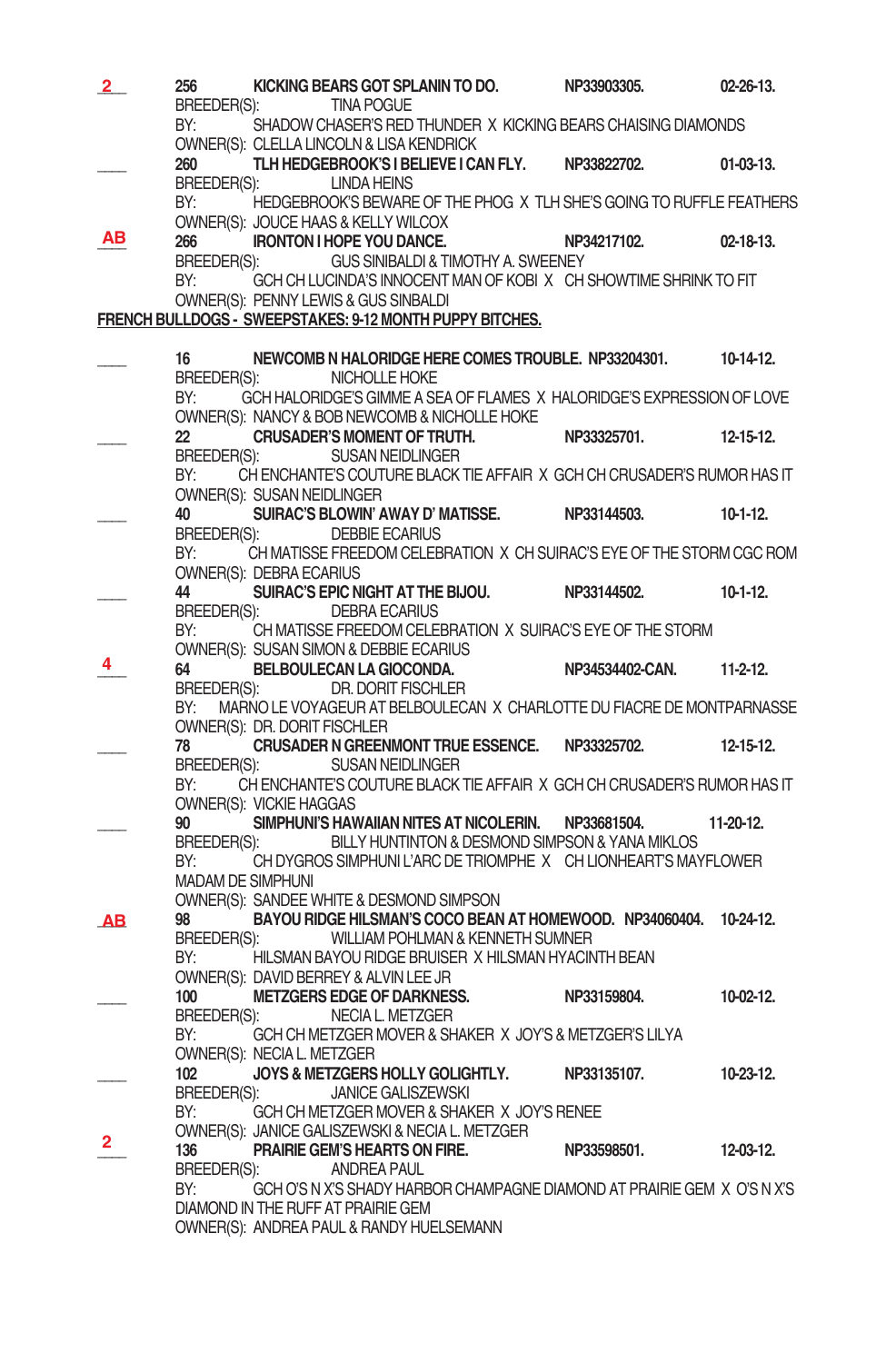|           | 192                    | EVERGREEN'S SIMPLY IRRESISTIBLE BRANDMAR. NP33258401-CAN.                                         |                | $09-24-12.$      |
|-----------|------------------------|---------------------------------------------------------------------------------------------------|----------------|------------------|
|           | BREEDER(S):            | SUSAN B. LYBRAND & JANE FLOWERS                                                                   |                |                  |
|           | BY:                    | GCH SKOSH EVERGREEN BELLARIDGE BEHOLD X GCH EVERGREEN'S HOLD ME CLOSE                             |                |                  |
|           |                        | OWNER(S): SUSAN B. LYBRAND & JANE FLOWERS                                                         |                |                  |
|           | 196                    | ROCKYDELL FUNNY GIRL FOR MORGAN MANOR. NP33404102.                                                |                | $09 - 20 - 12$ . |
|           | BREEDER(S):            | <b>ELENA SIEGMAN</b>                                                                              |                |                  |
|           | BY:                    | CH MORGAN MANOR ZHIVAGO X CH ROCKYDELL HELENA HANDBASKET                                          |                |                  |
|           |                        | OWNER(S): GALE GOLDEN & ELENA SIEGMAN                                                             |                |                  |
|           | 212<br>BREEDER(S):     | DE MARTEAUS STAR OF INDIA.<br><b>MAREY HAYES</b>                                                  | NP33601601.    | $12 - 16 - 12$ . |
|           | BY:                    | LIONHEARTS CHARLES DE MARTEAU X SUIRAC'S PUDDIN N PIED                                            |                |                  |
|           |                        | OWNER(S): MARCY HAYES                                                                             |                |                  |
|           | 214                    | BAYOU RIDGE LILLY BEAN OF HILSMAN. NP34060401.                                                    |                | $10 - 24 - 12$ . |
|           | BREEDER(S):            | KENNETH SUMNER & MD & WILLIAM POHLMANN                                                            |                |                  |
|           | BY:                    | HILSMAN BAYOU RIDGE BRUISER X HILSMAN HYACINTH BEAN                                               |                |                  |
|           |                        | OWNER(S): KENNETH SUMNER & MD & WILLIAM POHLMANN                                                  |                |                  |
| 1         | 226                    | PECHE MIGNON FABELHAFT HEARTBREAKER. NP33402403.                                                  |                | 12-07-12.        |
|           | BREEDER(S):            | ROBERT SMITH & STEPHEN MILLER & JAMES DALTON                                                      |                |                  |
|           | BY:                    | GCH CH FABELHAFT ROBOBULL HOT COMMODITY X CH FABELHAFT PECHE                                      |                |                  |
|           | <b>MIGNON BABYDOLL</b> |                                                                                                   |                |                  |
| AВ        |                        | OWNER(S): ROBERT SMITH & STEPHEN MILLER                                                           |                |                  |
|           | 280<br>BREEDER(S):     | ROCKYDELL IT STARTED WITH A WHISPER.<br><b>ELENA SIEGMAN</b>                                      | NP33404103.    | 09-20-12.        |
|           | BY:                    | CH MORGAN MANOR ZHIVAGO X CH ROCKYDELL HELENA HANDBASKET                                          |                |                  |
|           |                        | OWNER(S): ELENA SIEGMAN                                                                           |                |                  |
| AВ        | 288                    | STARLIGHT'S TWIST OF FATE.                                                                        | NP33349401.    | $10-17-12$       |
|           | BREEDER(S):            | DEBRA P. ROCHLIN                                                                                  |                |                  |
|           | BY:                    | GCH STARLIGHT'S LIVING THE DREAM X CH STARLIGHT'S SWEET REVENGE                                   |                |                  |
|           |                        | OWNER(S): DEBRA P. ROCHLIN                                                                        |                |                  |
|           | 296                    | ORION'S HAUTE COUTURE FASHIONED FOR HIGWOOD-EBONY.                                                |                |                  |
|           |                        |                                                                                                   | NP33978205.    | 11-22-12         |
|           | BREEDER(S):            | BETSY PHELAN & ALEXANDRA VORBECK & PERRY PAYSON                                                   |                |                  |
|           | BY:                    | CH QAZARA MONSIEUR HARRODS X CH HIGHWOODS EVERYBODY'S TALKIN                                      |                |                  |
| з         |                        | OWNER(S): ALEXANDRA VORBECK & BETSY PHELAN & KIRSTEN & JEANNIE TAPPAN                             |                |                  |
|           |                        | STO-ROB'S SHE'S ALL IN A TIZZY. NP33117701.<br>328<br>BREEDER(S) STEPHANIE S. ROBERTS             |                | $9 - 21 - 12$ .  |
|           |                        | BY: CH. STELLAR'S PRINTS OF DARKNESS AT STO-ROB X STO-ROB'S GEEZ LOUISE                           |                |                  |
|           |                        | OWNER(S): STEPHANIE S. ROBERTS                                                                    |                |                  |
|           |                        |                                                                                                   |                |                  |
|           |                        | FRENCH BULLDOGS - SWEEPSTAKES: 12-15 MONTH JUNIOR BITCHES.                                        |                |                  |
| 4         |                        |                                                                                                   |                |                  |
|           | 34                     | <b>FANCIBUL IMPECCABLE INGENUE.</b>                                                               | NP33504001.    | $8-20-12$ .      |
|           | BREEDER(S):<br>BY:     | R. JARVIS & C. POWELL & KAREN FORE<br>GCH FANCIBULS DAPPER DAN X FANCIBUL PIED 'N THE SKY "BINDI" |                |                  |
|           |                        | OWNER(S): KAREN K. FORE                                                                           |                |                  |
| <b>AB</b> | 48                     | LE BIJOU FILLE.                                                                                   | FB0740812-JPN. | 9-13-12.         |
|           | BREEDER(S):            | <b>MIKAE GODAI</b>                                                                                |                |                  |
|           | BY:                    | INT CH LEIBULL'S ALFA-ALFA X INTENSE DE LA PARURE                                                 |                |                  |
|           |                        | OWNER(S): MIKAE GODAI                                                                             |                |                  |
|           | 72                     | <b>IMAGINE'S BACK IN THE U.S.S.R.</b>                                                             | NP32711101.    | $9-24-12$ .      |
|           | BREEDER(S):            | <b>CAROL S. JOHNSON</b>                                                                           |                |                  |
|           | BY:                    | CH YAGUARD DE SLEURE X GCH JEZEBEL DU SOURIRE DOUX                                                |                |                  |
| 1.        |                        | OWNER(S): CAROL S. JOHNSON                                                                        |                |                  |
|           | 94                     | TRILOGY'S CROSS MY HEART.                                                                         | NP32095301.    | 07-09-12         |
|           | BREEDER(S):            | JEAN BURNS DVM & SUSAN COOPER                                                                     |                |                  |
|           | BY:                    | CH FLORESTA'S CLASSIC LOOK X GCH FLORESTA KOBI'S VIDA GOLD<br>OWNER(S): SUSAN COOPER              |                |                  |
| AВ        | 130                    | SHORE NEVER SAY NEVER.                                                                            | NP32698603.    | 08-27-12.        |
|           | BREEDER(S):            | MARION HULICK & BARBARA ORR                                                                       |                |                  |
|           | BY:                    | CH PETIT MOTIF BE ON THE LOOKOUT X CH SHORE HOT CROSS BUNS                                        |                |                  |
|           |                        | OWNER(S): MARION HULICK                                                                           |                |                  |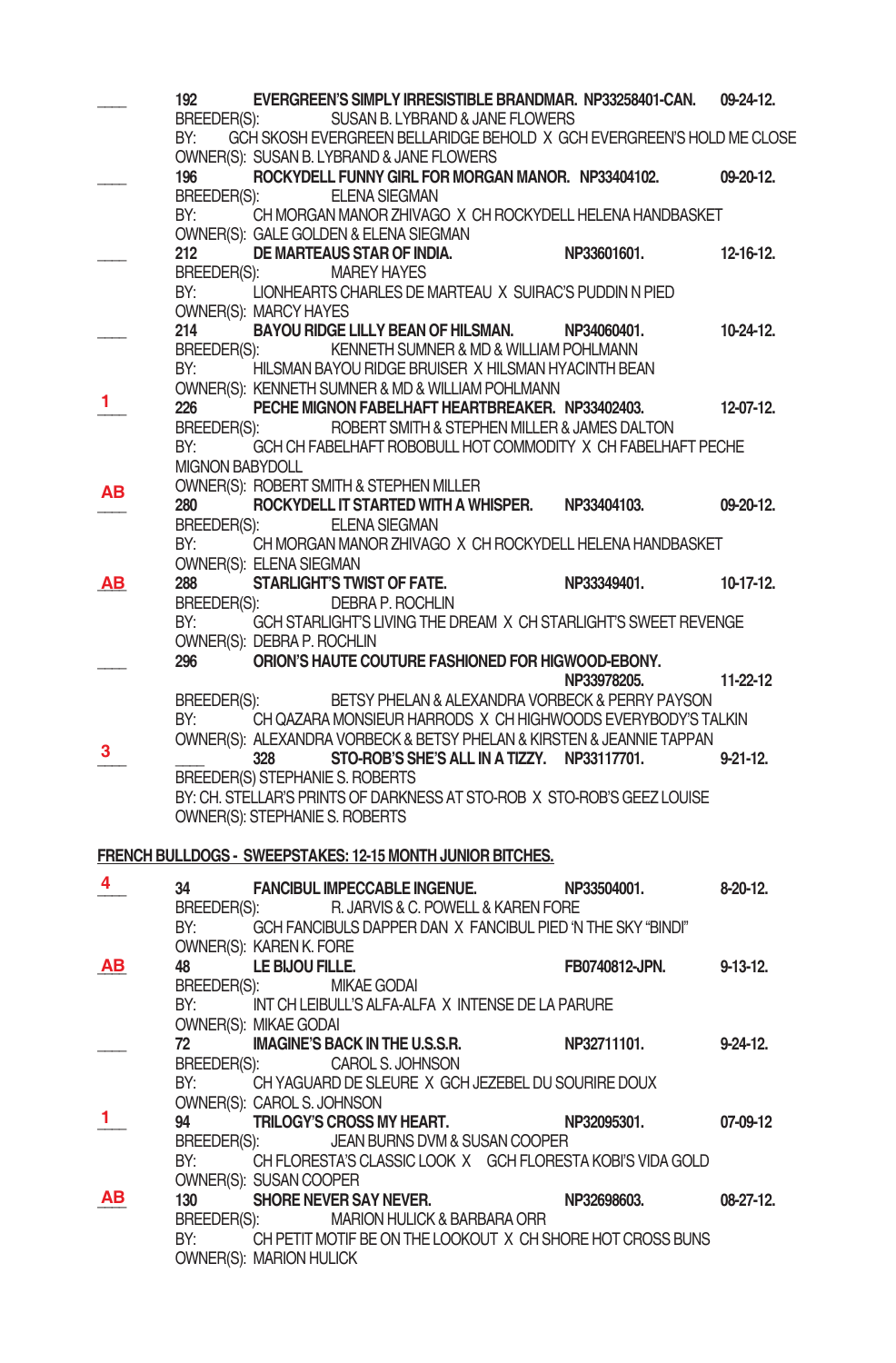|    | 158         | <b>LIZBETH DU SOURIRE DOUX.</b>                                                                       | NP34003401-BE.  | 08-29-12.      |
|----|-------------|-------------------------------------------------------------------------------------------------------|-----------------|----------------|
|    | BREEDER(S): | JOHANNUS CREMERS-BEKKER                                                                               |                 |                |
|    | BY:         | JUPILER DU SOURIRE DOUX X ISMIJN DU SOURIRE DOUX<br>OWNER(S): BOB & CAROLE SALISBURY                  |                 |                |
| 2. | 230         | FABELHAFT ROBOBULL SET FIRE TO THE RAIN. NP32370804. 06-20-12.                                        |                 |                |
|    | BREEDER(S): | JAMES DALTON & DR. JOHN TURJOMAN                                                                      |                 |                |
|    | BY:         | CH FABELHAFT ROBOBULL SMOKIN' HOT X CH FABELHAFT ROBOBULL LUV-A-BULL                                  |                 |                |
|    |             | OWNER(S): STEPHANI & DAVE LUEDDE & JAMES DALTON                                                       |                 |                |
|    | 316         | KICKING BEARS SHE'S A SISSY LA-LA.                                                                    | NP32871802.     | $7-11-12$ .    |
|    | BY:         | BREEDER(S): TINA POGUE<br>CH KICKING BEARS FIGHT FIRE W FIRE X KICKING BEARS ALASKAN RECOOP           |                 |                |
|    |             | OWNER(S): CIELLA LINCOLN                                                                              |                 |                |
|    |             |                                                                                                       |                 |                |
|    |             | FRENCH BULLDOGS - SWEEPSTAKES: 15-18 MONTH JUNIOR BITCHES.                                            |                 |                |
|    | 28          | AZAR'S X TRESCHIC'S SHARONA.                                                                          | NP32408101.     | $6 - 4 - 12$ . |
|    |             | BREEDER(S): PAMELA S PROPES & ANITA LEWIS                                                             |                 |                |
|    |             | BY: CH AZAR'S TRESCHIC MAGIC MAN XAZAR OOLALA CORN FLOWER                                             |                 |                |
| 1  |             | OWNER(S): PAMELA PROPES                                                                               |                 |                |
|    |             | EPIC N' SUIRAC'S BOMBSHELL!. NP32106501.                                                              |                 | $5 - 7 - 12$ . |
|    |             | BREEDER(S): SUSAN SIMON<br>BY: INTL GCH SUIRAC'S DEAL OR NO DEAL CGC ROM X EPIC N' ABSOLUT IN CAHOOTS |                 |                |
|    |             | OWNER(S): SUSAN SIMON & DEBBIE ECARIUS                                                                |                 |                |
| 3  |             | 92 BELLARIDGE IMPERIALE SHADY HARBORS TOUCHE CRICKET. NP32494201. 05-31-12                            |                 |                |
|    |             | BREEDER(S): DR. DAVID NEIDIG & JILL NEIDIG & JUANITA IMPERIALE & SCHETTINO                            |                 |                |
|    | BY:         | CH BELLA RIDGE LEBULLS LETS BE FRANK X GCH BELLA RIDGE IMPERIALE                                      |                 |                |
|    |             | SHADY HARBOR'S IL BACIO                                                                               |                 |                |
|    |             | OWNER(S): DR. DAVID NEIDIG & JILL NEIDIG & CHRISTINE DONDA                                            |                 |                |
| 2  | 112         | SUMMER LOVIN' D'ASSISI.<br>BREEDER(S): LORI HUNT DVM                                                  | NP31839602.     | 06-03-12.      |
|    | BY:         | GCH JENSIGN'S THE LOVE GURU X FASHION QUEEN D'ASSISI                                                  |                 |                |
|    |             | OWNER(S): LORI HUNT, DVM                                                                              |                 |                |
|    | 148         | <b>STELLAR'S EPIC MALIBU BARBIE.</b>                                                                  | NP31493503.     | 04-05-12.      |
|    |             | BREEDER(S): SANDY WILSON                                                                              |                 |                |
|    | BY:         | CH HALLMARK'S ETCH-A-SKETCH X STELLAR'S WHITE TORNADO                                                 |                 |                |
|    |             | OWNER(S): SUSAN SIMON & SANDY WILSON                                                                  |                 |                |
|    | 190         | <b>GRANDSLAM QUEEN OF GRASS.</b><br>BREEDER(S): PISAISIT TANJASIRI                                    | NP32760401-CAN. | $06-02-12.$    |
|    | BY:         | CH EVERGREEN'S JUST JACK LEFOX X CH GRANDSLAM SANTA BABY                                              |                 |                |
|    |             | OWNER(S): PISAISIT TANJASIRI & JANE FLOWERS AGENT: JANE FLOWERS, DHG                                  |                 |                |
|    | 284         | <b>ENVYBULL PECAN TRUFFLE.</b>                                                                        | NP32157801.     | 04-23-12.      |
|    |             | BREEDER(S): RACHEL BOTTS                                                                              |                 |                |
|    | BY:         | CH ROBOBULL FABELHAFT INFERNO X CH FABELHAFT ROBOBULL VELVETEEN RABBIT                                |                 |                |
| AВ |             | <b>OWNER(S): RACHEL BOTTS</b>                                                                         |                 |                |
|    | 324         | TWIN LAKE'S MA BELLE SOEUR DE CRÈME. NP31819504.<br>BREEDER(S):<br>DONNA STOFFER & SUSAN SCZEPANSKI   |                 | 3-19-12.       |
|    | BY:         | GCH SUNDANCE'S BARE NECCESSITIES X CH TWIN LAKE'S LES LE BON ROULET                                   |                 |                |
|    |             | OWNER(S): DONNA STOFFER                                                                               |                 |                |
|    |             |                                                                                                       |                 |                |
|    |             | <b>DEAT IN AWEFBATAI/EA</b>                                                                           |                 |                |

**BEST IN SWEEPSTAKES: \_\_\_\_\_\_\_ 226** BEST OF OPPOSITE SEX TO BEST IN SWEEPSTAKES: \_\_203\_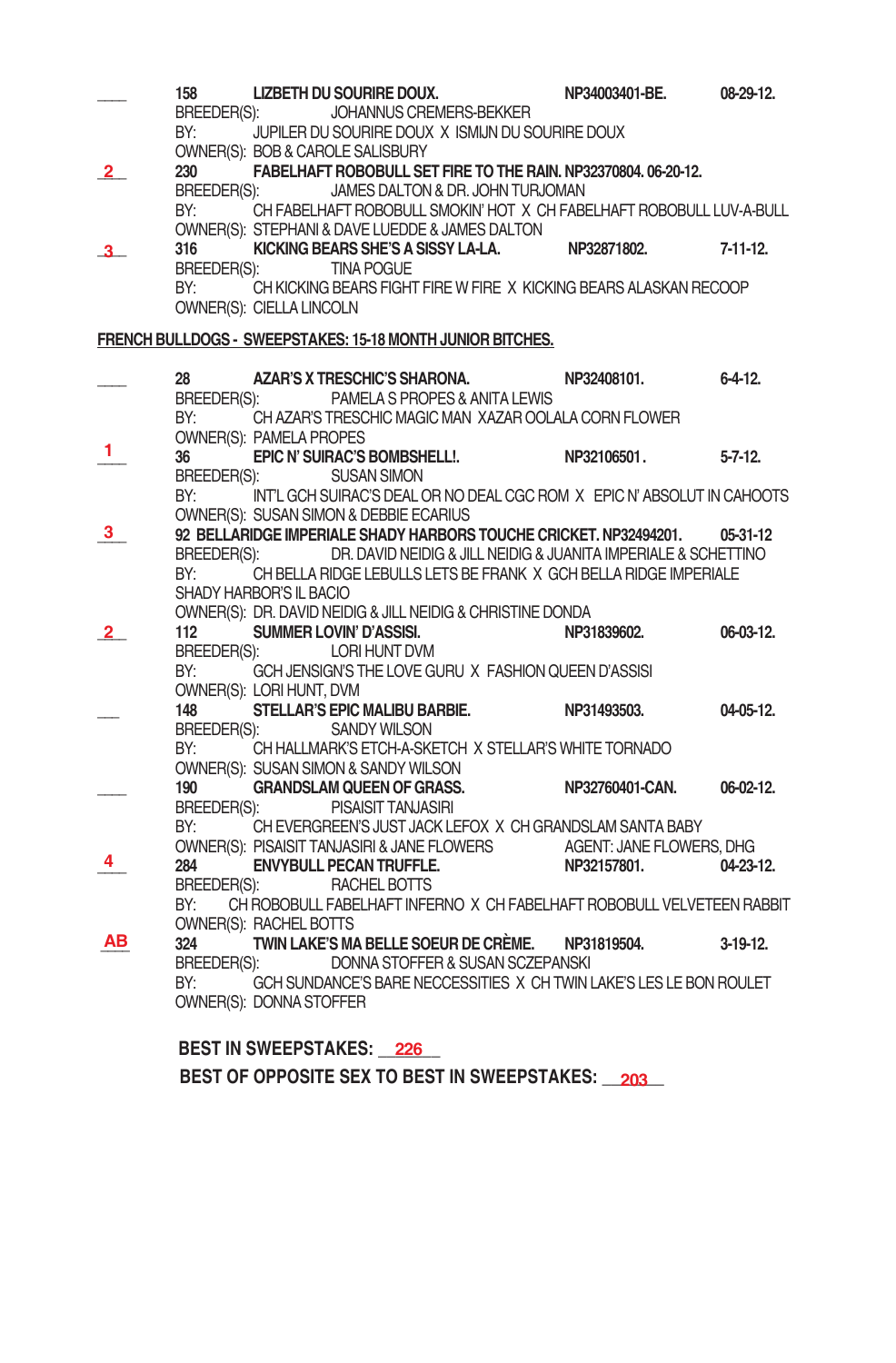### **BREED JUDGING**

**INDEPENDENT SPECIALTY Monday - Tuesday September 16-17, 2013** Regular Classes & Non-Regular (Veteran) Classes

#### **FBDCA NATIONAL SPECIALTY Thursday - Friday September 19-20, 2013**

Non-Regular and All Dog Classes JUDGE:Mrs. Brenda Newcomb

JUDGE: Mr. Philip Stemp

Regular Bitch Classes JUDGE: Ms. Claire Johnson

#### **NON-REGULAR SINGLE DOG CLASSES - VETERANS**

|                |             |                                   | FRENCH BULLDOGS - VETERAN DOGS 7-9 YEARS OLD.             |                                                                                           |             |
|----------------|-------------|-----------------------------------|-----------------------------------------------------------|-------------------------------------------------------------------------------------------|-------------|
| Indep.         | Nat'nl.     |                                   | 1 39 GYPSY CANYON DOM PIERRE.                             | NP14287202.                                                                               | $9-16-06.$  |
| 1              |             | BREEDER(S):                       | <b>JODY KOTT</b>                                          |                                                                                           |             |
|                |             |                                   | BY: CH MAGIC TIME DA ROCK AT LJ'S X SHRP SHOTR 4 GYPSYCYN |                                                                                           |             |
|                |             |                                   |                                                           |                                                                                           |             |
| $2^{\circ}$    |             |                                   |                                                           | OWNER(S): JODY KOTT AGENT: MATTHEW DOVER<br>3 119 CH KING OF QUEENS D'ASSISI. NP13284201. | 5-31-06.    |
|                |             |                                   | BREEDER(S): LORI HUNT, DVM                                |                                                                                           |             |
|                | BY:         |                                   |                                                           | CH SHANN'S GOODTIME AT CRESTAGARD X STELLAR'S MAD ABOUT BLUE D'ASSISI                     |             |
|                |             | OWNER(S): LORI HUNT, DVM          |                                                           |                                                                                           |             |
|                |             |                                   |                                                           | 2 295 CH SANDS CAPTAIN AMERICA OF SOLO VENTURE. NP15251902.                               | 09-02-06.   |
|                | BREEDER(S): |                                   | <b>JONTHAN SANDS</b>                                      |                                                                                           |             |
|                | BY:         |                                   | CH SANDS OVER THE TOP X HILLSMANS HEAVEN SENT             |                                                                                           |             |
|                |             | OWNER(S): DENICE C. RAY           |                                                           |                                                                                           |             |
|                |             |                                   | 3 323 CH HILLBUCKLE'S CHOPIN SOUTHCANAL. NP09603703.      |                                                                                           | 4-11-05.    |
|                |             |                                   | BREEDER(S): CHRISTOPHER HILL                              |                                                                                           |             |
|                | BY:         |                                   | CH HOUSE OF TUCKS MR COX X SHANN'S GINA BARCHETTA         |                                                                                           |             |
|                |             | OWNER(S): YU-HSING LIN            |                                                           |                                                                                           |             |
|                |             |                                   | FRENCH BULLDOGS - VETERAN DOGS 9+ YEARS OLD.              |                                                                                           |             |
|                |             |                                   |                                                           |                                                                                           |             |
| -1.            |             |                                   |                                                           | 2 99 CH SUNDARBY'S KORVETTE HOT SHOT. NP03058502. 5/21/03                                 |             |
|                | BREEDER(S): |                                   | DAWN M DARBY                                              |                                                                                           |             |
|                | BY:         |                                   |                                                           | CH SUNDARBY'S LORD OF THE RINGS X CH SUNDARBY'S JOSHEPHINE                                |             |
| $\overline{2}$ |             |                                   |                                                           | OWNER(S): KIMBERLY CONRAD AGENT: JASON STARR, AKC REGISTERED HANDLER                      |             |
|                |             |                                   | 225 CH PETIT MOTIF'S FAMOUS SHAYMUS. NP07853807.          |                                                                                           | 09-02-04.   |
|                | BREEDER(S): |                                   | <b>HELENE NEER &amp; JUDI MCKISSICK</b>                   |                                                                                           |             |
|                | BY:         |                                   |                                                           | CH PETIT CHOUX INDIAN GIVER X CH PETIT CHOUX MS D'MEANOR                                  |             |
|                |             |                                   | OWNER(S): HELENE NEER & JUDI MCKISSICK                    |                                                                                           |             |
|                |             |                                   | 3 249 CH WALLY'S CAMOFLAGE FORCE. NP0080304.              | $6 - 5 - 02$ .                                                                            |             |
|                |             | BREEDER(S): LINDA HEINS           |                                                           |                                                                                           |             |
|                |             |                                   |                                                           | BY: HEDGEBROOK FIESTA ON THE FLY X HEDGEBROOK'S JUST DUCKY                                |             |
|                |             | OWNER(S): LINDA HEINS             |                                                           |                                                                                           |             |
|                |             |                                   | FRENCH BULLDOGS - VETERAN BITCHES 7-9 YEARS OLD.          |                                                                                           |             |
|                |             |                                   |                                                           |                                                                                           |             |
| $\blacksquare$ |             |                                   | 1 118 CH STARHAVEN BB SWEET TEMPTATION. NP12082402.       |                                                                                           | 01-03-06.   |
|                |             | BREEDER(S): CAROL MEYER           |                                                           |                                                                                           |             |
|                |             |                                   |                                                           | BY: CH VI DU LAC STARHAVEN'S DANTE X STARHAVEB'S LA BELLE COLETTE                         |             |
|                |             | <b>OWNER(S): SHERI ALKEVICIUS</b> | 2 140 CH GARGOYLES LA DOULEUR DANS COME. NP09036903.      |                                                                                           | 03-08-05.   |
|                |             |                                   | BREEDER(S): KATHY PAUL & WANDA DZIEWIK & KAY SISSON       |                                                                                           |             |
|                |             |                                   |                                                           | BY: CHATLANTIS FIRST EDITION RB X CH GARGOYLES TEQUILA SUNRISE                            |             |
|                |             | OWNER(S): ANTONETTE PETERSON      |                                                           |                                                                                           |             |
|                |             |                                   | 3 174 CH RUCHI'S REFLECTION DE VERMEER. NP14341703.       |                                                                                           | $07-02-06.$ |
|                |             |                                   | BREEDER(S): S. LUEDDE & D. LUEDDE & C. DUER               |                                                                                           |             |
|                | BY:         |                                   | GASCONADE VERMEER CD X CH RUCHI'S SECRET GARDEN           |                                                                                           |             |
|                |             | OWNER(S): JAMES & JANICE GREBE    |                                                           |                                                                                           |             |
|                |             |                                   |                                                           |                                                                                           |             |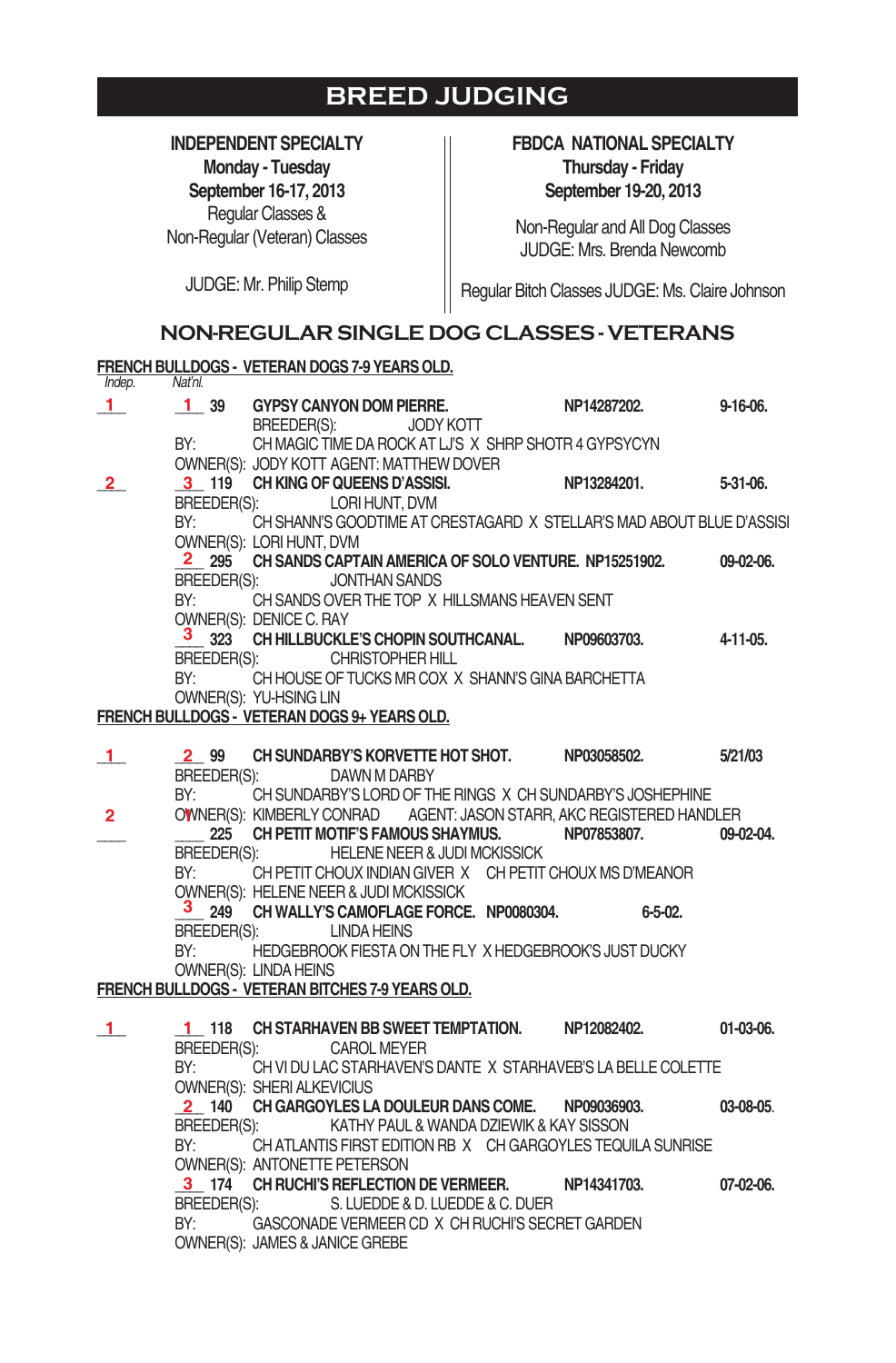|                |                                                                                    |  | <b>AB 184 CH PETIT CHERIE FLEUR DE LE JARDIN. PRO8347404.</b><br>BREEDER(S): SANDY PLOTTS & PAT BERRY                                                                                  |  | 10-30-04  |  |  |
|----------------|------------------------------------------------------------------------------------|--|----------------------------------------------------------------------------------------------------------------------------------------------------------------------------------------|--|-----------|--|--|
|                | OWNER(S): PAT BERRY                                                                |  | BY: CH JACKPOT! I'M THE BOSS OF JUSTUS X CH PETITE CHERIE ROSEBUD                                                                                                                      |  |           |  |  |
|                |                                                                                    |  | <b>FRENCH BULLDOGS - VETERAN BITCHES 9+ YEARS OLD.</b>                                                                                                                                 |  |           |  |  |
| $\overline{2}$ |                                                                                    |  | 3 144 CH IMPERIALE'S CINDY CRAWFORD. NP02498404-CAN.<br>BREEDER(S): JUANITA IMPERIALE & VINCE IMPERIALE<br>BY: CH KISHNIGA'S IMPERIALE VICOMTE X CH IMPERIALE MARILYN MONROE           |  | 02-08-03. |  |  |
| 3 <sup>1</sup> | OWNER(S): KAROL DREIBELBIS                                                         |  | OWNER(S): JUANITA IMPERIALE & VINCENT IMPERIALE<br>1 178 CH EVA-GYONGYE AMENA. NP08010701-HUN.<br>BREEDER(S): EVA PAP TOROKNE<br>BY: GOOD HARTH FITCHER OLEG X EVA-GYONGYE FLORA-EVITA |  | 06-29-04. |  |  |
|                | OWNER(S): DR SARAH B. LAGAN                                                        |  | 3 306 FABELHAFT ROBOBULL PANDAMONIUM. NP02640801. 11-27-02.<br>BREEDER(S): JAMES DALTON & DR. JOHN TURJOMAN<br>BY: CH ROBOBULL FABELHAFT EXCELSIOR X CH TEA-D'S BECAUSE I'M WORTH IT!  |  |           |  |  |
|                | OWNER(S): KATHY CLAYTON                                                            |  | AB 106 CH CHITAWEE'S GATOR'S FIRE & ICE. NIM91752103. 03-20-01.<br>BREEDER(S): KATHY CLAYTON<br>BY: BIS MCBETH'S TAILGATOR X CH CHITAWEE'S N-TEA-D'S DYNA-MITE                         |  |           |  |  |
|                | <b>REGULAR DOG CLASSES - DOGS</b><br><b>FRENCH BULLDOGS: 6-9 MONTH PUPPY DOGS.</b> |  |                                                                                                                                                                                        |  |           |  |  |

| $\overline{2}$ |                             |                                 |                                                     | 4 61 FLORESTA'S FLYING HIGH AT SIRIOUS. NP33798201. 2-14-13.                     |  |
|----------------|-----------------------------|---------------------------------|-----------------------------------------------------|----------------------------------------------------------------------------------|--|
|                |                             | BREEDER(S): JEAN BURNS DVM      |                                                     |                                                                                  |  |
|                |                             |                                 |                                                     | BY: CH FLORESTA'S MAKE MINE A DOUBLE X CH FLORESTA'S DEVIL MAE CARE              |  |
|                |                             |                                 | OWNER(S): GAIL & DAVE CHRISTENSEN & JEAN BURNS      |                                                                                  |  |
|                |                             |                                 |                                                     | 3 73 BANYAN TX STAR'S GIVE IT ALL WE GOT TONIGHT. NP34287002. 1-7-13.            |  |
|                |                             |                                 | BREEDER(S): BARBARA MCCARTHY & NANCY SHAW           |                                                                                  |  |
|                |                             |                                 |                                                     | BY: GCH CH BANDOG BAYOU'S THE WARRIOR X GCH CH BANDOG BAYOU'S UPTOWN GIRL        |  |
|                |                             |                                 | OWNER(S): NANCY SHAW & BARBARA MCCARTHY             |                                                                                  |  |
|                |                             |                                 | AGENT: LARRY CORNELIUS, AKC REGISTERED HANDLER      |                                                                                  |  |
|                |                             |                                 |                                                     | AB 75 TX STAR'S DEAON CLAIBORNE. NP34665602. 3-10-13.                            |  |
|                |                             |                                 | BREEDER(S): NANCY SHAW & PATRICIA A. & LUIS F. SOSA |                                                                                  |  |
|                |                             |                                 |                                                     | BY: GCH CH BANDOG BAYOU'S THE WARRIOR X CH TX STAR'S MISS PATSY CLINE FOR BANDOG |  |
|                | OWNER(S): NANCY SHAW        |                                 |                                                     |                                                                                  |  |
|                |                             |                                 | AGENT: LARRY CORNELIUS, AKC REGISTERED HANDLER      |                                                                                  |  |
| 3              |                             |                                 |                                                     | 83 MAXIMUS DU SOURIRE DOUX. NP34880701-FOR. 3-16-13.                             |  |
|                |                             |                                 | BREEDER(S): JOHANNUS CREMERS-BEKKER                 |                                                                                  |  |
|                |                             |                                 |                                                     | BY: A'VIGDORS FAITES-MOI HEUREUX XKILIAN DU SOURIRE DOUX                         |  |
|                |                             | OWNER(S): CAROL & RANDY JOHNSON |                                                     |                                                                                  |  |
|                |                             |                                 |                                                     | 87 MARQUIS DU SOURIRE DOUX. 1122823-CAN. 3-16-13.                                |  |
|                |                             |                                 | BREEDER(S): JOHANNUS CREMERS-BEKKER                 |                                                                                  |  |
|                |                             |                                 |                                                     | BY: A'VIGDORS FAITES-MOI HEUREUX XKILIAN DU SOURIRE DOUX                         |  |
|                |                             | OWNER(S): TINEKE & LEEN LANGE   |                                                     |                                                                                  |  |
|                |                             |                                 |                                                     | 177 BANYAN IDYLLS IF IT'S NOT BAROGUE. NP33692403. 01-01-13.                     |  |
|                |                             |                                 | BREEDER(S): BARBARA MCCARTHY & INGRID GLEYSTEEN     |                                                                                  |  |
|                |                             |                                 |                                                     | BY: GCH CH A'VIGDORS ENTOUSIASTE EXALTE FOR BANDOG'S X BANDOG BAYOU'S            |  |
|                | PARTY OF ONE                |                                 |                                                     |                                                                                  |  |
|                |                             |                                 |                                                     | OWNER(S): DONNA STOFFER & INGRID GLEYSTEEN & BARBARA MCCARTHY                    |  |
|                | <b>AGENT: DONNA STOFFER</b> |                                 |                                                     |                                                                                  |  |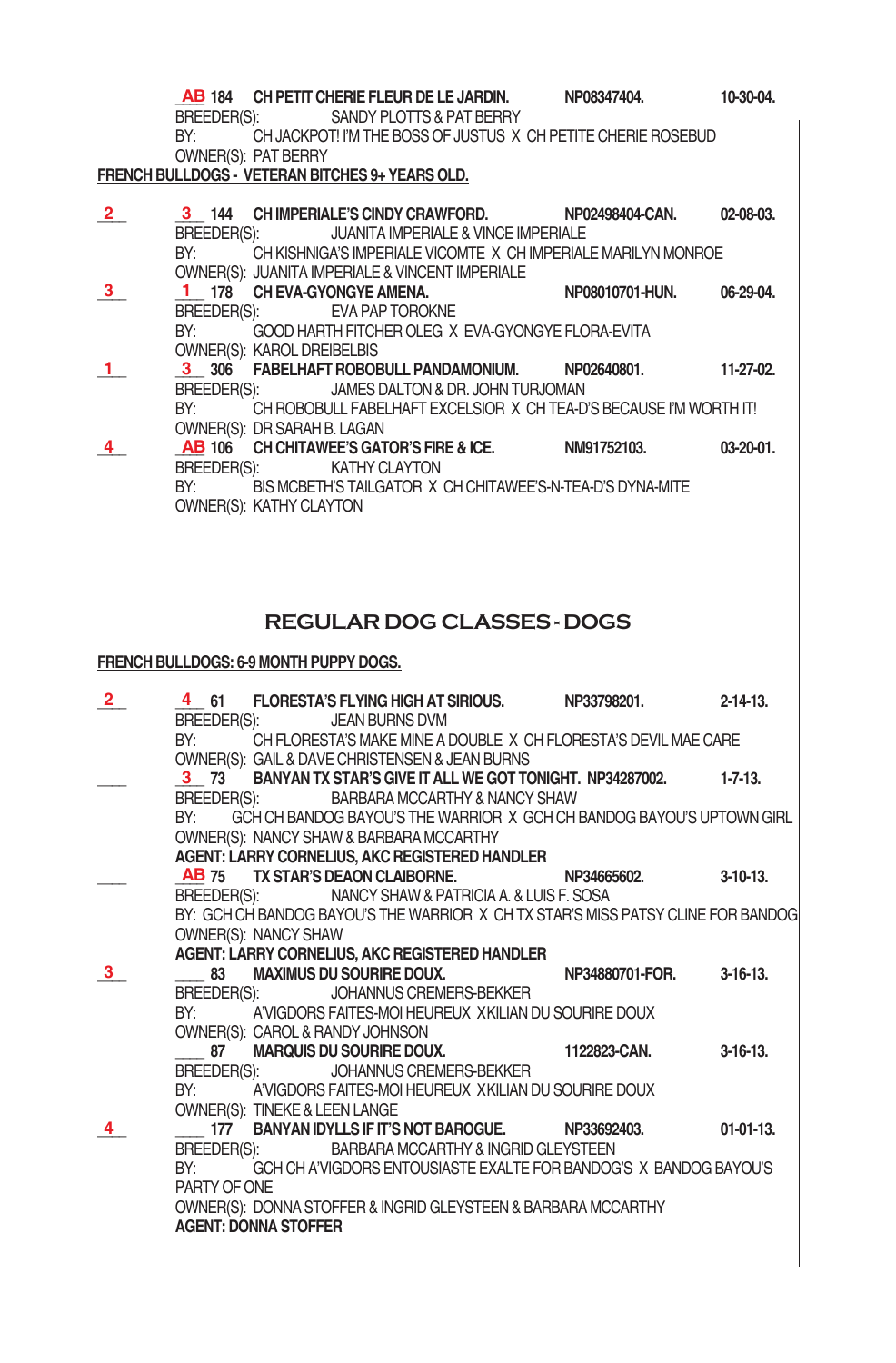|    |    | 183                    |                                                        | KOBI'S MAGNIFICENT MARIANETTE FOR LAPONSEY. NP34658604.                          |                 | $02 - 14 - 13$ . |
|----|----|------------------------|--------------------------------------------------------|----------------------------------------------------------------------------------|-----------------|------------------|
|    |    | BREEDER(S):            |                                                        | <b>ROBIN MELETTI</b>                                                             |                 |                  |
|    |    | BY:                    |                                                        | CH MARIANETTE'S MAGNIFICENT SMILE X GCH FLORESTA SIMPLY VICTORIOUS               |                 |                  |
|    |    |                        | OWNER(S): PATSY LAPONSEY & ROBIN MELETTI               |                                                                                  |                 |                  |
| AВ |    |                        |                                                        | 185 TX STAR & BANDOG'S WHEN THE RIGHT ONE COMES ALONG. NP34665601.               |                 | $03 - 10 - 13$   |
|    |    | BREEDER(S):            |                                                        | NANCY SHAW & PATRICIA A. & LUIS F. SOSA                                          |                 |                  |
|    |    |                        |                                                        | BY: GCH CH BANDOG BAYOU'S THE WARRIOR X CH TX STAR'S MISS PATSY CLINE FOR BANDOG |                 |                  |
|    |    |                        |                                                        | OWNER(S): NANCY SHAW AGENT: LARRY CORNELIUS, AKC REGISTERED HANDLER              |                 |                  |
|    | 1. | 193                    |                                                        | HILSMAN'S LWOLFRANCH HOMER AT HOME WOOD. NP34000806.                             |                 | $01-10-13.$      |
|    |    | BREEDER(S):            |                                                        | <b>LINDA WOLFINGER</b>                                                           |                 |                  |
|    |    | BY:                    |                                                        | GCH CH MIRADON CELEBRATION AT LWOLFRANCH X HILSMAN DANCER FOR MONEY              |                 |                  |
|    |    | AT LWOLFRANCH          |                                                        |                                                                                  |                 |                  |
|    |    |                        | OWNER(S): ROXANNE HILSMAN & DAVID BERREY               |                                                                                  |                 |                  |
|    |    |                        |                                                        | AGENT: HIRAM STEWARD, AKC REGISTERED HANDLER                                     |                 |                  |
|    |    | 205                    |                                                        | LWOLFRANCH CELEBRATES CHARLES LEON. NP34000804.                                  |                 | $01-10-13.$      |
|    |    | BREEDER(S):            |                                                        | LINDA WOLFINGER                                                                  |                 |                  |
|    |    |                        |                                                        | BY: GCH MIRADON CELEBRATION AT LWOLFRANCH X HILSMAN DANCER FOR MONEY AT          |                 |                  |
|    |    | LWOLFRANCH             |                                                        |                                                                                  |                 |                  |
|    |    |                        |                                                        | OWNER(S): LINDA WOLFINGER & PAM LAPERRUQUE                                       |                 |                  |
| ΑВ |    | AB 213                 |                                                        | MARIANETTE KOBI MAGNIFICENT ONE.                                                 | NP34658602.     | $02 - 14 - 13$ . |
|    |    | BREEDER(S):            |                                                        | ROBIN MELETTI & NANETT GOLDBERG                                                  |                 |                  |
|    |    |                        |                                                        |                                                                                  |                 |                  |
|    |    | BY:                    |                                                        | CH MARIANETTE MAGNIFICANET SMILE X GCH FLORESTA SIMPLY VICTORIOUS                |                 |                  |
| 1. | 2. |                        | OWNER(S): ROBIN MELETTI & N. GOLDBERG                  |                                                                                  |                 |                  |
|    |    | 221                    | <b>GRANDSLAM THE SKIPPER.</b>                          |                                                                                  | NP34891402-CAN. | $02 - 10 - 13$ . |
|    |    | BREEDER(S):            | PISAISIT TANJASIRI                                     |                                                                                  |                 |                  |
|    |    | BY:                    |                                                        | CH LEFOX THE WRANGLER X CH GRANDSLAM DAUGHTER OF DOUBLE-O-SEVEN                  |                 |                  |
|    |    |                        | OWNER(S): PISAISIT TANJASIRI & JANE FLOWERS            |                                                                                  |                 |                  |
|    |    |                        | <b>AGENT: JANE FLOWERS</b>                             |                                                                                  |                 |                  |
|    |    |                        |                                                        | FRENCH BULLDOGS - SWEEPSTAKES: 9-12 MONTH PUPPY DOGS.                            |                 |                  |
|    |    |                        |                                                        |                                                                                  |                 |                  |
|    |    | 37                     | GYPSY CANYON HAKUMA MATATA.                            |                                                                                  | NP33554402.     | 11-06-12.        |
|    |    | BREEDER(S):<br>BY:     | <b>JODY KOTT</b>                                       |                                                                                  |                 |                  |
|    |    | SWEET GA               |                                                        | GCH CH FABLEHAFT ROBOBULL HOT COMMODITY X AMBERBULL GYPSY CYN                    |                 |                  |
|    |    |                        | OWNER(S): JODY KOTT                                    |                                                                                  |                 |                  |
| 4. | 1. |                        |                                                        |                                                                                  |                 | $12 - 02 - 12$ . |
|    |    | 45                     |                                                        | FANCIBULS DANDY BEAU BRUMMELL. NP33312003.<br>KAREN K. FORE                      |                 |                  |
|    |    | BREEDER(S):            |                                                        |                                                                                  |                 |                  |
|    |    | BY:                    |                                                        | GCH FANICIBULS DAPPER DAN X GCH FANICIBUL RIDE-N ANGEL WINGS                     |                 |                  |
| 2. | 2. |                        | OWNER(S): KAREN K. FORE<br>BELBOULECAN COSI FAN TUTTE. |                                                                                  | NP34534401-CAN. |                  |
|    |    | 65                     |                                                        |                                                                                  |                 | $11-2-12$        |
|    |    | BREEDER(S):            |                                                        | DR. DORIT FISCHLER                                                               |                 |                  |
|    |    | BY:                    |                                                        | MARNO LE VOYAGEUR AT BELBOULECAN X CHARLOTTE DU FIACRE DE MONTPARNASSE           |                 |                  |
|    | 3  |                        | OWNER(S): DR. DORIT FISCHLER                           |                                                                                  |                 |                  |
|    |    | 67                     |                                                        | FLORESTA RAMNES AND JUSTICE FOR ALL. NP33317101.                                 |                 | 11-10-12.        |
|    |    | BREEDER(S):            |                                                        | JEAN BURNS DVM                                                                   |                 |                  |
|    |    | BY:                    |                                                        | CH FLORESTA'S DEO VOLENTE ROM X CH FLORESTA'S AU CONTRAIRE CGC                   |                 |                  |
|    |    |                        |                                                        | OWNER(S): THERESA LYONS & TAMMY MCGILL & JEAN BURNS DVM                          |                 |                  |
|    |    | 89                     |                                                        | FABLEHAFT PECHE MIGNON LADYKILLER.                                               | NP33402401.     | $12 - 7 - 12$ .  |
|    |    | BREEDER(S):            |                                                        | STEPHEN MILLER & JAMES DALTON & ROBERT SMITH                                     |                 |                  |
|    |    | BY:                    |                                                        | GCH CH FABLEHAFT ROBOBULL HOT COMMODITY X CH FABELHAFT PECHE                     |                 |                  |
|    |    | <b>MIGNON BABYDOLL</b> |                                                        |                                                                                  |                 |                  |
|    |    |                        | OWNER(S): JEAN PIERCE & JAMES DALTON                   |                                                                                  |                 |                  |
| 3. |    | 93                     | ORION-HIGHWOOD ESKIMO JOE.                             |                                                                                  | NP33978201.     | $11-22-12.$      |
|    |    | <b>BREEDER(S):</b>     |                                                        | BETSY PHELAN & ALEXANDRA VORBEC & PERRY PAYSON                                   |                 |                  |
|    |    | BY:                    |                                                        | CH QAZARA'S MONSIER HARRODS X CH HIGHWOOD'S EVERY BODY'S TALKIN                  |                 |                  |
|    |    |                        | OWNER(S): BETSY PHELAN                                 |                                                                                  |                 |                  |
|    |    |                        |                                                        | AGENT: PERRY PAYSON, AKC REGISTERED HANDLER                                      |                 |                  |
|    |    | 167                    |                                                        | IMPERIALE BELLA RIDGE SHADY HARBOR KEVIN BACON. NP34232701. 10-29-12.            |                 |                  |
|    |    | BREEDER(S):            |                                                        | JUANITA IMPERIALE & JILL NEIDIG & L. & L. SCHETTINO & SANDY FOX                  |                 |                  |
|    |    | BY:                    |                                                        | CH GRANDON'S IMPERIALE ENVOY X CH IMPERIALE BELLA RIDGE'S GRETA GARBO            |                 |                  |
|    |    |                        | OWNER(S): JUANITA & VINCE IMPERIALE                    |                                                                                  |                 |                  |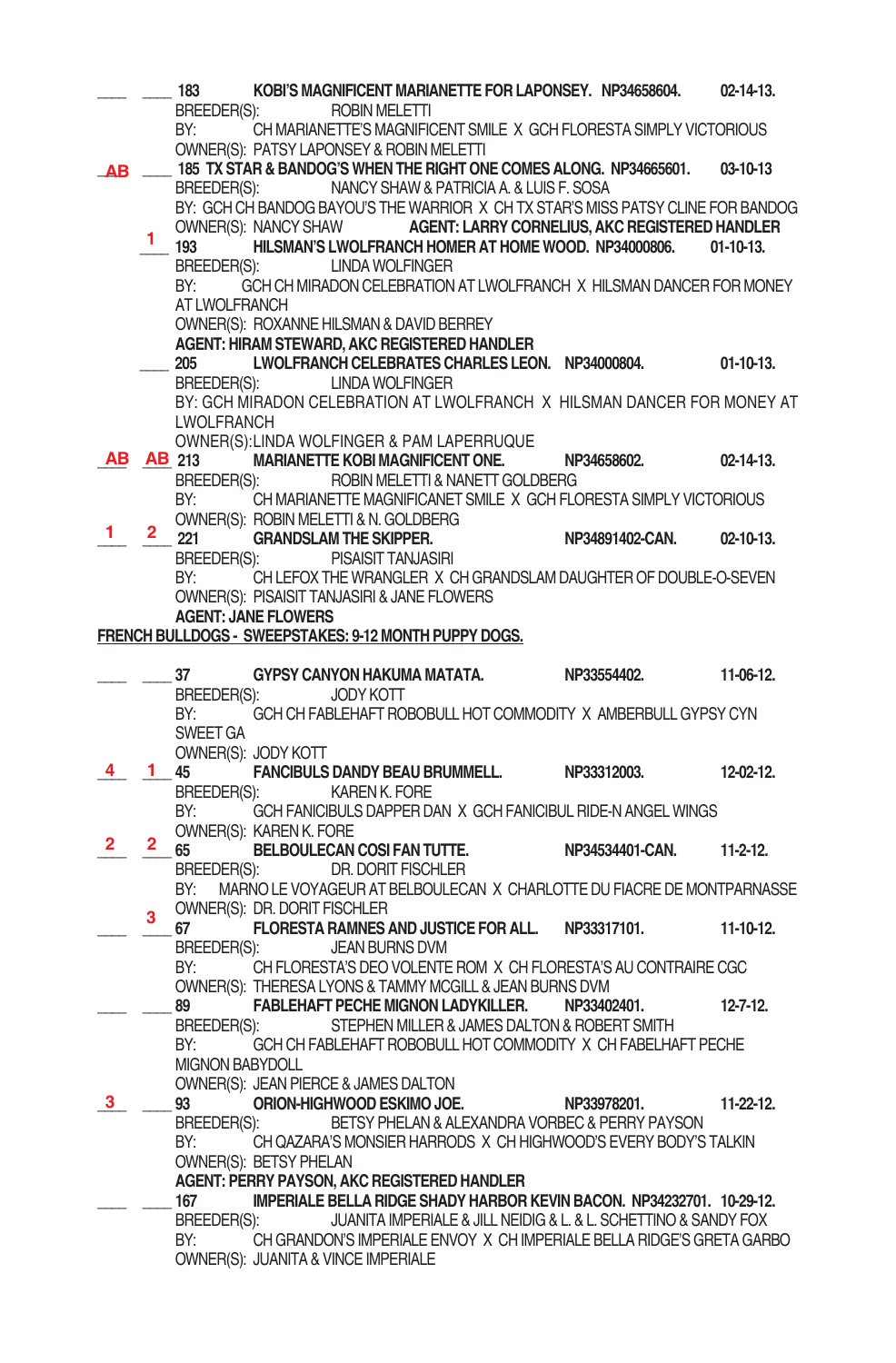| 1. | 4 | 197                     |                              | STARLIGHT'S COLLATERAL DAMAGE.                                            | NP33349402.   | $10-17-12.$    |
|----|---|-------------------------|------------------------------|---------------------------------------------------------------------------|---------------|----------------|
|    |   | BREEDER(S):             |                              | SHANNON BUTTERFIELD & DEBRA P ROCHLIN                                     |               |                |
|    |   | BY:                     |                              | GCH STARLIGHTS LIVING THE DREAM X CH STARLIGHTS SWEET REVENGE             |               |                |
|    |   |                         |                              | OWNER(S): SHANNON BUTTERFIELD & DEBRA P ROCHLIN                           |               |                |
|    |   |                         |                              | AGENT: PERRY PAYSON, AKC REGISTERED HANDLER                               |               |                |
|    |   | 263                     |                              | ROCKYDELL BULLSEYE.                                                       | NP33928201.   | $10-01-12.$    |
|    |   | BREEDER(S):             |                              | PENNY WYATT & ELENA SIEGMAN                                               |               |                |
|    |   | BY:                     |                              | GCH MORGAN MANOR ZHIVAGO X ROCKYDELL WILL WIN YOUR HEART                  |               |                |
|    |   |                         |                              | OWNER(S): PENNY WYATT & ELENA SIEGMAN                                     |               |                |
|    |   | 309                     |                              | <b>FLORESTA'S LUCKDRAGON.</b>                                             | NP33317102.   | 11-10-12.      |
|    |   | BREEDER(S):             |                              | DR. JEAN BURNS DVM                                                        |               |                |
|    |   | BY:                     |                              | CH FLORESTA'S DEO VOLENTE ROM X CH FLORESTA'S AU CONTRAIRE CGC            |               |                |
|    |   |                         | OWNER(S): DR. JEAN BURNS DVM |                                                                           |               |                |
|    |   |                         |                              | FRENCH BULLDOGS - 12-18 MONTH JUNIOR DOGS.                                |               |                |
| 4  |   | 1                       |                              |                                                                           |               |                |
|    |   |                         |                              | 9 FOX CANYON IMPERIALE'S CEE LO GREEN. NP31959304.                        |               | 4-20-12.       |
|    |   | BREEDER(S):             |                              | SANDY & FRED FOX & JUANITA IMPERIALE & ANN CIESCO                         |               |                |
|    |   | BY:                     |                              | CH IMPERIALE TOM HANKS DÉJÀ VU X GCH IMPERIALE FOX CANYON HATTIE MCDANIEL |               |                |
|    |   | <b>AGENT: SANDY FOX</b> |                              | OWNER(S): DEAN & MIKE DOTY & SANDY FOX & JUANITA IMPERIALE                |               |                |
| 3. |   | 4                       |                              | 85 IMAGINE'S A DAY IN THE LIFE.                                           | NP32711102.   | $9 - 24 - 12$  |
|    |   | BREEDER(S):             |                              | CAROL S. JOHNSON                                                          |               |                |
|    |   | BY:                     |                              | CH YAGUARD DE SLEURE X GCH JEZEBEL DU SOURIRE DOUX                        |               |                |
|    |   |                         | OWNER(S): CAROL S. JOHNSON   |                                                                           |               |                |
|    |   |                         |                              | 117 LOVE ME DO D'ASSISI.                                                  | NP31839601.   | $6 - 3 - 12$ . |
|    |   | BREEDER(S):             |                              | LORI HUNT, DVM                                                            |               |                |
|    |   | BY:                     |                              | GCH JENSIGN'S THE LOVE GURU X FASHION QUEEN D'ASSISI                      |               |                |
|    |   |                         |                              | OWNER(S): DEBORAH HAMELE & LORI HUNT, DVM                                 |               |                |
|    |   | AВ                      |                              | 139 DICAR HERDADE CADILLAC.                                               | NP33086401.   | 7-04-12.       |
|    |   | BREEDER(S):             |                              | ALEX BE MENEZES & CLAUDIA CARNEIRO                                        |               |                |
|    |   | BY:                     |                              | JAGUAR'S ARTFUL DODGER X GITA SLAVIERO BULL                               |               |                |
|    |   |                         |                              | OWNER(S): DAVID BERREY & ELENA SIEGMAN AGENT: JODI LONGMIRE               |               |                |
|    |   | З.                      |                              | 153 TETE-A-TETE BODEMEISTER.                                              | NP31753902.   | $5-08-12.$     |
|    |   | BREEDER(S):             |                              | CAROL O'BRYANT & TERESA EVANS                                             |               |                |
|    |   | BY:                     |                              | CH MATISSE FREEDOM CELEBRATION X JENSIGN'S TETE-A-TETE SURI               |               |                |
|    |   |                         | OWNER(S): CAROL O'BRYANT     |                                                                           |               |                |
| 2  |   |                         |                              | 195 MON ANGE BEAUGARLOW SENSIBLE.                                         | NP32662902.   | 07-02-12.      |
|    |   | BREEDER(S):             |                              | CRETIA C. RIDDERIKHOFF                                                    |               |                |
|    |   | BY:                     |                              | CH DAYSTAR'S MIDNIGHT EXPRESS OF AIRIES X MON ANGE BEBE COQUIN MIGNON     |               |                |
|    |   |                         |                              | OWNER(S): CRETIA C. RIDDERIKHOFF                                          |               |                |
| 1. |   |                         |                              | AGENT: LARRY CORNELIUS, AKC REGISTERED HANDLER                            |               |                |
|    |   | 2                       | 203                          | <b>MIRADON ROCKET SCIENCE.</b>                                            | NP32966901.   | 06-01-12.      |
|    |   | BREEDER(S):             |                              | PAULA J. KAUFMAN, DVM                                                     |               |                |
|    |   | BY:                     |                              | GCH MIRADON CELEBRATION AT LWOLFRANCH X CH MIRADON THE SCIENCE OF SEXY    |               |                |
| ΑВ |   |                         |                              | OWNER(S): PAULA J. KAUFMAN, DVM                                           |               |                |
|    |   |                         |                              | 321 CONSORT A SHOT IN THE DARK.<br>JAN STADLER & BELINDA YAGER            | NP32904305.   | $8-23-12$ .    |
|    |   | BREEDER(S):             |                              | DAULOKKE'S PIROL LE ROI X ROCYN'S BRANDY MILK PUNCH                       |               |                |
|    |   | BY:                     |                              | OWNER(S): CELESTE N GUERRORO                                              |               |                |
|    |   |                         |                              | FRENCH BULLDOGS - AMATEUR-OWNER-HANDLER DOGS.                             |               |                |
|    |   |                         |                              |                                                                           |               |                |
| 1. |   | 1.                      |                              | 259 MAPTI'S VINYL CAFE.                                                   | YE407428-CAN. | $3-25-11$ .    |
|    |   | BREEDER(S):             |                              | <b>JAN CASSELMAN</b>                                                      |               |                |
|    |   | BY:                     |                              | GCH STO-ROB'S MINI COOPER X CH MAPTI'S ANNIE ELNORA                       |               |                |
|    |   |                         | OWNER(S): JAN CASSELMAN      |                                                                           |               |                |
| ΑВ |   | $\mathbf{2}^-$          |                              | 303 BLESSABUL CUPPA VINO AT HILLBUCKLE. NP30753801.                       |               | 10-30-11.      |
|    |   | BREEDER(S):             |                              | PAMELA S. BALE & CHARLES R BALE & CHRIS HILL & PAULA HALSTEAD             |               |                |
|    |   | BY:                     |                              | CH ROMANCEABULL CUPPA MOJO X HILLBUCKLE'S HONEYBEAR AT BLESSABULL         |               |                |
|    |   |                         |                              | OWNER(S): PAMELA S BALE & CHARLES R BALE & CHRIS HILL & PAULA HALSTEAD    |               |                |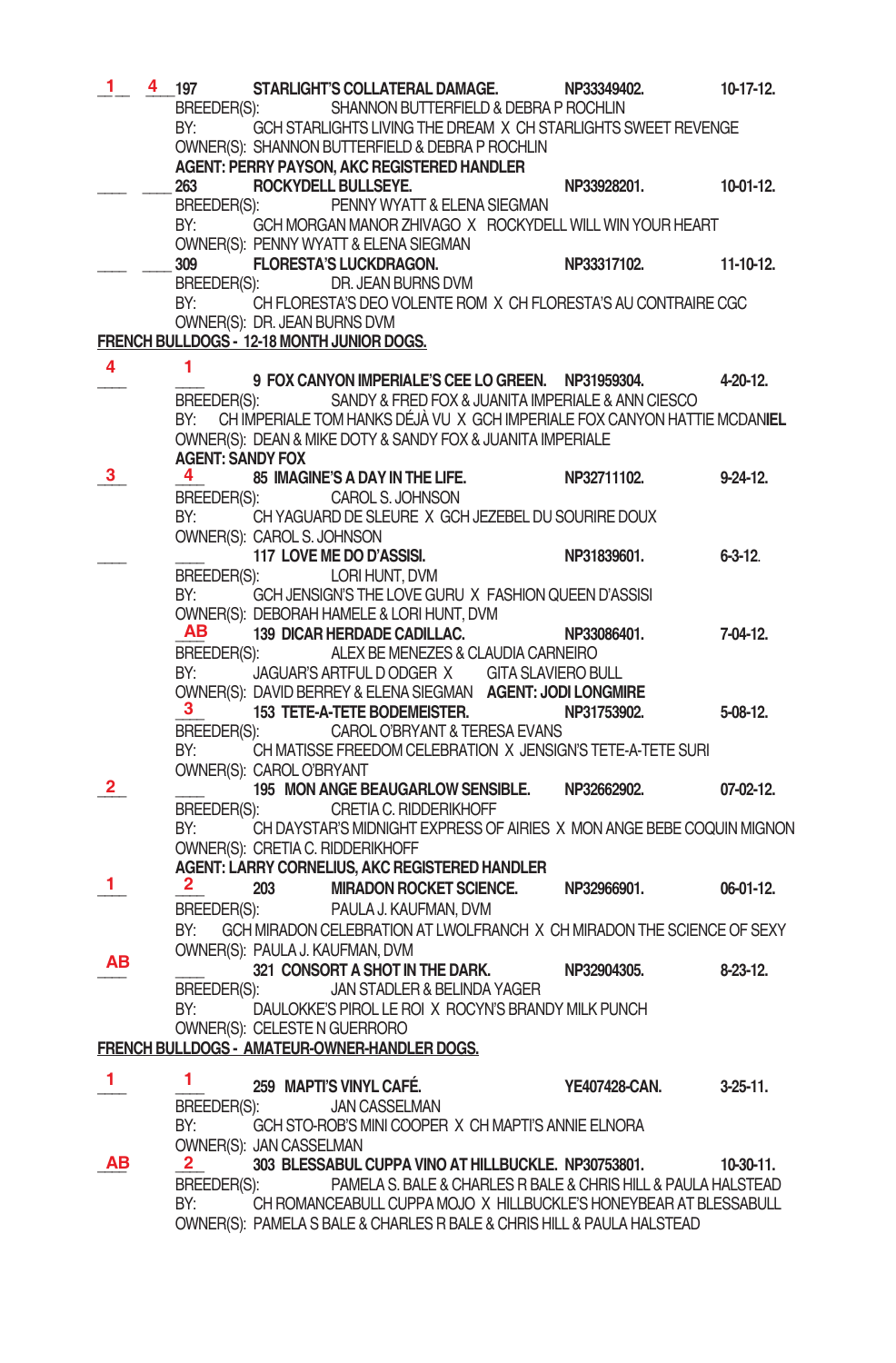| ΑВ | $\mathbf{2}$                                                                                                                                                                                                                   |                               | 303 BLESSABUL CUPPA VINO AT HILLBUCKLE. NP30753801. 10-30-11.                                        |                      |                 |
|----|--------------------------------------------------------------------------------------------------------------------------------------------------------------------------------------------------------------------------------|-------------------------------|------------------------------------------------------------------------------------------------------|----------------------|-----------------|
|    | <b>BREEDER(S):</b>                                                                                                                                                                                                             |                               | PAMELA S. BALE & CHARLES R BALE & CHRIS HILL & PAULA HALSTEAD                                        |                      |                 |
|    | BY:                                                                                                                                                                                                                            |                               | CH ROMANCEABULL CUPPA MOJO X HILLBUCKLE'S HONEYBEAR AT BLESSABULL                                    |                      |                 |
|    |                                                                                                                                                                                                                                |                               | OWNER(S): PAMELA S BALE & CHARLES R BALE & CHRIS HILL & PAULA HALSTEAD                               |                      |                 |
|    |                                                                                                                                                                                                                                |                               | FRENCH BULLDOGS - BRED BY EXHIBITOR DOGS.                                                            |                      |                 |
|    |                                                                                                                                                                                                                                |                               |                                                                                                      |                      |                 |
|    |                                                                                                                                                                                                                                |                               | 17 LIONHEART'S MAD MAN O'FORTUNE. NP34330901.                                                        |                      | $01-01-13.$     |
|    |                                                                                                                                                                                                                                |                               | BREEDER(S): JANA & MILAN MIKLOS                                                                      |                      |                 |
|    | BY:                                                                                                                                                                                                                            |                               | GRCH LIONHEART'S FORTUNE FIVE HUNDRED X GRCH LIONHEART'S FORTUNE COOKIE                              |                      |                 |
|    |                                                                                                                                                                                                                                | OWNER(S): JANA & MILAN MIKLOS |                                                                                                      |                      |                 |
| 1  |                                                                                                                                                                                                                                |                               | 33 KARENDON'S IRRESISTABULL.                                                                         | NP32566501-CAN.      | $4 - 20 - 12$   |
|    |                                                                                                                                                                                                                                |                               | BREEDER(S): KAREN E. CRAM                                                                            |                      |                 |
|    | BY:                                                                                                                                                                                                                            |                               | CH KARENDON'S DI MAGNIFICO X KARENDON'S IMAGINE LIFE SWEETER                                         |                      |                 |
|    |                                                                                                                                                                                                                                | OWNER(S): KAREN E. CRAM       |                                                                                                      |                      |                 |
| 3  |                                                                                                                                                                                                                                |                               | 49 SUIRAC'S X FACTOR AT ODESSA. NP33144501.                                                          |                      | $10-1-12$ .     |
|    |                                                                                                                                                                                                                                |                               | BREEDER(S): DEBRA ECARIUS                                                                            |                      |                 |
|    | BY:                                                                                                                                                                                                                            |                               | CH MATISSE FREEDOM CELEBRATION X CH SURIAC'S EYE OF THE STORM CGC ROM                                |                      |                 |
|    |                                                                                                                                                                                                                                |                               | OWNER(S): DEBORAH PALOWODA & DEBRA ECARIUS                                                           |                      |                 |
|    | 4                                                                                                                                                                                                                              |                               | 97 KOTUR'S MAD ABOUT THE BOY.                                                                        | NP32126604. 5-17-12. |                 |
|    |                                                                                                                                                                                                                                |                               | BREEDER(S): KOTUR, REG                                                                               |                      |                 |
|    | BY:                                                                                                                                                                                                                            |                               | GCH LIONHEART'S THUMBS UP! X CH COUTURE'S NOUVEAU RICHE                                              |                      |                 |
|    |                                                                                                                                                                                                                                | OWNER(S): THERESA WILSON      | 107 DULET'S MEDITATE ON THIS D'ASSISI. NP31452202.                                                   |                      | $3-7-12$        |
|    |                                                                                                                                                                                                                                |                               | BREEDER(S): TIFFANY DUKES & LORI HUNT DVM                                                            |                      |                 |
|    | BY:                                                                                                                                                                                                                            |                               | CH MAYBES DENIM BLUE D'ASSISIX DREAMLANDS LOST MY GENES IN VEGAS D'ASSIS                             |                      |                 |
|    |                                                                                                                                                                                                                                | OWNER(S): TIFFANY DUKES       |                                                                                                      |                      |                 |
|    | AB                                                                                                                                                                                                                             |                               | 143 LUV A BULLS EIGHT SECOND RIDE. NP34016501.                                                       |                      | $9 - 28 - 12$ . |
|    |                                                                                                                                                                                                                                |                               | BREEDER(S): CHRISTINA SMITH & SEAN FOLEY & SKYLER MARSCHKA                                           |                      |                 |
|    | BY:                                                                                                                                                                                                                            |                               | GCH MOTIF'S HEMINGWAYS WHISKEY X PETITE'S MOTIF'S CLARICE                                            |                      |                 |
|    |                                                                                                                                                                                                                                |                               | OWNER(S): CHRISTINA SMITH & SEAN FOLEY & SKYLER MARSCHKA                                             |                      |                 |
| AВ |                                                                                                                                                                                                                                |                               | AB 147 GOTHOM CELESTRIAL FOLLOWIN FANTABULUS 2 SHADYHARBOR.                                          |                      |                 |
|    |                                                                                                                                                                                                                                |                               |                                                                                                      | NP32358901. 4-27-12. |                 |
|    |                                                                                                                                                                                                                                |                               | BREEDER(S): KRISTY HODOLITZ & CASEY FLETCHER & VIKKI OELERICH & LORENE SCHETTINO                     |                      |                 |
|    | BY:                                                                                                                                                                                                                            |                               | CH SHADY HARBOR'S CAPO DEI CAPIX GCH GOTHAM IT AIN'T EASY BEING GREEN                                |                      |                 |
|    | IN HOLLYWOOD                                                                                                                                                                                                                   |                               |                                                                                                      |                      |                 |
|    |                                                                                                                                                                                                                                |                               | OWNER(S): CASEY FLETCHER & KRISTY HODOLITZ & VICTORIA OELERICH & LORENE SCHETTINO                    |                      |                 |
|    |                                                                                                                                                                                                                                |                               | 165 IMPERIALE BELLA RIDGE SHADY HARBOR CESAR ROMERO.                                                 | NP30378601.          |                 |
|    |                                                                                                                                                                                                                                |                               | BREEDER(S): JUANITA & VINCENT IMPERIALE & JILL NEIDIG & L. & L. SCHETTINO & SANDY FOX                |                      | $5 - 10 - 11$ . |
|    | BY: and the state of the state of the state of the state of the state of the state of the state of the state o                                                                                                                 |                               | CH BELLA RIDGE IMPERIALE SHADY HARBOR BACIARE E DIRE X IMPERIALE'S                                   |                      |                 |
|    | <b>CLAUDETTE COLBERT</b>                                                                                                                                                                                                       |                               |                                                                                                      |                      |                 |
|    |                                                                                                                                                                                                                                |                               | OWNER(S): JUANITA & VINCE IMPERIALE                                                                  |                      |                 |
|    |                                                                                                                                                                                                                                | 179                           | KOBI MARIANETTE SIMPLY MAGNIFICENT. NP34658601.                                                      |                      | $2 - 14 - 13$   |
|    | BREEDER(S):                                                                                                                                                                                                                    |                               | <b>ROBIN MELETTI</b>                                                                                 |                      |                 |
|    | BY:                                                                                                                                                                                                                            |                               | CH MARIANETTE'S MAGNIFICENT SMILE X GCH FLORESTA SIMPLY VICTORIOUS                                   |                      |                 |
|    |                                                                                                                                                                                                                                |                               | OWNER(S): ROBIN MELETTI & N. GOLDBERG                                                                |                      |                 |
| 2  | Т.                                                                                                                                                                                                                             |                               | 199 ORIONS ALL BUTTON UP FOR HIGHWOOD. NP33978204. 11-22-12.                                         |                      |                 |
|    |                                                                                                                                                                                                                                |                               | BREEDER(S): BETSY PHELAN & ALEXANDRA VORBEC & PERRY PAYSON                                           |                      |                 |
|    | BY: the contract of the contract of the contract of the contract of the contract of the contract of the contract of the contract of the contract of the contract of the contract of the contract of the contract of the contra |                               | CH QAZARA'S MONSIER HARRODS X CH HIGHWOODS EVERYBODY'S TALKIN                                        |                      |                 |
| AВ | AВ                                                                                                                                                                                                                             |                               | OWNER(S): ALEXANDRA VORBECK & BETSY PHELAN                                                           |                      |                 |
|    |                                                                                                                                                                                                                                | 211                           | KOBI'S MARIANETTE SIMPLY MAGNIFICENT. NP34658601. 02-14-13.                                          |                      |                 |
|    | BREEDER(S):<br>BY:                                                                                                                                                                                                             |                               | ROBIN MELETTI & NANETT GOLDBERG<br>CH MARIANETTE MAGNIFICANET SMILE X GCH FLORESTA SIMPLY VICTORIOUS |                      |                 |
|    |                                                                                                                                                                                                                                |                               | OWNER(S): ROBIN MELETTI & N. GOLDBERG                                                                |                      |                 |
| AВ |                                                                                                                                                                                                                                | 233                           | <b>MOTIF'S 'ROUND MIDNIGHT.</b>                                                                      | NP29823902.          | 05-06-11.       |
|    | BREEDER(S):                                                                                                                                                                                                                    |                               | HELENE D NEER & RICK LY & JUDY L KING                                                                |                      |                 |
|    | BY:                                                                                                                                                                                                                            |                               | PETIT MOTIF'S BELIEVE IT OR NOT X PETIT MOTIF'S CLOUDBURST                                           |                      |                 |
|    |                                                                                                                                                                                                                                | OWNER(S): HELENE D NEER       |                                                                                                      |                      |                 |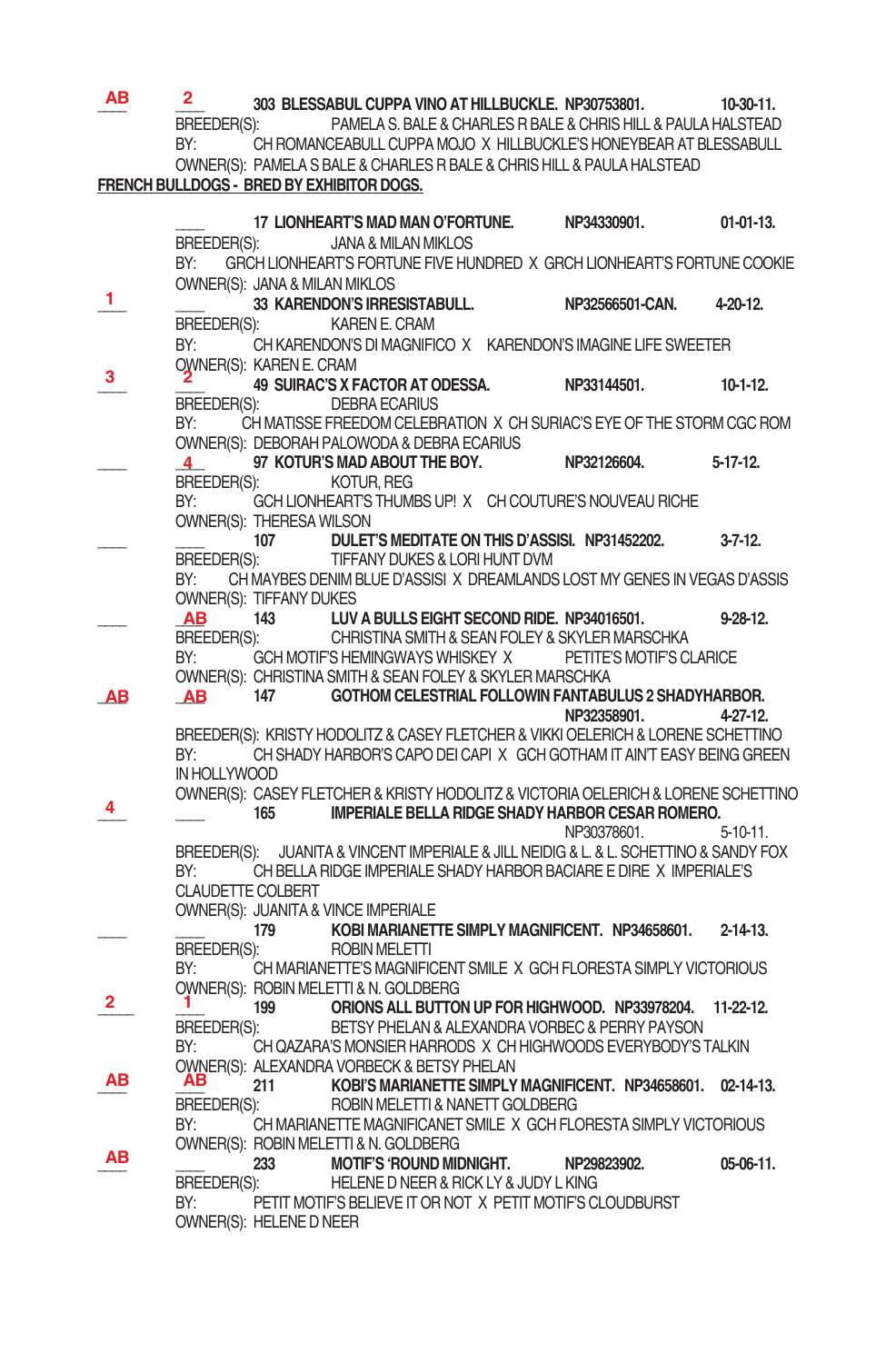|                | 3.                              | 239               |                                                                                                                 |                       | DUB'L-J CROSSTRACK SOLOW LIGHT'N STRIKES THE HEART BN RA CGC.<br>NP32250302.                                                                                                     | $4-28-13$     |
|----------------|---------------------------------|-------------------|-----------------------------------------------------------------------------------------------------------------|-----------------------|----------------------------------------------------------------------------------------------------------------------------------------------------------------------------------|---------------|
|                | BREEDER(S):<br>BY:              |                   | O'CROSSTRACK TD BN RA CA CAA CGC                                                                                |                       | TERESA MORRISON, JEFF SCHULZE, J. ARMSTRONG & J. CAIN<br>GCH DEVINE'S LA CONFIDENTIAL X GCH DUB'L-J SOLOW NOIRE MAGIE                                                            |               |
|                | BREEDER(S):                     | 255               | OWNER(S): TERESA MORRISON, JEFF SCHULZE & J ARMSTRONG & L CAIN<br>MIRADON NIGHT FLIGHT.<br>PAULA J KAUFMAN, DVM |                       | NP29039602.                                                                                                                                                                      | 5-5-11.       |
|                | BY:                             |                   | CH LEBULL'S FARGO X CH MIRADON HISSY FITT !!!<br>OWNER(S): PAULA J DAUFMAN, DVM                                 |                       |                                                                                                                                                                                  |               |
| ΑВ             | AB<br>BREEDER(S):               |                   | 261 PECHE MIGNON SOUTHERN GENTLEMAN.NP33402405.<br>ROBERT SMITH, STEPHEN MILLER, & JAMES DALTON                 |                       | BY: GCH FABELHAFT ROBOBULL HOT COMMODITY X CH FABELHAFT PECHE MIGNON                                                                                                             | $12 - 7 - 12$ |
|                | <b>BABYDLLL</b>                 |                   |                                                                                                                 |                       |                                                                                                                                                                                  |               |
|                | <b>AB</b>                       | 265               | OWNER(S): MARIE LAVORGO STEPHEN MILLER & ROBERT SMITH<br>BOULEE'S DITTY IN THE CITY.                            | BREEDER(S):           | NP32453702.<br><b>WALLACE KIDDER</b>                                                                                                                                             | 06-24-12.     |
|                | BY:<br>OWNER(S): STACY WALLACE  |                   |                                                                                                                 |                       | STONEHILL'S HARVEST MOON X STONEHILL'S BEHAVE YOURSELF AT BOULEES                                                                                                                |               |
|                | BREEDER(S):                     | 277               | ANDREW'S FRINGE BENEFIT.<br><b>ELAINE ANDREW</b>                                                                |                       | NP32486901.                                                                                                                                                                      | 08-20-12.     |
|                | BY:                             |                   | CH CHEF'S PARISIAN GIGALO X ANDREW'S RUFFEE TRUFFLE<br>OWNER(S): ELAINE ANDREW & S & L PINEGAR                  |                       |                                                                                                                                                                                  |               |
|                |                                 |                   | FRENCH BULLDOGS - AMERICAN BRED DOGS.                                                                           |                       |                                                                                                                                                                                  |               |
| $\mathbf{2}$   | $\mathbf{1}$<br>BREEDER(S):     | 53                | CHITAWEE'S STARLETTE JES HAFTA. NP31014101.<br><b>KATHY CLAYTON</b>                                             |                       |                                                                                                                                                                                  | $1-19-12.$    |
|                | BY:<br>OWNER(S): TINA OLSEN     |                   |                                                                                                                 |                       | GCH CHITAWEE'S HE'S CLOSER THAN YOU THINK! X CHITAWEE'S AFTER MIDNIGHT                                                                                                           |               |
| 1              | $\overline{2}$<br>BREEDER(S):   | 245               | AZAR'S TRES CHIC KING LOUIE.<br>PAMELA PROPES & ANITA LEWIS                                                     |                       | NP32408102.                                                                                                                                                                      | $06-04-12.$   |
|                | BY:                             |                   | OWNER(S): KIMBERLY J. BENZ & ANITA LEWIS<br>FRENCH BULLDOGS - OPEN DOGS - BRINDLE DOGS.                         |                       | CH AZAR'S X TRES CHIC'S MAGIC MAN X AZAR'S OOLALA CORN FLOWER                                                                                                                    |               |
|                |                                 |                   |                                                                                                                 |                       |                                                                                                                                                                                  |               |
| 4              | BREEDER(S):<br>BY:              | 25                |                                                                                                                 |                       | FOX CANYON IMPERIALE'S NICK CANYON. NP31959303.<br>SANDY & FRED FOX & JUANITA IMPERIALE & ANN CIESCO<br>CH IMPERIALE'S TOM HANKS DEJAVU X GCH IMPERIALE FOX CANYON HAT           | 4-20-12.      |
|                | TIE MCDANIEL                    |                   | OWNER(S): MICHAEL TAYLOR & SANDY FOX & JUANITA IMPERIALE<br>AGENT: PERRY PAYSON, AKC REGISTERED HANDLER         |                       |                                                                                                                                                                                  |               |
|                |                                 | 43<br>BREEDER(S): | <b>HALLMARK'S HOLE IN ONE.</b>                                                                                  | <b>DIANE MCMURRAY</b> | NP27629403.                                                                                                                                                                      | 8-19-10.      |
|                |                                 |                   | OWNER(S): JOAN ANDERSON & DIANE MCMURRAY                                                                        |                       | BY: CH LIONHEART'S NOBLE TROUBADOUR O'HALLMARK X HALLMARK'S SIZZLIN PARTI PRINCESS                                                                                               |               |
|                | BREEDER(S):                     | 57                | <b>JUSTUS PERFECT MOMENT.</b><br>TONI NORTON & JUSTUS KNL                                                       |                       | NP30401401.                                                                                                                                                                      | $10-10-11.$   |
|                | BY:                             |                   | OWNER(S): TONI NORTON & SUZANNE ORBAN<br>AGENT: BRANDON EDGE, AKC REGISTERED HANDLER                            |                       | MACH2 PACH2 DAUBLOKKE'S UNE VALLIANT GROSSE X CH JUSTUS BROWN-EYED GIRL                                                                                                          |               |
| 3 <sup>1</sup> | <b>AB</b><br><b>BREEDER(S):</b> | 125               | KATHRYN VOORHEES                                                                                                |                       | JACKPOT! THE DUDE ABIDES STANDBAYOU. NP31236401. 1-31-12.                                                                                                                        |               |
|                | BY:                             |                   | OWNER(S): KATHY DANNEL VITCAK                                                                                   |                       | GCH CH TETEATETE EZ CELEBRATION X CH STANDBAYOU LUCKY STAR                                                                                                                       |               |
| $\blacksquare$ | Moved up                        | 131               | BELLA RIDGE IMPERIALE PREFERE'S GARCON DOUX.                                                                    |                       | NP27768205.                                                                                                                                                                      | $10-30-10.$   |
|                | BY:                             |                   | OWNER(S): CINDY GRANT & CATRINA FUTTERER                                                                        |                       | BREEDER(S): DR/DAVID NEIDIG & CINDY GRANT & JUANITA IMPERIALE & VINCENT IMPERIALE<br>PREFERE UNPARALLED X CH IMPERIALE BELLA RIDGE'S KISS ME KATE<br><b>AGENT: BILL MCFADDEN</b> |               |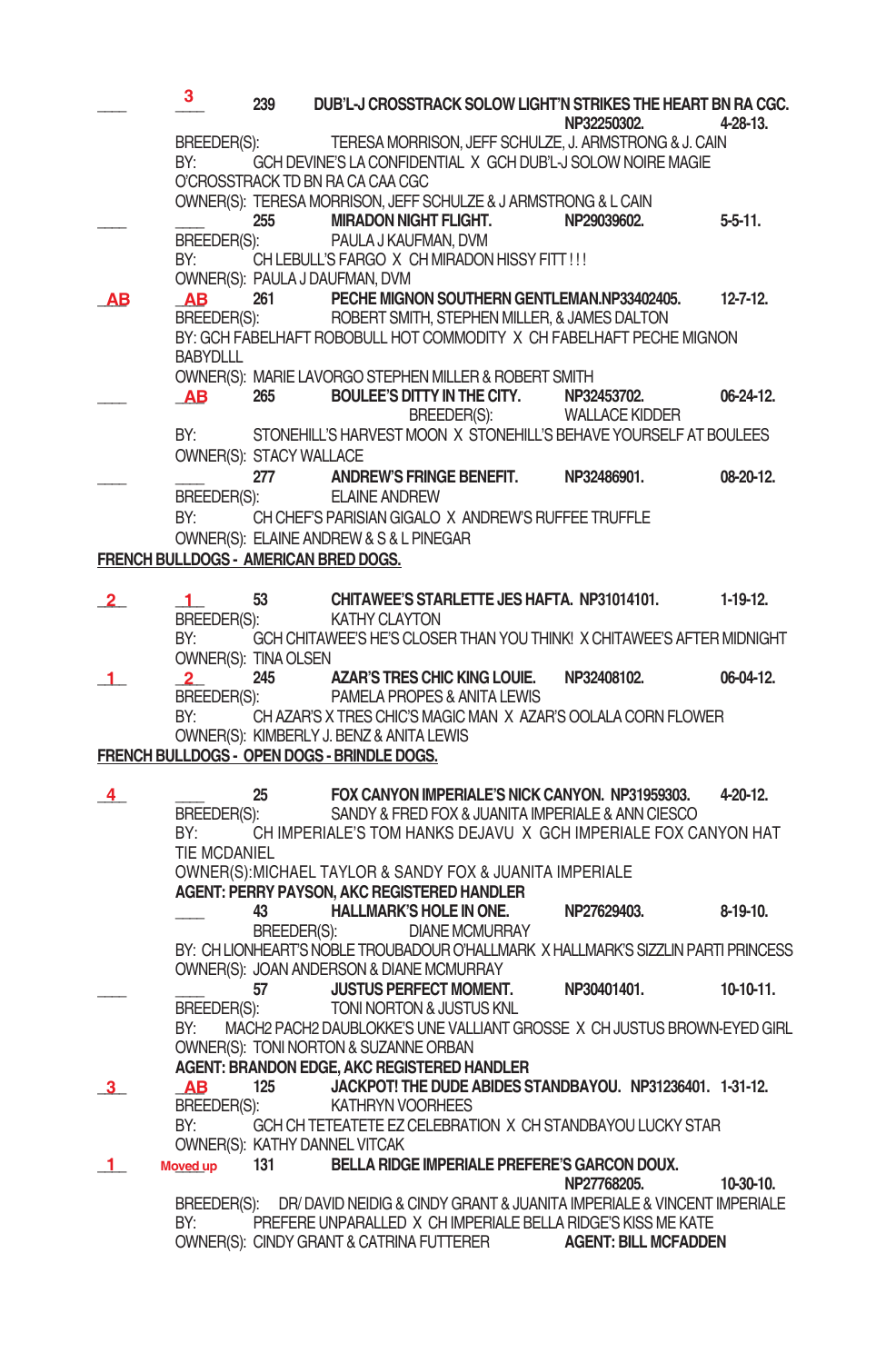| $\overline{\mathbf{2}}$ . | 2<br>BREEDER(S):                            | 135                                 |                           | BANYAN BANDOG BIG SHOT.<br>BARBARA MCCARTHY & PATRICIA SOSA                                             | NP31865602.                                                                        | 5-07-12.         |
|---------------------------|---------------------------------------------|-------------------------------------|---------------------------|---------------------------------------------------------------------------------------------------------|------------------------------------------------------------------------------------|------------------|
|                           |                                             |                                     |                           |                                                                                                         | BY: GCH A'VIGDORS ENTOUSIASTE EXALTE FOR BANDOG'S X GCH BANDOG BAYOU'S UPTOWN GIRL |                  |
|                           |                                             |                                     |                           | OWNER(S): LUIS ARMANDO ARRAEZ <b>AGENT: DONNA STOFFER</b>                                               |                                                                                    |                  |
|                           | BREEDER(S):                                 | 155                                 |                           | NATALIA LVOVNA GREKOVA                                                                                  | BLACK DADDY VALLE DELLA ROMA. NP34481701-EC. 6-12-12.                              |                  |
|                           | BY:                                         |                                     |                           | NAIF DE TAMERAN X WILA HOGS SHAINA TUAN                                                                 |                                                                                    |                  |
|                           |                                             | OWNER(S): TONY TSENG                |                           | <b>AGENT: DONNA STOFFER</b>                                                                             |                                                                                    |                  |
|                           | BREEDER(S):                                 |                                     |                           | 181 LAPONSEY'S SIRIUSLY. N<br>EXAMPLE PATSY LAPONSEY & SUSAN COOPER                                     | NP28876502.                                                                        | $05 - 11 - 11$ . |
|                           | BY:                                         |                                     |                           |                                                                                                         | CH ABRI SWASHBUCKLER X LAPONSEY ALONG FOR THE WILD RIDE AT SUMFUN                  |                  |
|                           | 4.                                          | OWNER(S): PATSY LAPONSEY            |                           |                                                                                                         | JUMPIN' JACK FLASH D'ASSISI NA NAJ NF CGC. NP30355502.11-29-11.                    |                  |
|                           | BREEDER(S):                                 | 189                                 | LORI HUNT, DVM            |                                                                                                         |                                                                                    |                  |
|                           | BY:                                         |                                     |                           | GCH BELBOULECAN LIBERTE DE VIVRE X FASHION QUEEN D'ASSISI                                               |                                                                                    |                  |
|                           | $\mathbf{1}$                                |                                     |                           | OWNER(S): SUZANNE HOLANCIN & LORI HUNT, DVM<br>223 GRANDSLAM KING OF CLAY. NP32760404-CAN.              |                                                                                    | $06-02-12.$      |
|                           | BREEDER(S):                                 |                                     | <b>PISAISIT TANJASIRI</b> |                                                                                                         |                                                                                    |                  |
|                           | BY:                                         |                                     |                           | CH EVERGREEN JUST JACK LEFOX X CH GRANDSLAM SANTA BABY                                                  |                                                                                    |                  |
|                           |                                             |                                     |                           | 301 CHARMANT FRONT PAGE NEWS. NP31916501.                                                               | OWNER(S): PISAISIT TANJASIRI & JANE FLOWERS <b>AGENT: JANE FLOWERS, DHG</b>        | 04-18-12.        |
|                           | ΔR.                                         |                                     |                           | BREEDER(S): INGRID GANSEBOL & JANE FLOWERS                                                              |                                                                                    |                  |
|                           | BY:                                         |                                     |                           |                                                                                                         | CH COUTURE'S CARY GRANT IN PLATINUM X CH EVERGREEN'S DIRTY DANCING                 |                  |
|                           |                                             | OWNER(S): INGID GANSEBOM            |                           |                                                                                                         |                                                                                    |                  |
|                           |                                             |                                     |                           | FRENCH BULLDOGS - OPEN DOGS - CREAM & FAWN DOGS.                                                        |                                                                                    |                  |
| 1.                        | $\mathbf{2}^-$                              | 243                                 | AZARS THE GRIZZ.          |                                                                                                         | NP29298702.                                                                        | $05-27-11.$      |
|                           | BREEDER(S):                                 |                                     |                           | JANET LEWIS & ANITA LEWIS                                                                               |                                                                                    |                  |
|                           | BY:                                         | OWNER(S): ANITA LEWIS & JANET LEWIS |                           |                                                                                                         | GCH LUCIDA'S INNOCENT MAON OF KOBI X CH AZAR'S JELLY AND JOEY JJ                   |                  |
| 2                         | ı.                                          |                                     |                           | 271 DAYSTAR'S MIDSUMMER NIGHT'S DREAM. NP32171601.                                                      |                                                                                    | 6-14-12.         |
|                           | BREEDER(S):                                 |                                     | DARRELL TASH              |                                                                                                         |                                                                                    |                  |
|                           | BY:                                         |                                     |                           |                                                                                                         | DN DAYSTAR'S AIRIES OF AVLIS BLOA X DAYSTAR'S BEWITCHING JASMINE                   |                  |
| 3.                        | OWNER(S): DARYLL TASH<br>$3^{\circ}$        |                                     |                           | 307 BELLA RIDGE LEBULL'S CAN'T TOUCH THIS RN CD CGC TD.                                                 |                                                                                    |                  |
|                           |                                             |                                     |                           |                                                                                                         | NP20212401.                                                                        | 07-05-08.        |
|                           | BREEDER(S):                                 |                                     |                           | DR SARA B. LAGAN & JILL NEIDIG                                                                          |                                                                                    |                  |
|                           | BY:                                         |                                     |                           | CH LEBUL'S FARGO X BELLA RIDGE'S ANNA NICOLE CGC TD<br>OWNER(S): MARJORIE W. LAGAN & Dr. SARAH B. LAGAN |                                                                                    |                  |
|                           | FRENCH BULLDOGS - OPEN DOGS - PIED & WHITE. |                                     |                           |                                                                                                         |                                                                                    |                  |
|                           |                                             |                                     |                           |                                                                                                         |                                                                                    |                  |
| AВ                        | <b>AB</b>                                   | 145                                 |                           | SHORE DOUBLE TROUBLE.<br>MARION HULICK & BARBARA ORR                                                    | NP32279401.                                                                        | 7-18-12.         |
|                           | BREEDER(S):<br>BY:                          |                                     |                           | CH SHORE LOOKIN' GOOD X CH SHORE JULIET                                                                 |                                                                                    |                  |
|                           | OWNER(S): MARION HULICK & BARBARA ORR       |                                     |                           |                                                                                                         |                                                                                    |                  |
| 1                         | $\mathbf{1}$                                | 317                                 | <b>DIANE MCMURRAY</b>     | HALLMARK'S RED HOT N HANDSOME. NP32484802.                                                              |                                                                                    | 7-19-12.         |
|                           | BREEDER(S):<br>BY:                          |                                     |                           |                                                                                                         | CH HALLMARK'S ETCHED N CAMOUFLAGE X ROBB ISLE N FOZMOOR JUANITA                    |                  |
|                           |                                             |                                     |                           | OWNER(S): DIANE MCMURRAY & DONNA STOFFER                                                                |                                                                                    |                  |
|                           | WINNERS DOG: 131                            |                                     |                           | 199 RESERVE WINNERS DOG: 197                                                                            | 223                                                                                |                  |
|                           |                                             |                                     |                           |                                                                                                         |                                                                                    |                  |
|                           |                                             |                                     |                           | <b>REGULAR DOG CLASSES - BITCHES</b>                                                                    |                                                                                    |                  |
|                           | FRENCH BULLDOGS: 6-9 MONTH PUPPY BITCHES.   |                                     |                           |                                                                                                         |                                                                                    |                  |
|                           |                                             |                                     |                           |                                                                                                         |                                                                                    |                  |

**\_\_\_\_ \_\_\_\_ 14 CONSORT'S FRENCH SILK. NP34168403. 3-15-13.** JANIS R. STADLER & BELINDA A. YAGER BY: GCH CH DAULOKKE'S PIROL LE ROI X DE ELKA ANGELAI IR DEMONAI OWNER(S): BELINDA A. YAGER& JANIS R. STADLER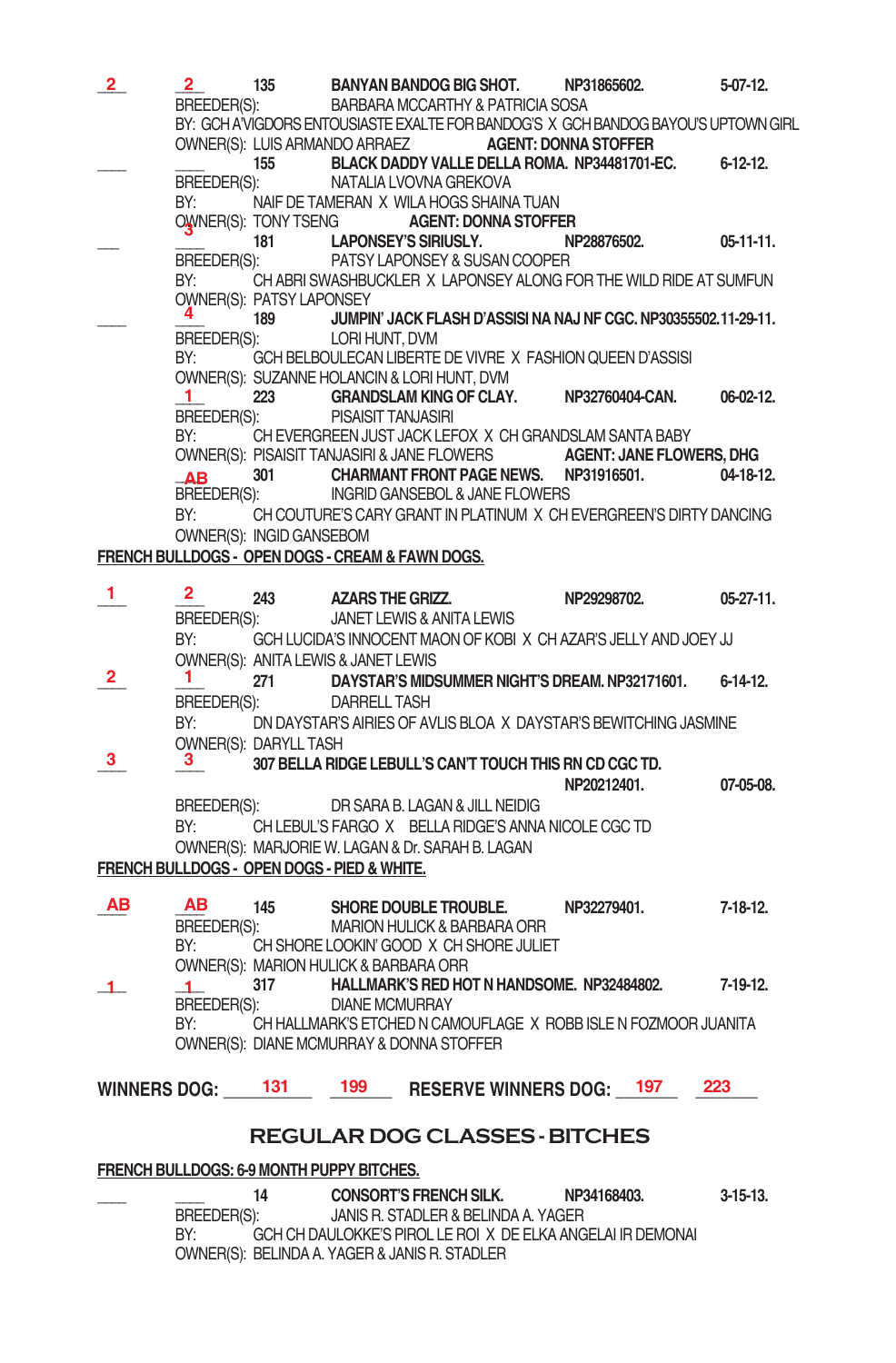|             |                                       | 20  |                      | HALORIDGE'S KEEP A WATCH OUT. NP34611201.                                                        |                                                                               | $3-16-13.$       |
|-------------|---------------------------------------|-----|----------------------|--------------------------------------------------------------------------------------------------|-------------------------------------------------------------------------------|------------------|
|             | BREEDER(S):                           |     | NICHOLLE HOKE        |                                                                                                  |                                                                               |                  |
|             | BY:                                   |     |                      | CH FELIPE DELL'OLDINOYO LENGAI X CH HALORIDGE'S KEEPSAKE                                         |                                                                               |                  |
|             | OWNER(S): NICHOLLE HOKE               |     |                      |                                                                                                  |                                                                               |                  |
|             |                                       | 30  |                      | FANCIBULS CINNABON CHALLENGE.NP33945801.                                                         |                                                                               | $2 - 26 - 13$ .  |
|             | BREEDER(S):                           |     | <b>KAREN FORE</b>    |                                                                                                  |                                                                               |                  |
|             | BY:                                   |     |                      | CH FUNTIK MILASHKA XGCH FANICBUL DIPPED-N HONEY                                                  |                                                                               |                  |
|             | OWNER(S): KAREN FORE                  |     |                      |                                                                                                  |                                                                               |                  |
| ΑВ          | AВ                                    | 50  | LE BIJOU FENICE.     |                                                                                                  | FB01726-13-JPN.                                                               | $2 - 14 - 13$ .  |
|             | BREEDER(S):                           |     | <b>MIKAE GODAI</b>   |                                                                                                  |                                                                               |                  |
|             | BY:                                   |     |                      | LE BIJOU AVIOR X CH J.RUS TOCHKA PRITJAZHENIJA DIORISSIMA                                        |                                                                               |                  |
|             | OWNER(S): MIKAE GODAI                 |     |                      |                                                                                                  |                                                                               |                  |
| 2           | 1.                                    | 52  |                      | <b>JUSTUS WALK RIGHT IN.</b>                                                                     | NP34056601.                                                                   | $1-12-13.$       |
|             | BREEDER(S):                           |     |                      | TONI NORTON & JUSTUS KNL                                                                         |                                                                               |                  |
|             | BY:                                   |     |                      | OWNER(S): KIMBERLY RICE & SUZANNE ORBAN-STAGLE & TONI NORTON                                     | GCH TINKERTIMES JUSTUS SMOOTH OPERATOR CH JUSTUS BROWN-EYED GIRL              |                  |
|             |                                       |     |                      | AGENT: NANCY J. PINCUS, AKC REGISTERED HANDLER                                                   |                                                                               |                  |
|             | 2                                     | 54  |                      | <b>JUSTUS HOT TIME IN THE CITY.</b>                                                              | NP34056603.                                                                   | $1-12-13.$       |
|             | BREEDER(S):                           |     |                      | TONI NORTON & JUSTUS KNL                                                                         |                                                                               |                  |
|             | BY:                                   |     |                      |                                                                                                  | GCH TINKERTIMES JUSTUS SMOOTH OPERATOR X CH JUSTUS BROWN-EYED GIRL            |                  |
|             |                                       |     |                      | OWNER(S): TONI NORTON & SUZANNE ORBAN-STAGGLES & KIMBERLY RICE                                   |                                                                               |                  |
|             |                                       |     |                      | AGENT: BRANDON EDGE, AKC REGISTERED HANDLER                                                      |                                                                               |                  |
|             |                                       | 66  |                      | TLH I'LL TAKE MINE LIGHT.                                                                        | NP33827701.                                                                   | $01-03-13.$      |
|             | BREEDER(S):                           |     | <b>LINDA HEINS</b>   |                                                                                                  |                                                                               |                  |
|             | BY:                                   |     |                      |                                                                                                  | HEDGEBROOK'S BEWARE OF THE PHOG X TLH SHE'S GOING TO RUFFLE FEATHERS          |                  |
|             | OWNER(S): LINDA HEINS                 |     |                      |                                                                                                  |                                                                               |                  |
| ΑВ          | AB.                                   | 86  |                      | <b>FAYME'S VIVA VALENTINA.</b>                                                                   | NP33802601.                                                                   | $02 - 14 - 13$ . |
|             | BREEDER(S):                           |     | <b>LUANN BELOCK</b>  |                                                                                                  |                                                                               |                  |
|             | BY:                                   |     |                      | A'VIGDORS JOUJOU PREFERC X ZOLLY                                                                 |                                                                               |                  |
|             |                                       |     |                      | OWNER(S): LUANN BELOCK <b>AGENT: NICOLE DENNY</b>                                                |                                                                               |                  |
| $\mathbf 1$ |                                       | 108 |                      | <b>TICKLED PINK D'ASSISI.</b>                                                                    | NP34068501.                                                                   | $03-04-13.$      |
|             | BREEDER(S):                           |     | <b>LORI HUNT DVM</b> |                                                                                                  |                                                                               |                  |
|             | BY:                                   |     |                      |                                                                                                  | GCH DAULOKKE'S PIROLE LE ROI X CH PRETTY PRETTY PLEASE D'ASSISI CGC           |                  |
| 3           | OWNER(S): LORI HUNT, DVM              |     |                      |                                                                                                  |                                                                               |                  |
|             |                                       |     |                      |                                                                                                  | 116 CONSORT N WITH ROYAL ASHLAN'S SOUTHPORT LEELA. NP34168401.03-15-13.       |                  |
|             | BREEDER(S):<br>BY:                    |     |                      | JANIS R. STADLER & BELINDA A. YAGER<br>GCH DAULOKKE'S PIROLE LE ROI X DE ELKA ANGELAI IR DEMONAI |                                                                               |                  |
|             | OWNER(S): MARY DELISA & CARLA SANCHEZ |     |                      |                                                                                                  |                                                                               |                  |
|             |                                       | 152 |                      | ALLUSION'S TAURUSTRAIL SUNRISE SUZI. NP34476701.                                                 |                                                                               | $02 - 19 - 13$ . |
|             | <b>AB</b><br>BREEDER(S):              |     | AMANDA J. ASHLEY     |                                                                                                  |                                                                               |                  |
|             | BY:                                   |     |                      |                                                                                                  | CH TUNDRA TOADS PILLSBURY BANDIT X CH ALLUSION'S PASSIONATE BLONDE            |                  |
|             | OWNER(S): ALLUSION KENNEL             |     |                      |                                                                                                  |                                                                               |                  |
| ΑВ          | AВ                                    | 154 |                      | TX STAR'S RAYNA JAYMES FOR BANDOG. NP34665603.                                                   |                                                                               | $03-10-13.$      |
|             | BREEDER(S):                           |     |                      | NANCY SHAW & PATRICIA A. & LUIS F. SOSA                                                          |                                                                               |                  |
|             |                                       |     |                      |                                                                                                  | BY: GCH BANDOG BAYOU'S THE WARRIOR X CH TX STAR'S MISS PATSY CLINE FOR BANDOG |                  |
|             | OWNER(S): NANCY SHAW                  |     |                      |                                                                                                  |                                                                               |                  |
|             | з.                                    | 162 |                      | <b>MARCHWIND QUEEN LATIFA.</b>                                                                   | NP33837202.                                                                   | $01-04-13.$      |
|             | BREEDER(S):                           |     |                      | MARY MCDONALD & CHERYL WILLACKER                                                                 |                                                                               |                  |
|             | BY:                                   |     |                      |                                                                                                  | GCH CH LUCINDA'S INNOCENT MAN OF KOBIX CH MARCHWIND TOTIE FIELDS              |                  |
|             | OWNER(S): DEBORAH LIBSTER             |     |                      |                                                                                                  |                                                                               |                  |
|             |                                       | 172 |                      | <b>IRONTON SPELLBOUND.</b>                                                                       | NP34217104.                                                                   | 02-18-13.        |
|             | BREEDER(S):                           |     |                      | GUS SINIBALDI & TIMOTHY A. SWEENEY                                                               |                                                                               |                  |
|             | BY:                                   |     |                      |                                                                                                  | GCH CH LUCINDA'S INNOCENT MAN OF KOBIX CH SHOWTIME SHRINK TO FIT              |                  |
|             |                                       |     |                      | OWNER(S): PAT & WENDELL TINSLEY & BREEDERS                                                       |                                                                               |                  |
|             |                                       | 194 |                      |                                                                                                  | GRANDSLAM ELIZABETH AT EVERGREEN. NP34936803-CAN.03-05-12.                    |                  |
|             | BREEDER(S):                           |     |                      | PISAISIT TANJASIRI & JANE FLOWERS                                                                |                                                                               |                  |
|             | BY:                                   |     |                      |                                                                                                  | CH GRANDSLAM THE MAN FRO KRYPTON X CH EVERGREEN'S HOLD ME TIGHT               |                  |
|             | OWNER(S): JANE FLOWERS                |     |                      |                                                                                                  |                                                                               |                  |
|             |                                       | 208 |                      |                                                                                                  | AZAR'S TRES CHICH'S HERE COMES TROUBLE. NP33693002.01-02-13.                  |                  |
|             | BREEDER(S):                           |     |                      | ANITA LEWIS & PAMELA PROPES & JASON STARR                                                        |                                                                               |                  |
|             | BY:                                   |     |                      |                                                                                                  | CH AZAR'S TRESCHIC MAGIC MAN XMIA BELLA'S A KISS IS JUST A KISS               |                  |
|             | OWNER(S): ANITA LEWIS                 |     |                      |                                                                                                  |                                                                               |                  |
|             |                                       |     |                      |                                                                                                  |                                                                               |                  |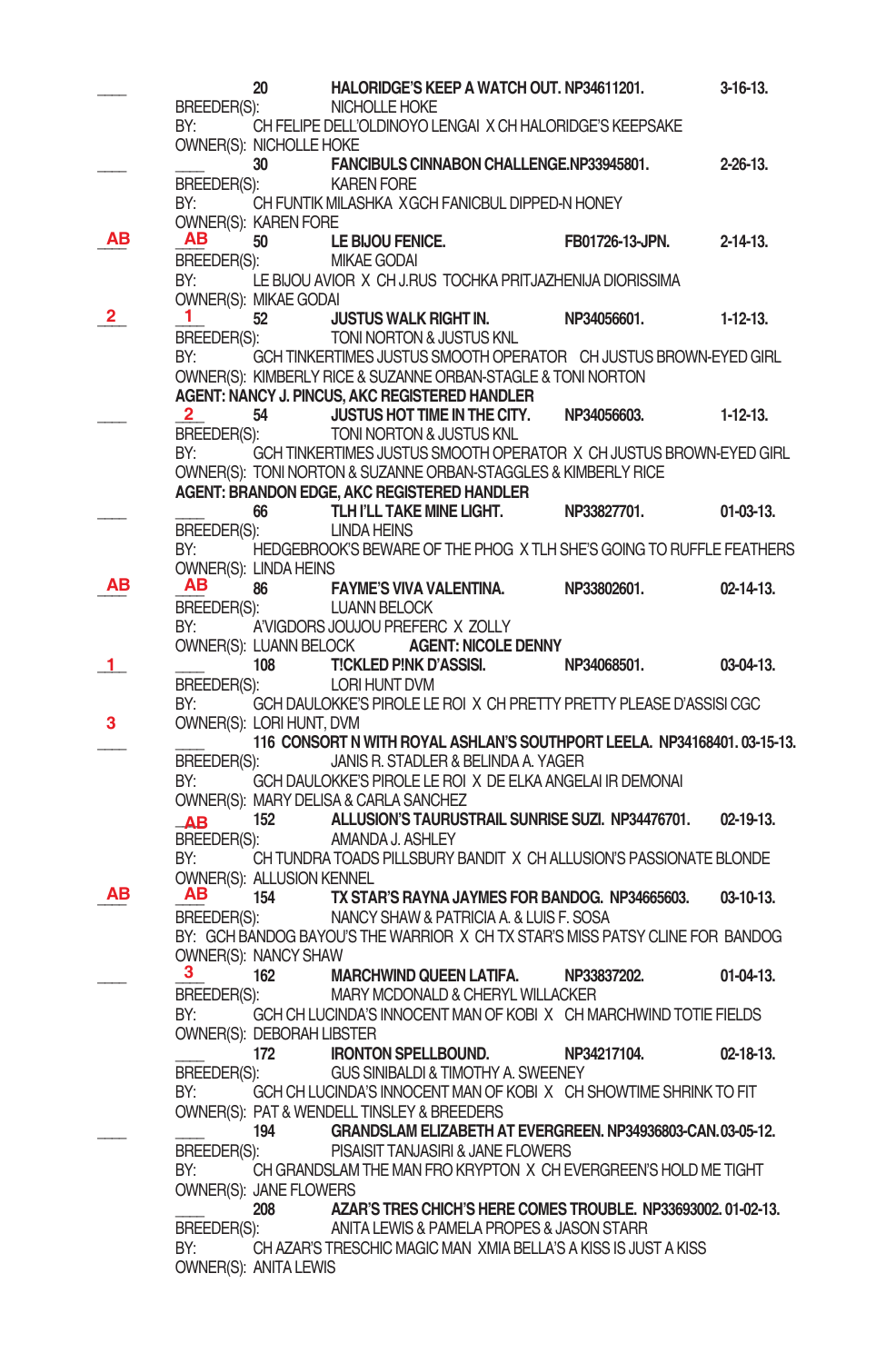|    | BREEDER(S):<br>BY:                                                                                             | 210<br>OWNER(S): ANITA LEWIS      | AZAR'S TRES CHICH'S HERE COMES TROUBLE, NP33693002, 01-02-13.<br>ANITA LEWIS & PAMELA PROPES & JASON STARR<br>CH AZAR'S TRESCHIC MAGIC MAN XMIA BELLA'S A KISS IS JUST A KISS |                         |                  |
|----|----------------------------------------------------------------------------------------------------------------|-----------------------------------|-------------------------------------------------------------------------------------------------------------------------------------------------------------------------------|-------------------------|------------------|
|    |                                                                                                                |                                   | 218 MEGAN DU SOURIRE DOUX.                                                                                                                                                    | NP34880702-FOR.         | $3-16-13.$       |
|    | BREEDER(S):<br>BY:                                                                                             |                                   | JOHANNUS CREMERS-BEKKER<br>A'VIGDORS FAITES-MOI HEUREUX XKILIAN DU SOURIRE DOUX                                                                                               |                         |                  |
| 4  | 4<br>BREEDER(S):                                                                                               | OWNER(S): PEGGY GOLDEN<br>236     | MAXIME'S SHAKEN NOT STIRRED. NP33923702.<br><b>SUSAN CATON</b>                                                                                                                |                         | $01-15-13.$      |
|    | BY:                                                                                                            | OWNER(S): LEA BRIMBERRY           | CH RABANG'S CATCH 22 AT MAXIME X CH MAXIME'S PHOEBE L'ETOILE                                                                                                                  |                         |                  |
|    |                                                                                                                | 256                               | KICKING BEARS GOT SPLANIN TO DO.NP33903305.                                                                                                                                   |                         | $02 - 26 - 13$   |
|    | BREEDER(S):<br>BY:                                                                                             |                                   | TINA POGUE<br>SHADOW CHASER'S RED THUNDER X KICKING BEARS CHAISING DIAMONDS<br>OWNER(S): CLELLA LINCOLN & LISA KENDRICK                                                       |                         |                  |
| AВ | AB<br>BREEDER(S):                                                                                              | 260                               | TLH HEDGEBROOK'S I BELIEVE I CAN FLY.NP33822702.<br><b>LINDA HEINS</b>                                                                                                        |                         | $01-03-13.$      |
|    | BY:                                                                                                            |                                   | HEDGEBROOK'S BEWARE OF THE PHOG X TLH SHE'S GOING TO RUFFLE FEATHERS<br>OWNER(S): JOUCE HAAS & KELLY WILCOX                                                                   |                         |                  |
|    | AB.<br>BREEDER(S):                                                                                             |                                   | 266 IRONTON I HOPE YOU DANCE. NP34217102.<br>GUS SINIBALDI & TIMOTHY A. SWEENEY                                                                                               |                         | $02 - 18 - 13$ . |
|    | BY:                                                                                                            |                                   | GCH CH LUCINDA'S INNOCENT MAN OF KOBIX CH SHOWTIME SHRINK TO FIT<br>OWNER(S): PENNY LEWIS & GUS SINBALDI                                                                      |                         |                  |
| AB | AB                                                                                                             |                                   | 290 BANYAN TX STAR'S SO MUCH TO SAY. NP34287001. 01-07-13.                                                                                                                    |                         |                  |
|    | BREEDER(S):<br>BY:                                                                                             |                                   | BARBARA MCCARTHY & NANCY SHAW<br>GCH CH BANDOG BAYOU'S THE WARRIOR X GCH CH BANDOG BAYOU'S UPTOWN GIRL                                                                        |                         |                  |
|    |                                                                                                                | <b>OWNER(S): BARBARA MCCARTHY</b> |                                                                                                                                                                               |                         |                  |
|    |                                                                                                                |                                   | AGENT: LARRY CORNELIUS, AKC REGISTERED HANDLER                                                                                                                                |                         |                  |
|    |                                                                                                                |                                   | FRENCH BULLDOGS - 9-12 MONTH PUPPY BITCHES.                                                                                                                                   |                         |                  |
| 1  |                                                                                                                |                                   |                                                                                                                                                                               |                         |                  |
|    | 2.                                                                                                             | 40                                | SUIRAC'S BLOWIN' AWAY D' MATISSE.NP33144503. 10-1-12.                                                                                                                         |                         |                  |
|    | BREEDER(S):                                                                                                    |                                   | <b>DEBBIE ECARIUS</b>                                                                                                                                                         |                         |                  |
|    | BY:                                                                                                            | OWNER(S): DEBRA ECARIUS           | CH MATISSE FREEDOM CELEBRATION X CH SUIRAC'S EYE OF THE STORM CGC ROM                                                                                                         |                         |                  |
|    | BREEDER(S):                                                                                                    | 44                                | SUIRAC'S EPIC NIGHT AT THE BIJOU.NP33144502.<br><b>DEBRA ECARIUS</b>                                                                                                          |                         | $10-1-12$ .      |
|    | BY: and the set of the set of the set of the set of the set of the set of the set of the set of the set of the |                                   | CH MATISSE FREEDOM CELEBRATION X SUIRAC'S EYE OF THE STORM                                                                                                                    |                         |                  |
| 3  | 3                                                                                                              |                                   | OWNER(S): SUSAN SIMON & DEBBIE ECARIUS<br>64 BELBOULECAN LA GIOCONDA. NP34534402-CAN.                                                                                         |                         | $11-2-12$        |
|    | BREEDER(S):<br>BY:                                                                                             |                                   | DR. DORIT FISCHLER<br>MARNO LE VOYAGEUR AT BELBOULECAN X CHARLOTTE DU FIACRE DE MONTPARNASSE                                                                                  |                         |                  |
|    |                                                                                                                | OWNER(S): DR. DORIT FISCHLER      |                                                                                                                                                                               |                         |                  |
|    | $\mathbf{1}$<br>BREEDER(S):                                                                                    |                                   | 78 CRUSADER N GREENMONT TRUE ESSENCE. NP33325702. 12-15-12.<br>SUSAN NEIDLINGER                                                                                               |                         |                  |
|    | BY:                                                                                                            | OWNER(S): VICKIE HAGGAS           | CH ENCHANTE'S COUTURE BLACK TIE AFFAIR X GCH CH CRUSADER'S RUMOR HAS IT                                                                                                       |                         |                  |
|    | BREEDER(S):                                                                                                    | 88                                | AKAPELLA ARIADNA. NP34233401-FOR.<br>M. KHOREVA                                                                                                                               | $11 - 12 - 12$ .        |                  |
|    | BY:                                                                                                            |                                   | TAIGER LAND DICTUM FACTUM X DOLCE GABANA                                                                                                                                      |                         |                  |
|    | AB                                                                                                             | 90                                | OWNER(S): LUANN BELOCK <b>AGENT: NICOLE DENNY</b><br>SIMPHUNI'S HAWAIIAN NITES AT NICOLERIN.                                                                                  | NP33681504. 11-20-12.   |                  |
|    | BREEDER(S):                                                                                                    |                                   | BILLY HUNTINTON & DESMOND SIMPSON & YANA MIKLOS                                                                                                                               |                         |                  |
|    | BY:<br><b>MADAM DE SIMPHUNI</b>                                                                                |                                   | CH DYGROS SIMPHUNI L'ARC DE TRIOMPHE X CH LIONHEART'S MAYFLOWER                                                                                                               |                         |                  |
|    | <b>AB</b>                                                                                                      |                                   | OWNER(S): SANDEE WHITE & DESMOND SIMPSON                                                                                                                                      |                         |                  |
|    | BREEDER(S):                                                                                                    |                                   | 98 BAYOU RIDGE HILSMAN'S COCO BEAN AT HOMEWOOD. NP34060404.10-24-12.<br>WILLIAM POHLMAN & KENNETH SUMNER                                                                      |                         |                  |
|    | BY:                                                                                                            |                                   | HILSMAN BAYOU RIDGE BRUISER X HILSMAN HYACINTH BEAN<br>OWNER(S): DAVID BERREY & ALVIN LEE JR                                                                                  | <b>AGENT: ALVIN LEE</b> |                  |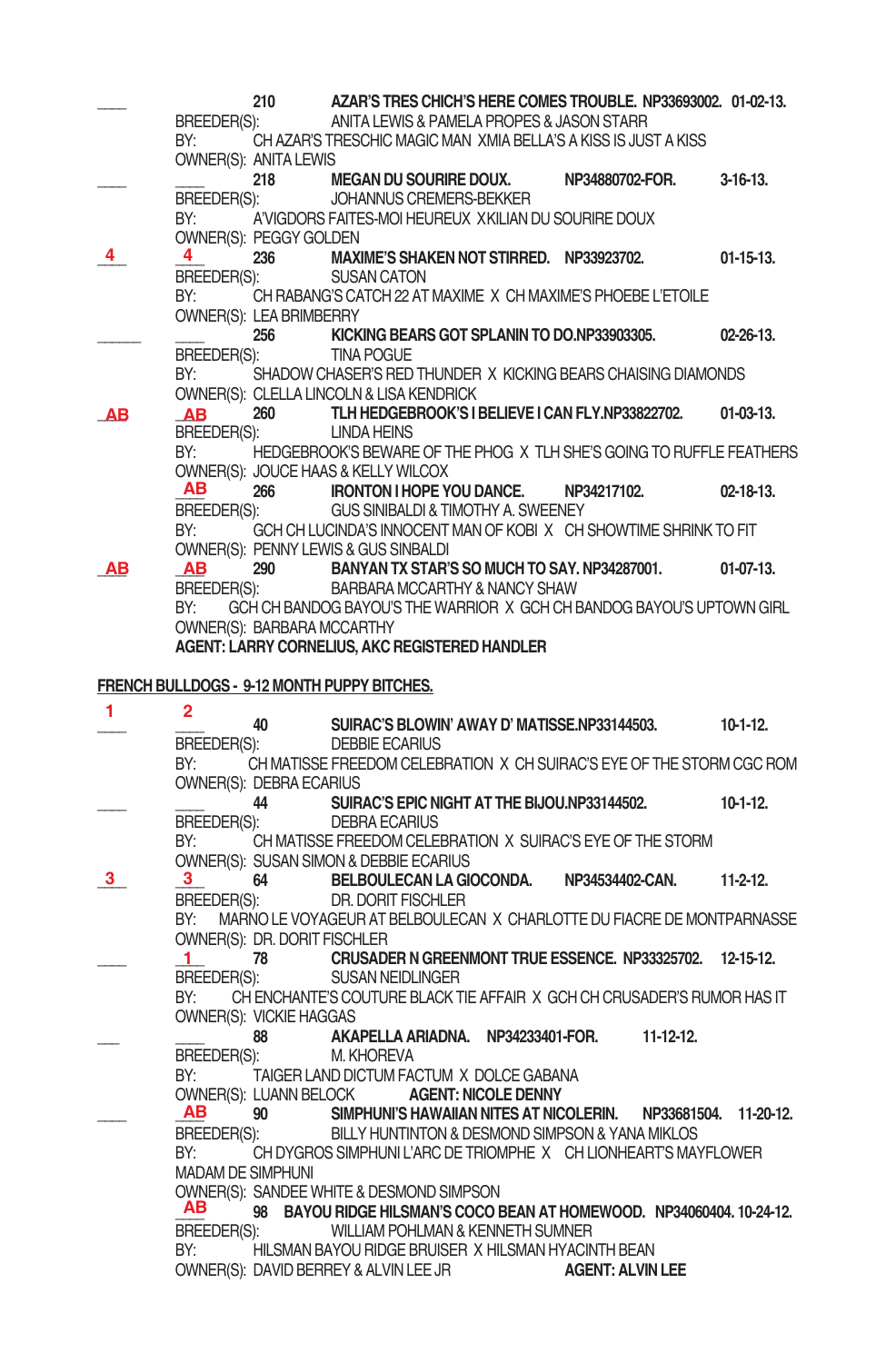|              |                        | 102                     | JOYS & METZGERS HOLLY GOLIGHTLY.NP33135107.                                                          |                | 10-23-12.      |
|--------------|------------------------|-------------------------|------------------------------------------------------------------------------------------------------|----------------|----------------|
|              | BREEDER(S):            |                         | <b>JANICE GALISZEWSKI</b>                                                                            |                |                |
|              | BY:                    |                         | GCH CH METZGER MOVER & SHAKER X JOY'S RENEE                                                          |                |                |
|              |                        |                         | OWNER(S): JANICE GALISZEWSKI & NECIA L. METZGER                                                      |                |                |
|              |                        | 136                     | PRAIRIE GEM'S HEARTS ON FIRE.                                                                        | NP33598501.    | 12-03-12.      |
|              | BREEDER(S):            |                         | ANDREA PAUL                                                                                          |                |                |
|              | BY:                    |                         | GCH O'S N X'S SHADY HARBOR CHAMPAGNE DIAMOND AT PRAIRIE GEM X O'S N X'S                              |                |                |
|              |                        |                         | DIAMOND IN THE RUFF AT PRAIRIE GEM                                                                   |                |                |
|              |                        |                         | OWNER(S): ANDREA PAUL & RANDY HUELSEMANN                                                             |                |                |
|              |                        |                         | 192 EVERGREEN'S SIMPLY IRRESISTIBLE BRANDMAR. NP33258401-CAN. 09-24-12.                              |                |                |
|              | BREEDER(S):            |                         | SUSAN B. LYBRAND & JANE FLOWERS                                                                      |                |                |
|              | BY:                    |                         | GCH SKOSH EVERGREEN BELLARIDGE BEHOLD X GCH EVERGREEN'S HOLD ME CLOSE                                |                |                |
|              |                        |                         | OWNER(S): SUSAN B. LYBRAND & JANE FLOWERS                                                            |                |                |
|              |                        |                         | AGENT: JANE FLOWERS, AKC REGISTERED HANDLER                                                          |                |                |
|              |                        | 196                     | ROCKYDELL FUNNY GIRL FOR MORGAN MANOR. NP33404102.09-20-12.                                          |                |                |
|              | BREEDER(S):            |                         | <b>ELENA SIEGMAN</b>                                                                                 |                |                |
|              | BY:                    |                         | CH MORGAN MANOR ZHIVAGO X CH ROCKYDELL HELENA HANDBASKET                                             |                |                |
|              |                        |                         | OWNER(S): GALE GOLDEN & ELENA SIEGMAN                                                                |                |                |
|              |                        | 212                     | DE MARTEAUS STAR OF INDIA.                                                                           | NP33601601.    | 12-16-12.      |
|              | BREEDER(S):            |                         | <b>MAREY HAYES</b>                                                                                   |                |                |
|              | BY:                    |                         | LIONHEARTS CHARLES DE MARTEAU X SUIRAC'S PUDDIN N PIED                                               |                |                |
|              |                        | OWNER(S): MARCY HAYES   |                                                                                                      |                |                |
|              | $\mathbf{A}$           | 214                     | BAYOU RIDGE LILLY BEAN OF HILSMAN.NP34060401.                                                        |                | $10-24-12.$    |
|              | BREEDER(S):            |                         | KENNETH SUMNER & MD & WILLIAM POHLMANN                                                               |                |                |
|              | BY:                    |                         | HILSMAN BAYOU RIDGE BRUISER X HILSMAN HYACINTH BEAN                                                  |                |                |
|              |                        |                         | OWNER(S): KENNETH SUMNER & MD & WILLIAM POHLMANN                                                     |                |                |
|              |                        |                         | AGENT: HIRAM STEWART, AKC REGISTERED HANDLER                                                         |                |                |
| 2            | AВ                     | 220                     | PREMIER GINGER SURELY UJEST SEIFDUNE. NP33333201. 11-15-12.                                          |                |                |
|              | BREEDER(S):            |                         | <b>ROY SYMES</b>                                                                                     |                |                |
|              | BY:                    |                         | CH CHITAWEE'S HE'S CLOSER THEN YOU THINK X THE MOVIE STAR AT SEIF DUNE                               |                |                |
|              |                        |                         | OWNER(S): TOM & PATTI SEARS AGENT: PERRY PAYSON, AKC REGISTERED HANDLER                              |                |                |
|              |                        |                         | 226 PECHE MIGNON FABELHAFT HEARTBREAKER. NP33402403.<br>ROBERT SMITH & STEPHEN MILLER & JAMES DALTON |                | 12-07-12.      |
|              | BREEDER(S):<br>BY:     |                         | GCH CH FABELHAFT ROBOBULL HOT COMMODITY X CH FABELHAFT PECHE                                         |                |                |
|              | <b>MIGNON BABYDOLL</b> |                         |                                                                                                      |                |                |
|              |                        |                         | OWNER(S): ROBERT SMITH & STEPHEN MILLER                                                              |                |                |
| 4            |                        | 252                     | ROYL MARCHWIND LILY TOMLIN. NP33313702.                                                              |                | 10-29-12.      |
|              | BREEDER(S):            |                         | MARY MCDONALD & CHERYL WILLACKER                                                                     |                |                |
|              | BY:                    |                         | GCH CH LUCINDA'S INNOCENT MAN OF KOBIX GRADONS FULLER L'OREAL                                        |                |                |
|              |                        |                         | OWNER(S): CHELSEA M. MATCHETT & NINA R. MATCHETT                                                     |                |                |
|              |                        |                         | AGENT: JASON STARR, AKC REGISTERED HANDLER                                                           |                |                |
| ΑВ           |                        | 280                     | ROCKYDELL IT STARTED WITH A WHISPER.NP33404103.                                                      |                | 09-20-12.      |
|              | BREEDER(S):            |                         | <b>ELENA SIEGMAN</b>                                                                                 |                |                |
|              | BY:                    |                         | CH MORGAN MANOR ZHIVAGO X CH ROCKYDELL HELENA HANDBASKET                                             |                |                |
|              |                        | OWNER(S): ELENA SIEGMAN |                                                                                                      |                |                |
|              |                        | 296 — 1                 | ORION'S HAUTE COUTURE FASHIONED FOR HIGWOOD-EBONY.                                                   |                |                |
|              |                        |                         |                                                                                                      | NP33978205.    | 11-22-12       |
|              | BREEDER(S):            |                         | BETSY PHELAN & ALEXANDRA VORBECK & PERRY PAYSON                                                      |                |                |
|              | BY:                    |                         | CH QAZARA MONSIEUR HARRODS X CH HIGHWOODS EVERYBODY'S TALKIN                                         |                |                |
|              |                        |                         | OWNER(S): ALEXANDRA VORBECK & BETSY PHELAN & KIRSTEN & JEANNIE TAPPAN                                |                |                |
|              |                        | AGENT: KIRSTEN TAPPAN   |                                                                                                      |                |                |
|              |                        |                         |                                                                                                      |                |                |
|              |                        |                         | FRENCH BULLDOGS - 12-18 MONTH JUNIOR BITCHES.                                                        |                |                |
|              |                        |                         |                                                                                                      |                |                |
| $\mathbf{2}$ |                        | 36                      | EPIC N' SUIRAC'S BOMBSHELL!.                                                                         | NP32106501.    | $5 - 7 - 12$ . |
|              | BREEDER(S):            |                         | <b>SUSAN SIMON</b>                                                                                   |                |                |
|              | BY:                    |                         | INT'L GCH SUIRAC'S DEAL OR NO DEAL CGC ROM X EPIC N'ABSOLUT IN CAHOOTS                               |                |                |
|              |                        |                         | OWNER(S): SUSAN SIMON & DEBBIE ECARIUS                                                               |                |                |
| AВ           | AB                     | 48                      | LE BIJOU FILLE.                                                                                      | FB0740812-JPN. | 9-13-12.       |

- BREEDER(S): MIKAEGODAI
- BY: INT CH LEIBULL'S ALFA-ALFA X INTENSE DE LA PARURE OWNER(S): MIKAEGODAI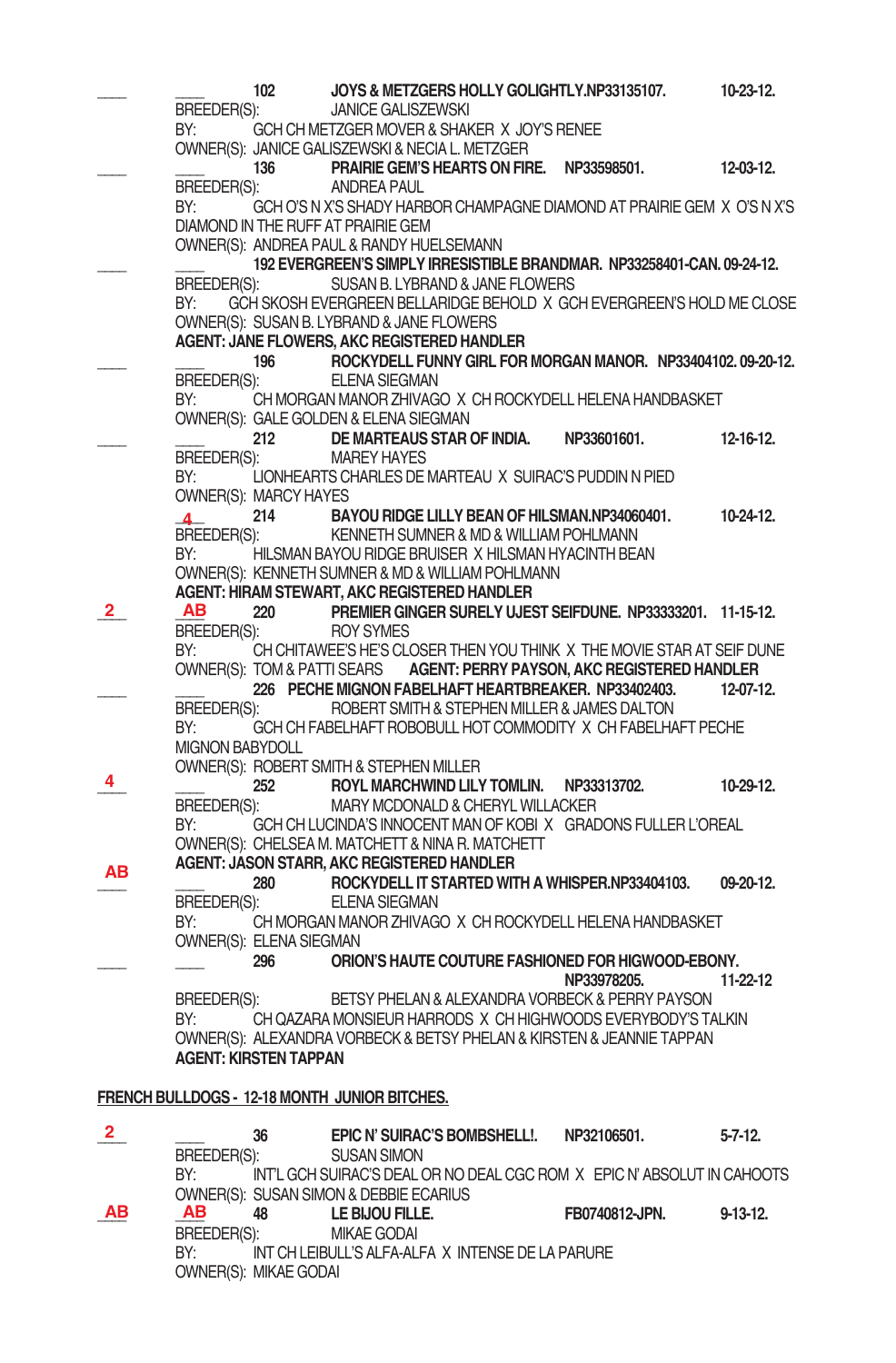|    |                                | 58  | CHAMPAGNE'S SIRIUSLY SWEET. NP31572201.                                                                  |                | 4-19-12.         |
|----|--------------------------------|-----|----------------------------------------------------------------------------------------------------------|----------------|------------------|
|    | BREEDER(S):                    |     | ELIZABETH THORNTON & SHERRY WOLKOWSKY                                                                    |                |                  |
|    | BY:                            |     | CH MATISSE SIRIUS WYNN X CH TINKERTIME SHAKES UP CHAMPAGNE                                               |                |                  |
| 3  | 4.                             |     | OWNER(S): ELIZABETH THORNTON AGENT: JOE T. CATON                                                         |                |                  |
|    |                                |     | 72 IMAGINE'S BACK IN THE U.S.S.R.                                                                        | NP32711101.    | $9 - 24 - 12$    |
|    | BREEDER(S):                    |     | CAROL S. JOHNSON                                                                                         |                |                  |
|    | BY:                            |     | CH YAGUARD DE SLEURE X GCH JEZEBEL DU SOURIRE DOUX                                                       |                |                  |
| 4  | OWNER(S): CAROL S. JOHNSON     | 80  | KLASSEBULLS SOMBRE' TIGRESS. NP32004101.                                                                 |                | $6-19-12.$       |
|    | BREEDER(S):                    |     | <b>ROBERT &amp; PAM KELLE</b>                                                                            |                |                  |
|    | BY:                            |     | CH MCBETHS EYE OF THE TIGER X LE SOMBRE DE KLASSEBULLS                                                   |                |                  |
|    |                                |     | OWNER(S): PAMELA & ROBERT KELLE                                                                          |                |                  |
|    |                                |     | AGENT: CHAD ATTEBERRY, AKC REGISTERED HANDLER                                                            |                |                  |
|    | 3                              | 158 | LIZBETH DU SOURIRE DOUX.                                                                                 | NP34003401-BE. | 08-29-12.        |
|    | BREEDER(S):                    |     | JOHANNUS CREMERS-BEKKER                                                                                  |                |                  |
|    | BY:                            |     | JUPILER DU SOURIRE DOUX X ISMIJN DU SOURIRE DOUX                                                         |                |                  |
|    |                                |     | OWNER(S): BOB & CAROLE SALISBURY                                                                         |                |                  |
|    |                                |     | 168 LIMAHLBULLIES SETTING FIRE TO THE RING. NP32616201.06-10-12.                                         |                |                  |
|    | BREEDER(S):                    |     | BRUCE SCHULTZ JR & STEVE REALE                                                                           |                |                  |
|    | BY:                            |     | HAMLET DE LA PARURE X CH MORGAN MANOR PASLEY ROSE OF LIMAHL'S                                            |                |                  |
|    |                                |     | OWNER(S): BRUCE SCHULTZ JR & STEVE REALE <b>AGENT: GALE GOLDEN</b>                                       |                |                  |
|    | $\mathbf{2}$                   |     | 230 FABELHAFT ROBOBULL SET FIRE TO THE RAIN. NP32370804. 06-20-12.                                       |                |                  |
|    | BREEDER(S):<br>BY:             |     | JAMES DALTON & DR. JOHN TURJOMAN<br>CH FABELHAFT ROBOBULL SMOKIN' HOT X CH FABELHAFT ROBOBULL LUV-A-BULL |                |                  |
|    |                                |     | OWNER(S): STEPHANI & DAVE LUEDDE & JAMES DALTON                                                          |                |                  |
| 1  |                                | 244 | TWIN LAKES MA CHERIE JARDIN WITH GARDENPATH.                                                             |                |                  |
|    |                                |     |                                                                                                          | NP31819503.    | 03-19-12.        |
|    | BREEDER(S):                    |     | DONNA STOFFER & SUSAN SCZEPANSKI                                                                         |                |                  |
|    | BY:                            |     | GCH CH SUNDANCE'S BARE NECCESSITIES X CH TWIN LAKE'S LES LE BON ROULET                                   |                |                  |
|    |                                |     | OWNER(S): DONNA STOFFER & SUSAN SCZEPANSKI                                                               |                |                  |
|    | 1.                             |     | 284 ENVYBULL PECAN TRUFFLE. NP32157801.                                                                  |                | 04-23-12.        |
|    | BREEDER(S):                    |     | <b>RACHEL BOTTS</b>                                                                                      |                |                  |
|    | BY:                            |     | CH ROBOBULL FABELHAFT INFERNO X CH FABELHAFT ROBOBULL VELVETEEN RABBIT                                   |                |                  |
|    | OWNER(S): RACHEL BOTTS         |     |                                                                                                          |                |                  |
|    |                                |     | FRENCH BULLDOGS - AMATEUR-OWNER HANDLER BITCHES.                                                         |                |                  |
| 1. |                                | 120 | MADELYN MADE ME DO IT, CGC. NP23239101.                                                                  |                | 04-15-09.        |
|    |                                |     | BREEDER(S): CHERYL PETTY                                                                                 |                |                  |
|    | BY:                            |     | CH SANCHI SHERLOCK HOLMES X PETTYBULLS HONEYCOMB                                                         |                |                  |
|    | OWNER(S): KATHY CARLSON        |     |                                                                                                          |                |                  |
|    |                                |     | FRENCH BULLDOGS - BRED BY EXHIBITOR BITCHES.                                                             |                |                  |
|    |                                |     |                                                                                                          |                |                  |
| 1  | AВ                             |     | 16 NEWCOMB N HALORIDGE HERE COMES TROUBLE. NP33204301. 10-14-12.                                         |                |                  |
|    |                                |     | BREEDER(S): NICHOLLE HOKE                                                                                |                |                  |
|    | BY:                            |     | GCH HALORIDGE'S GIMME A SEA OF FLAMES X HALORIDGE'S EXPRESSION                                           |                |                  |
|    | OF LOVE                        |     |                                                                                                          |                |                  |
|    |                                |     | OWNER(S):NANCY & BOB NEWCOMB & NICHOLLE HOKE                                                             |                |                  |
|    | $\mathbf{1}$                   | 22  | <b>CRUSADER'S MOMENT OF TRUTH. NP33325701.</b>                                                           |                | $12 - 15 - 12$ . |
|    | BREEDER(S):                    |     | <b>SUSAN NEIDLINGER</b>                                                                                  |                |                  |
|    | BY:                            |     | CH ENCHANTE'S COUTURE BLACK TIE AFFAIR X GCH CH CRUSADER'S                                               |                |                  |
|    | <b>RUMOR HAS IT</b>            |     |                                                                                                          |                |                  |
|    | OWNER(S): SUSAN NEIDLINGER     |     |                                                                                                          |                |                  |
|    |                                | 28  | AZAR'S X TRESCHIC'S SHARONA. NP32408101.                                                                 |                | $6 - 4 - 12$ .   |
|    | BREEDER(S):                    |     | PAMELA S PROPES & ANITA LEWIS                                                                            |                |                  |
|    | BY:                            |     | CH AZAR'S TRESCHIC MAGIC MAN X AZAR OOLALA CORN FLOWER                                                   |                |                  |
|    | <b>OWNER(S): PAMELA PROPES</b> |     |                                                                                                          |                |                  |
|    |                                | 62  | BELBOULECAN BUGABOO SHIRAZ, NP32922902-CAN, 9-14-11.                                                     |                |                  |
|    | BREEDER(S):                    |     | HEIDI L. MERKLI & DORIT N. FISCHLER                                                                      |                |                  |
|    | BY:                            |     | GCH CH IDEFIX DE LA PARURE X CH BELBOULECAN SCENT OF FANTASY                                             |                |                  |
|    |                                |     | OWNER(S): DR. DORIT FISCHLER & HEIDI MERKLI                                                              |                |                  |
|    |                                |     |                                                                                                          |                |                  |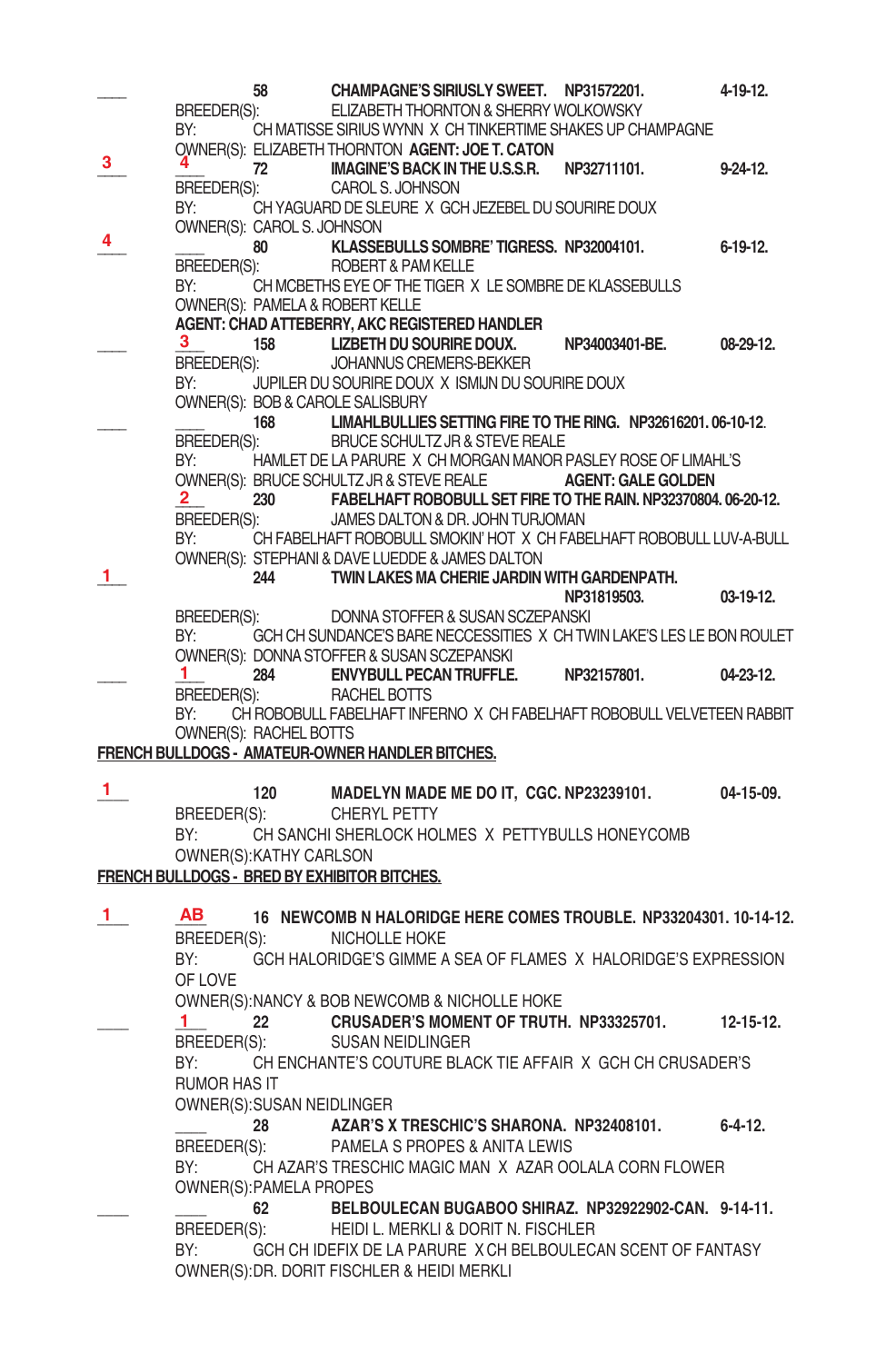**\_\_\_\_ \_\_\_\_ 70 KOTUR'S POSTCARD FROM PARIS TO MARIDEN. NP32126606. 5-17-12.** BREEDER(S): MARILYNN FISHER & THERESA WILSON BY: GCH LIONHEART'S THUMBS UP! X CH COUTURE'S NOUVEAU RICHE OWNER(S): MARILYNN FISHER **\_\_\_\_ \_\_\_\_ 76 KOTUR'S SAY IT IN FRENCH. NP32126603. 5-17-12.**  BREEDER(S): KOTUR, REG BY: GCH LIONHEART'S THUMBS UP! X CH COUTURE'S NOUVEAU RICHE OWNER(S): THERESA WILSON **\_\_\_\_ 82 HALORIDGE'S KEEP A WATCH OUT. NP34611201. 3-16-13.**  BREEDER(S): NICHOLLE HOKE BY: CH FELIPE DELL'OLDINOYO LENGAI X CH HALORIDGE'S KEEPSAKE OWNER(S): NICHOLLE HOKE **\_\_\_\_ \_\_\_\_ 94 TRILOGY'S CROSS MY HEART. NP32095301. 07-09-12** BREEDER(S): JEAN BURNS DVM & SUSAN COOPER BY: CH FLORESTA'S CLASSIC LOOK X GCH FLORESTA KOBI'S VIDA GOLD OWNER(S): SUSAN COOPER **\_\_\_\_ \_\_\_\_ 100 METZGERS EDGE OF DARKNESS. NP33159804. 10-02-12.** BREEDER(S): NECIA L. METZGER BY: GCH CH METZGER MOVER & SHAKER X JOY'S & METZGER'S LILYA OWNER(S): NECIA L. METZGER **\_\_\_\_ \_\_\_\_ 112 SUMMER LOVIN' D'ASSISI. NP31839602. 06-03-12.** BREEDER(S): LORI HUNT DVM BY: GCH JENSIGN'S THE LOVE GURU X FASHION QUEEN D'ASSISI OWNER(S):LORI HUNT, DVM<br>**AB AB** 130 SHOR **\_\_\_\_ \_\_\_\_ 130 SHORE NEVER SAY NEVER. NP32698603. 08-27-12. AB AB** BREEDER(S): MARION HULICK & BARBARA ORR BY: CH PETIT MOTIF BE ON THE LOOKOUT X CH SHORE HOT CROSS BUNS OWNER(S): MARION HULICK **\_\_\_\_ \_\_\_\_ 146 IMPERIALES BELLA RIDGE SHADY HARBOR KATE WINSLET. NP30378602. 06-10-11.** BREEDER(S): JUANITA IMPERIALE & VINCENT IMPERIALE & JILL NEIDIG & L&L SCHETTINO & SANDY FOX BY: CH BELLA RIDGE IMPERIALE SHADY HARBOR BACIARE E DIRE X IMPERIALE'S CLAUDETTE COLBERT OWNER(S): JUANITA IMPERIALE & VINCENT IMPERIALE<br>
2
4
156
KARENDON'S MI VIDA LOCA. **\_\_\_\_ \_\_\_\_ 156 KARENDON'S MI VIDA LOCA. NP31449102. 10-14-11.** BREEDER(S): KAREN E. CRAM BY: GCH CH MORGAN MANOR ZHIVAGO X CH KARENDON'S JUNO PERFORMANCE OWNER(S): KAREN E. CRAM **\_\_\_\_ \_\_\_\_ 206 DUB'L-J CROSSTRACKSOLOW HIT ME LIKE A VISION CA BN RN CGC RATI. NP32250301. 04-08-12.** BREEDER(S): TERESA MORRISON & JEFF SCHULZE & J. ARMSTRONG & L. CAIN BY: GCH DEVINE'S L.A. CONFIDENTIAL X GCH DUB'L-JSOLOWNOIRE MAGIE O'CROSSTRACK TD RA BN CAA CGC THD X OWNER(S): TERESA MORRISON & JEFF SCHULZE & J. ARMSTONG & L. CAIN **\_\_\_\_ \_\_\_\_ 222 VOILA BELLA RIDGE PEACH HILL'S TRULY MADLY DEEPLY. NP30597901. 12-10-11.** BREEDER(S): LISA GULAS & JILL NEIDIG & RHONDA WALLER BY: CH FABELHAFT'S TOO HOT TO HANDLE X CH PEACH HILL'S ONCE UPON A TIME OWNER(S): RHONDA WALLER **\_\_\_\_ \_\_\_\_ 234 MATISSE LOOK AT ME. NP31858401. 05-17-12.** BREEDER(S): DONNA CRON & SHIRLEY STEPHENSON & NICOLE HARTGER BY: CH MATISSE SIRIUS WYNN X CH MONET'S STEP UP D'MATISSE OWNER(S): KATHY COSTA & DONNA CRON & NICOLE HARTGER **\_\_\_\_ \_\_\_\_ 264 ANNIES LEONA ROSE. NP25841802. 02-02-10.** BREEDER(S): ANNA MAE WILLIS<br>BY: RB'S CROWD PLEASER AT HI-RB'S CROWD PLEASER AT HI-LU'S X ANNIE'S ROSE ANN OWNER(S): ANNA WILLIS **2 3 2 4 4**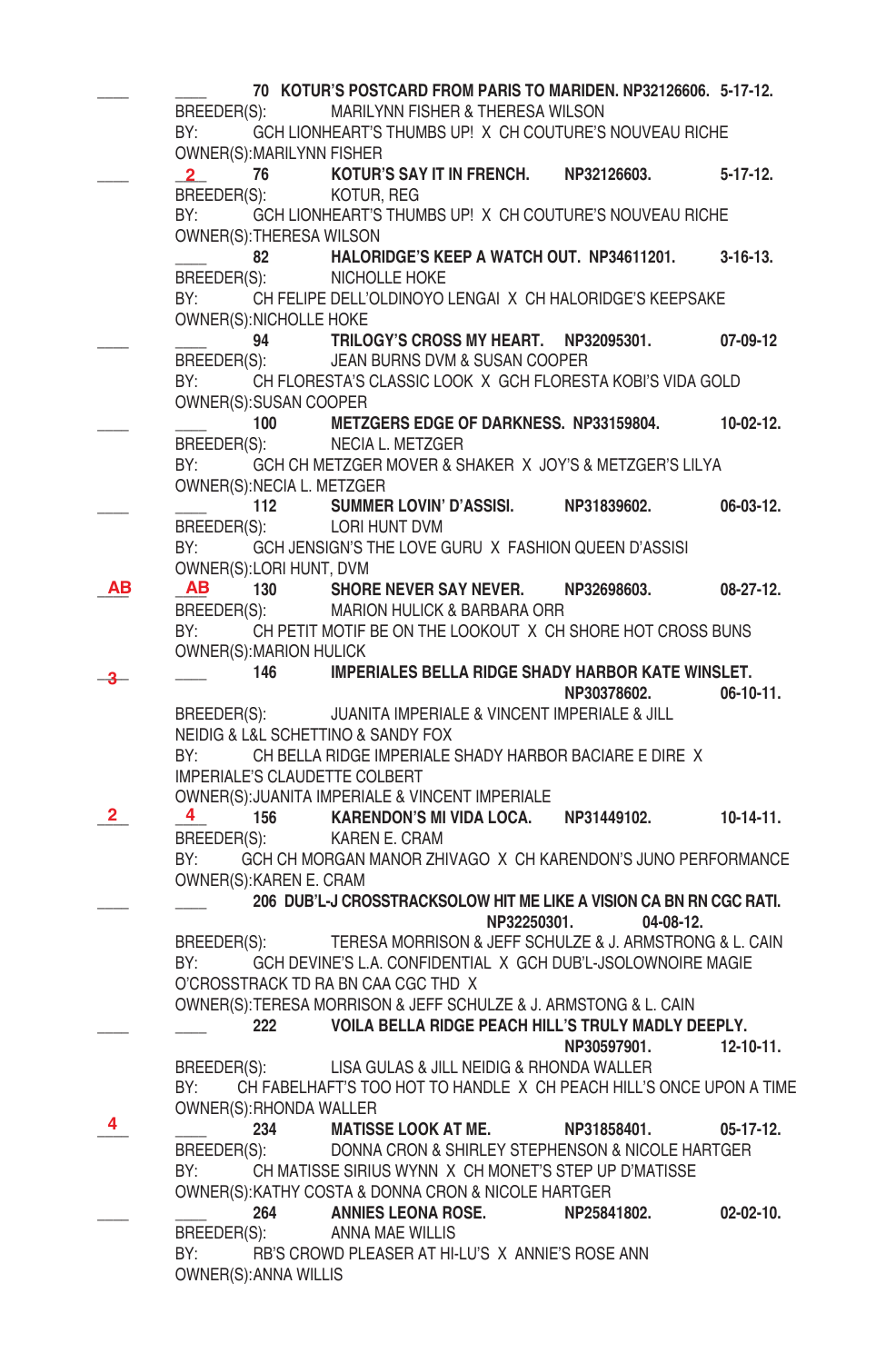|              | AB<br>BREEDER(S):<br>BY:                                                                                       | 268                              | STONEHILL'S EGYPTIAN LUTUS. NP31135901.<br>MICHELLE KIDDER & JOYCE BOYNTON<br>CH BOULEE'S LOWRIDER X STONEHILL'S I'M A MEINKE GIRL<br>OWNER(S): MICHELLE KIDDER & JOYCE BOYNTON |             | 08-21-13.        |
|--------------|----------------------------------------------------------------------------------------------------------------|----------------------------------|---------------------------------------------------------------------------------------------------------------------------------------------------------------------------------|-------------|------------------|
|              |                                                                                                                |                                  | 270 MAPLEWOODS FASHION STATEMENT. NP30806201. 11-14-11.                                                                                                                         |             |                  |
|              |                                                                                                                |                                  | BREEDER(S): NANCY G. JOHNSON                                                                                                                                                    |             |                  |
|              | BY:                                                                                                            |                                  | CH PIPERS HAPPY ON MY WAY XCH MAPLEWOOD'S HIGH MAINTAINANCE                                                                                                                     |             |                  |
|              |                                                                                                                | OWNER(S):NANCY G. JOHNSON<br>274 | DK'S MON GATEAU.                                                                                                                                                                | NP30756101. | $12 - 28 - 11$ . |
|              |                                                                                                                |                                  | BREEDER(S): M. DAIGNAULT & A. BINGAMAN & E. SIEGMAN                                                                                                                             |             |                  |
|              | BY:                                                                                                            |                                  | CH SUMFUN'S BOOT SCOOTIN BOOGIE AT ROCKYDELL X DK'S THE                                                                                                                         |             |                  |
|              |                                                                                                                | <b>BARBER'S DAUGHTER</b>         | OWNER(S): MARCEL DAIGNAULT & ANN BINGAMAN                                                                                                                                       |             |                  |
|              |                                                                                                                | 278                              | URBAN'S ALMOND JOI'.                                                                                                                                                            | NP28909401. | $03 - 25 - 11$ . |
|              | BREEDER(S):                                                                                                    |                                  | <b>BECKY SMITH</b>                                                                                                                                                              |             |                  |
|              | BY:<br>URBAN DEE VINE                                                                                          | OWNER(S): BECKY SMITH            | GCH SKOSH EVERGREEN BELLARIDGE AT BEHOLD X CH PETIT MOTIF'S                                                                                                                     |             |                  |
|              |                                                                                                                | 298                              | YVET'S IMPERIALE FERGALICIOUS. NP30154202.                                                                                                                                      |             | $06-30-11.$      |
|              | BREEDER(S):                                                                                                    |                                  | YVETTE & EMILY ELLINGWOOD & JUANITA IMPERIALE                                                                                                                                   |             |                  |
|              | BY:                                                                                                            |                                  | CH IMPERIALES ELLIJAH WOOD X CH KONDORVOLGYI FURBY                                                                                                                              |             |                  |
|              | 3.                                                                                                             |                                  | OWNER(S): YVETTE & EMILY ELLINGWOOD<br>316 KICKING BEARS SHE'S A SISSY LA-LA. NP32871802. 7-11-12.                                                                              |             |                  |
|              | BREEDER(S):                                                                                                    |                                  | <b>TINA POGUE</b>                                                                                                                                                               |             |                  |
|              | BY:                                                                                                            |                                  | CH KICKING BEARS FIGHT FIRE W FIRE X KICKING BEARS ALASKAN RECOOP                                                                                                               |             |                  |
|              |                                                                                                                | <b>OWNER(S): CIELLA LINCOLN</b>  |                                                                                                                                                                                 |             |                  |
|              |                                                                                                                | 324                              | TWIN LAKE'S MA BELLE SOEUR DE CRÈME. NP31819504. 3-19-12.<br>BREEDER(S): DONNA STOFFER & SUSAN SCZEPANSKI                                                                       |             |                  |
|              | BY:                                                                                                            |                                  | GCH SUNDANCE'S BARE NECCESSITIES X CH TWIN LAKE'S LES LE BON ROULET                                                                                                             |             |                  |
|              |                                                                                                                | OWNER(S): DONNA STOFFER          |                                                                                                                                                                                 |             |                  |
|              |                                                                                                                | 328                              | STO-ROB'S SHE'S ALL IN A TIZZY. NP33117701.<br>BREEDER(S) STEPHANIE S. ROBERTS                                                                                                  |             | $9-21-12.$       |
|              |                                                                                                                |                                  | BY: CH. STELLAR'S PRINTS OF DARKNESS AT STO-ROB X STO-ROB'S GEEZ LOUISE                                                                                                         |             |                  |
|              |                                                                                                                |                                  | OWNER(S): STEPHANIE S. ROBERTS                                                                                                                                                  |             |                  |
|              |                                                                                                                |                                  | FRENCH BULLDOGS - AMERICAN BRED BITCHES.                                                                                                                                        |             |                  |
| $\mathbf{2}$ | 1                                                                                                              | 26                               | <b>BAOHUAO'S ONE RED CENT.</b>                                                                                                                                                  | NP27421803. | $9 - 26 - 10$ .  |
|              | BREEDER(S):                                                                                                    |                                  | <b>JOYCE &amp; CHRIS MITCHELL</b>                                                                                                                                               |             |                  |
|              | BY:                                                                                                            |                                  | MAXIME'S LONE STAR COOL CAT X BAOHUAO'S SUM OF ALL FEARS<br><b>OWNER(S): SUSAN CATON &amp; JOYCE MITCHELL</b>                                                                   |             |                  |
| 3            |                                                                                                                |                                  | 138 O'S N X'S DIAMOND IN THE RUFF AT PRAIRIE GEM. NP27299001. 09-25-10.                                                                                                         |             |                  |
|              | BREEDER(S):                                                                                                    |                                  | SHERRY MAGERA                                                                                                                                                                   |             |                  |
|              | BY:                                                                                                            |                                  | CH ROCK N' ROLL'S SHAKE YOUR MONEY MAKER X O'S N X'S GROOVIN' OF RNR                                                                                                            |             |                  |
|              |                                                                                                                | OWNER(S): ANDREA PAUL            | 182 FOXMOOR PETIT CHERIE LE JOUET REFAIRE. NP32201902.                                                                                                                          |             | $05-31-12.$      |
|              | BREEDER(S):                                                                                                    |                                  | PAT BERRY & WILLIAM STOYKA & ANNE MCINTYRE                                                                                                                                      |             |                  |
|              | BY: and the set of the set of the set of the set of the set of the set of the set of the set of the set of the |                                  | CH ROBB ISLE STOCKS N BONDS X CH FOXMOOR PETITE CHERIE BN SWEET                                                                                                                 |             |                  |
|              |                                                                                                                |                                  | OWNER(S): DR. WILLIAM STOYKA & ANNE MCINTYRE & PAT BERRY                                                                                                                        |             |                  |
| $\mathbf{1}$ |                                                                                                                | 288                              | AGENT: MARCELO CHAGA, AKC REGISTERED HANDLER<br>STARLIGHT'S TWIST OF FATE. NP33349401.                                                                                          |             | $10-17-12.$      |
|              | BREEDER(S):                                                                                                    |                                  | DEBRA P. ROCHLIN                                                                                                                                                                |             |                  |
|              | BY:                                                                                                            |                                  | GCH STARLIGHT'S LIVING THE DREAM X CH STARLIGHT'S SWEET REVENGE                                                                                                                 |             |                  |
|              |                                                                                                                |                                  | OWNER(S): DEBRA P. ROCHLIN AGENT: PERRY PAYSON, AKC REGISTERED HANDLER                                                                                                          |             |                  |
|              |                                                                                                                |                                  | FRENCH BULLDOGS - OPEN BITCHES - BRINDLE BITCHES.                                                                                                                               |             |                  |
|              |                                                                                                                | 56                               | ROBB ISLE N FOXMOOR URSULA. NP31482601.                                                                                                                                         |             | $10-16-10.$      |
|              |                                                                                                                |                                  |                                                                                                                                                                                 |             |                  |

 BREEDER(S): ROBERT J LOWES & DIANNE LOWES & BILL STOYKA & ANNE F MCINTYRE BY: CH ROBB ISLE STOCKS N BONDS X FOXMOOR N ROBB ISLE BEZELL OWNER(S): SUSAN & RICHARD SIMON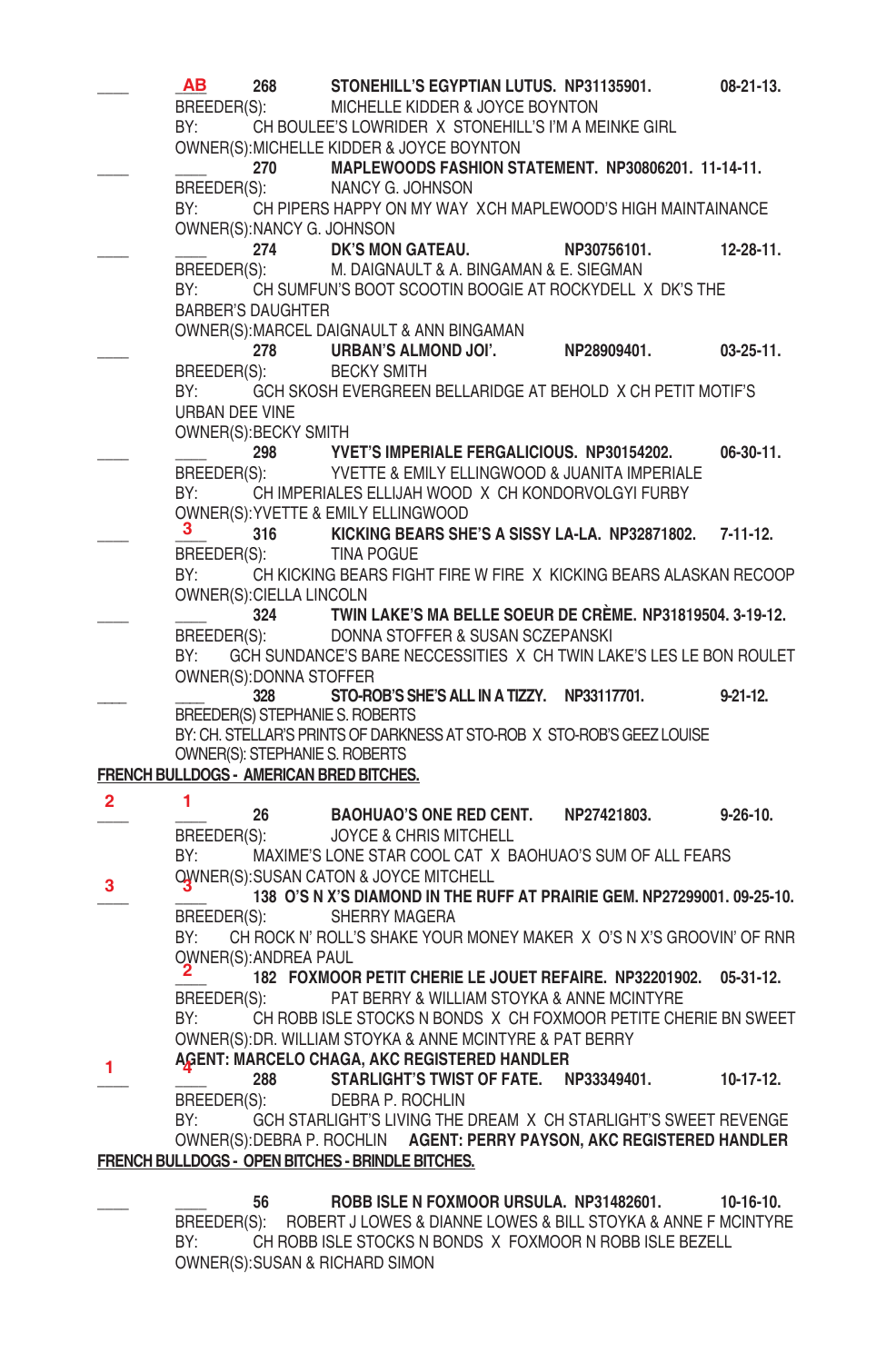|              | 84                                                      | ROBOBULL FABELHAFT SWEETCHEEKS. NP32651002-CAN. 03-04-12.                  |                      |                  |
|--------------|---------------------------------------------------------|----------------------------------------------------------------------------|----------------------|------------------|
|              | BREEDER(S):                                             | SHELLEY ST. JOHN & JAMES DALTON                                            |                      |                  |
|              |                                                         | BY: CH FRENCH KISSES MR BIG X CH ROBOBULL FABELHAFT FANTHEFLAME            |                      |                  |
|              |                                                         | OWNER(S): EDWARS & JAYE LEWIS & SHELLEY ST. JOHN                           |                      |                  |
| 3            |                                                         | 92 BELLARIDGE IMPERIALE SHADY HARBORS TOUCHE CRICKET.                      |                      |                  |
|              |                                                         |                                                                            | NP32494201. 05-31-12 |                  |
|              |                                                         | BREEDER(S): DR. DAVID NEIDIG & JILL NEIDIG & JUANITA IMPERIALE & SCHETTINO |                      |                  |
|              | BY:                                                     | CH BELLA RIDGE LEBULLS LETS BE FRANK X GCH BELLA RIDGE IMPERIALE           |                      |                  |
|              | SHADY HARBOR'S IL BACIO                                 |                                                                            |                      |                  |
|              |                                                         | OWNER(S): DR. DAVID NEIDIG & JILL NEIDIG & CHRISTINE DONDA                 |                      |                  |
| 2.           |                                                         | 110 VIOLET OUTBURST D'ASSISI. NP30355506.                                  |                      | 11-29-11.        |
|              | BREEDER(S): LORI HUNT DVM                               |                                                                            |                      |                  |
|              |                                                         | BY: GCH BELBOULECAN LIBERTE DE VIRTUE X FASHION QUEEN D'ASSISI             |                      |                  |
|              | OWNER(S):LORI HUNT, DVM                                 |                                                                            |                      |                  |
|              | 3 <sup>1</sup>                                          | 190 GRANDSLAM QUEEN OF GRASS. NP32760401-CAN. 06-02-12.                    |                      |                  |
|              | BREEDER(S):                                             | PISAISIT TANJASIRI                                                         |                      |                  |
|              |                                                         | BY: CH EVERGREEN'S JUST JACK LEFOX X CH GRANDSLAM SANTA BABY               |                      |                  |
|              |                                                         | OWNER(S):PISAISIT TANJASIRI & JANE FLOWERS AGENT: JANE FLOWERS, DHG        |                      |                  |
| $\mathbf{1}$ | -1 -                                                    | 232 FRENCHKISSES ROBOBULL FIREFLY. NP33106101.                             |                      | 03-08-12.        |
|              |                                                         | BREEDER(S): MICKEY MCGEE & SHELLEY ST. JOHN & JAMES DALTON                 |                      |                  |
|              | BY:                                                     | GCH ROBOBULL FABELHAFT I'M ON FIRE X CH LECHATEAU'S HOT N SASSY            |                      |                  |
|              | OWNER(S): MICKEY MCGEE                                  |                                                                            |                      |                  |
|              |                                                         | 238 AUSBUND'S EVERYBUNNY WUVS ME. NP25384101.                              |                      | 11-14-09.        |
|              |                                                         | BREEDER(S): ANN STROUD & TWINKEY MOORE & JAMES DALTON                      |                      |                  |
|              | BY:                                                     | GCH CH LUCINDA'S INNOCENT MAN OF KOBI X CH FABELHAFT I'M SUMBYN            |                      |                  |
|              | NY AT ROBOBULL                                          |                                                                            |                      |                  |
|              | OWNER(S): LINDA J. MOORE                                |                                                                            |                      |                  |
|              |                                                         | 262 YVET'S IMPERIALE BIOTCH STOLE MY LOOK. NP30154203. 06-30-11.           |                      |                  |
|              |                                                         | BREEDER(S): YVETTE & EMILY ELLINGWOOD & JUANITA IMPERIALE                  |                      |                  |
|              |                                                         | BY: CH IMPERIALE'S ELLIJAH WOOD X CH KONDORVOLGYI FURBY                    |                      |                  |
|              | OWNER(S): YVETTE ELLINGWOOD                             |                                                                            |                      |                  |
| ΑВ           | AB                                                      | 276 GRETA SLAVIERO BULL. PRG1000733-BRA.                                   |                      | $02 - 12 - 10$ . |
|              |                                                         | BREEDER(S): AUGUSTO SLAVIERO & PAULA RAITIANI                              |                      |                  |
|              |                                                         | BY: A'VIGDORS ROCK-N-ROLL X DESIRE OF SLAVIERO BULL                        |                      |                  |
|              | OWNER(S): DIEGO CELIS & CARLOS NIETO MEJIA              |                                                                            |                      |                  |
|              |                                                         | 294 CHARMANT MORNING NEWS. NP31916505.                                     |                      | 04-18-12.        |
|              |                                                         | BREEDER(S): INGRID GANSEBOM & JANE FLOWERS                                 |                      |                  |
|              |                                                         | BY: CH COUTURE'S CARY GRANT IN PLATINUM X CH EVERGREEN'S DIRTY DANCING     |                      |                  |
|              | OWNER(S): INGRID GANSEBOM                               |                                                                            |                      |                  |
| 4            |                                                         | 4 310 DK'S TAMMY WHY NOT. NP28953201. 05-08-11.                            |                      |                  |
|              | BREEDER(S):                                             | M. DAIGNAULT & A. BINGAMAN & E. SIEGMAN                                    |                      |                  |
|              |                                                         | BY: CH SUMFUN'S BOOT SCOOTIN BOOGIE AT ROCKYDELL X CH ROCKYDELL            |                      |                  |
|              | <b>MIZ MAYBELINE</b>                                    |                                                                            |                      |                  |
|              |                                                         | OWNER(S): M. DAIGNAULT & A. BINGAMAN & E. SIEGMAN                          |                      |                  |
|              | FRENCH BULLDOGS - OPEN BITCHES - CREAM & FAWN. BITCHES. |                                                                            |                      |                  |
| $\mathbf{2}$ | 2                                                       |                                                                            |                      |                  |
|              | 34                                                      | FANCIBUL IMPECCABLE INGENUE. NP33504001.                                   |                      | $8-20-12.$       |
|              | BREEDER(S):                                             | R. JARVIS & C. POWELL & KAREN FORE                                         |                      |                  |
|              | BY:                                                     | GCH FANCIBULS DAPPER DAN X FANCIBUL PIED 'N THE SKY "BINDI"                |                      |                  |
|              | OWNER(S):KAREN K. FORE                                  |                                                                            |                      |                  |
| 3            | -3-<br>60                                               | BELBOULECAN BUGABOO CHARDONNAY. NP32922901-CAN. 9-14-11.                   |                      |                  |
|              | BREEDER(S):                                             | HEIDI L. MERKLI & DORIT N. FISCHLER                                        |                      |                  |
|              | BY:                                                     | GCH CH IDEFIX DE LA PARURE X CH BELBOULECAN SCENT OF FANTASY               |                      |                  |
| 1.           | OWNER(S): DR. DORIT FISCHLER & HEIDI MERKLI             |                                                                            |                      |                  |
|              | 148                                                     | STELLAR'S EPIC MALIBU BARBIE. NP31493503.                                  |                      | $04 - 05 - 12$ . |
|              | BREEDER(S):                                             | SANDY WILSON                                                               |                      |                  |
|              | BY:                                                     | CH HALLMARK'S ETCH-A-SKETCH X STELLAR'S WHITE TORNADO                      |                      |                  |
|              | OWNER(S): SUSAN SIMON & SANDY WILSON                    |                                                                            |                      |                  |
|              |                                                         |                                                                            |                      |                  |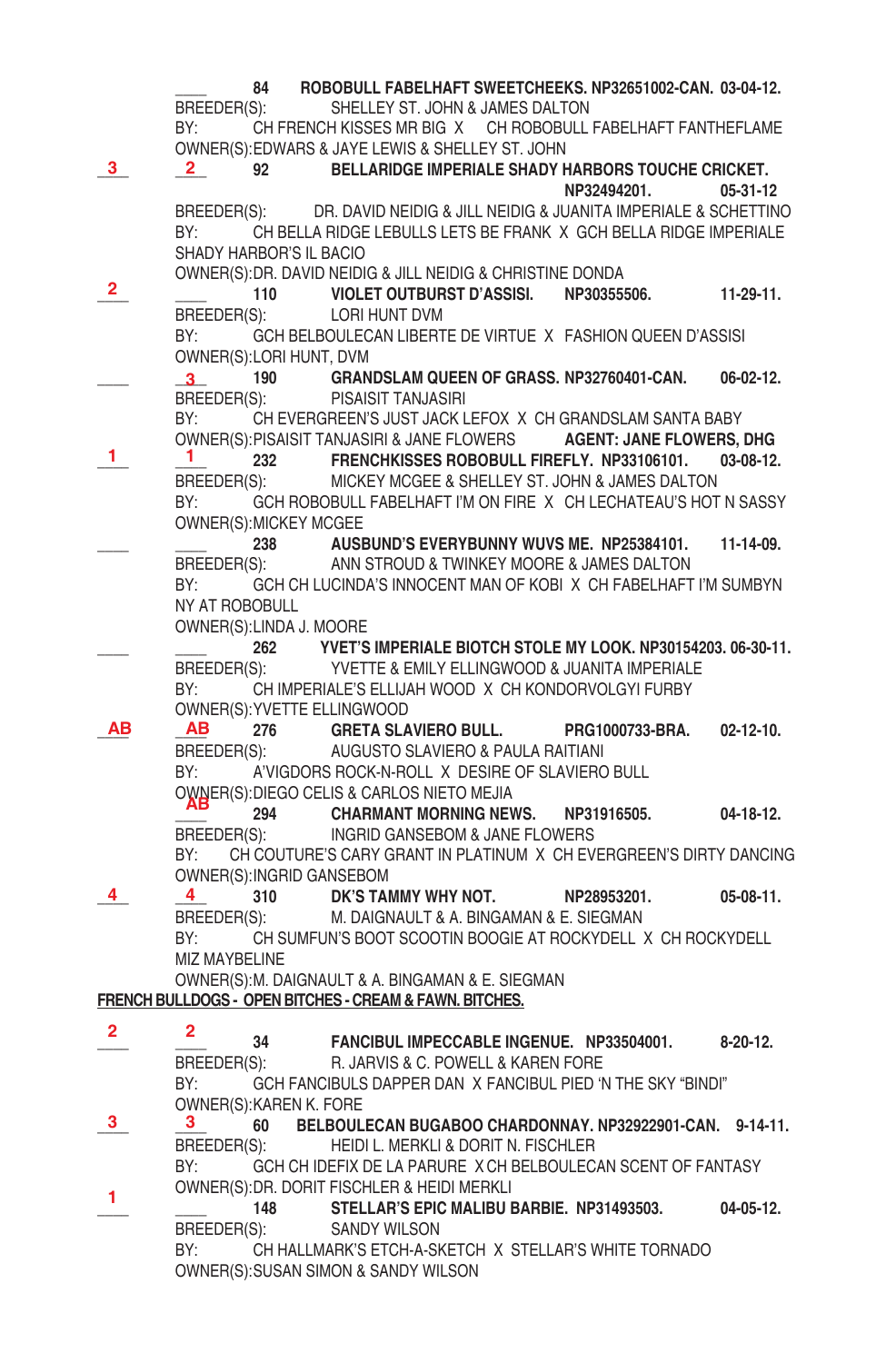**\_\_\_\_ \_\_\_\_ 204 OOLALA RAMBLING ROSE OF AZAR. NP29966101. 09-24-11.** BREEDER(S): LOIS MILLIGAN BY: CH AZAR FLOYD'S GREAT BALL OF FIRE X OOLALA LOVE YOUR BABY GIRL OWNER(S): ANITA LEWIS **4 4**

**\_\_\_\_ 246 TWIN LAKES MA CHERIE JARDIN WITH GARDENPATH.**   $-1$ 

 **NP31819503. 03-19-12.**

BREEDER(S): DONNA STOFFER & SUSAN SCZEPANSKI BY: GCH CH SUNDANCE'S BARE NECCESSITIES X CH TWIN LAKE'S LES LE BON ROULET OWNER(S): DONNA STOFFER & SUSAN SCZEPANSKI

#### **FRENCH BULLDOGS - OPEN BITCHES - PIED & WHITE BITCHES.**

- **\_\_\_\_ \_\_\_\_ 128 LUV A BULLS TICKLE MY FANCY. NP31326704. 02-21-12.** BREEDER(S): CHRISTINA SMITH & SEAN FOLEY & ROSALYN TRACK BY: CH PETIT MOTIF'S ALL ABOARD X ROZ'S NIKKI OWNER(S): CHRISTINA SMITH & SEAN FOLEY **1 1**
- **\_\_\_\_ \_\_\_\_ 322 CONCHARTY SNOW BELLE. NP29819202. 5-6-11.** BREEDER(S): LINDA MOORE BY: CH CONCHARTY'S BUCKEROO BANZAI X AUSBUND'S EVERYBUNNY WUVS ME. OWNER(S): LINDA MOORE **2 2**

**WINNERS BITCH: \_\_\_\_\_\_\_ \_\_\_\_\_\_\_\_ RESERVE WINNERS BITCH: \_\_\_\_\_\_\_ \_\_\_\_\_\_\_\_ 232 22 128 52**

# **friday - SEPTEMBER 20**

### **JUNIOR SHOWMANSHIP**

Judge: Mrs. Brenda Newcomb

#### **JUNIOR SHOWMANSHIP - OPEN CLASS.**

| 1              | 150                                                                                                          |             |                                                                   |  |  |             | $03-07-12.$                                                                    |  |  |
|----------------|--------------------------------------------------------------------------------------------------------------|-------------|-------------------------------------------------------------------|--|--|-------------|--------------------------------------------------------------------------------|--|--|
|                |                                                                                                              |             | BREEDER(S): MARY DEVINE & D. KOWATA & A. WEINBERG & L. GILBERTSON |  |  |             |                                                                                |  |  |
|                |                                                                                                              |             |                                                                   |  |  |             | BY: CH HIDDEN HILLS DEVINE HOLLYWOOD HOTSHOT X DEVINE'S HOLLYWOOD HOT PANTS    |  |  |
|                |                                                                                                              |             | OWNER(S): MIRANDA NEVAREZ & MARY DEVINE                           |  |  |             |                                                                                |  |  |
|                |                                                                                                              |             | JR HANDLER, MIRANDA NEVAREZ #22687793002                          |  |  |             |                                                                                |  |  |
| $\mathbf{2}$   |                                                                                                              |             |                                                                   |  |  |             | 307 BELLA RIDGE LEBULL'S CAN'T TOUCH THIS RN CD CGC THD. NP20212401. 07-05-08. |  |  |
|                |                                                                                                              | BREEDER(S): | DR SARA B. LAGAN & JILL NEIDIG                                    |  |  |             |                                                                                |  |  |
|                |                                                                                                              |             |                                                                   |  |  |             |                                                                                |  |  |
|                | BY: CH LEBUL'S FARGO X BELLA RIDGE'S ANNA NICOLE CGC THD<br>OWNER(S): MARJORIE W. LAGAN & Dr. SARAH B. LAGAN |             |                                                                   |  |  |             |                                                                                |  |  |
|                |                                                                                                              |             |                                                                   |  |  |             |                                                                                |  |  |
|                |                                                                                                              |             | JR HANDLER, MARJORIE W. LAGAN #11421305002.                       |  |  |             |                                                                                |  |  |
|                | JUNIOR SHOWMANSHIP - MASTER CLASS.                                                                           |             |                                                                   |  |  |             |                                                                                |  |  |
| $\overline{1}$ |                                                                                                              |             |                                                                   |  |  |             |                                                                                |  |  |
|                |                                                                                                              |             | 141 GCH MOTIF'S HEMINGWAYS WHISKEY.                               |  |  | NP26525602. | $6-21-10$ .                                                                    |  |  |
|                |                                                                                                              | BREEDER(S): | <b>ROSALYN TRACK</b>                                              |  |  |             |                                                                                |  |  |
|                | BY:                                                                                                          |             | CH PETIT MOTIF'S ALL ABOARD X ROZ'S NIKKI                         |  |  |             |                                                                                |  |  |
|                |                                                                                                              |             | OWNER(S): CHRISTINA SMITH & SEAN FOLEY & SKYLER MARSCHKA          |  |  |             |                                                                                |  |  |
|                |                                                                                                              |             | JR HANDLER, SKYLER MARSCHKA #90460457002                          |  |  |             |                                                                                |  |  |
| AВ             | 187                                                                                                          |             | CH JCRV THE WARRIOR'S PRINCE FOR TX STAR. NP30270801.             |  |  |             | 09-08-11.                                                                      |  |  |
|                |                                                                                                              |             | BREEDER(S): J & L CRANDELL                                        |  |  |             |                                                                                |  |  |
|                | BY:                                                                                                          |             | GCH CH BANDOG BAYOU'S THE WARRIOR X CH CAM'S DLITE FUL HALEY      |  |  |             |                                                                                |  |  |
|                |                                                                                                              |             | OWNER(S): KASEY O'BRIEN & NANCY SHAW                              |  |  |             |                                                                                |  |  |
|                |                                                                                                              |             | JR HANDLER, KASEY O'BRIEN #47112989003                            |  |  |             |                                                                                |  |  |
|                |                                                                                                              |             |                                                                   |  |  |             |                                                                                |  |  |

BEST JUNIOR HANDLER IN SPECIALTY: 141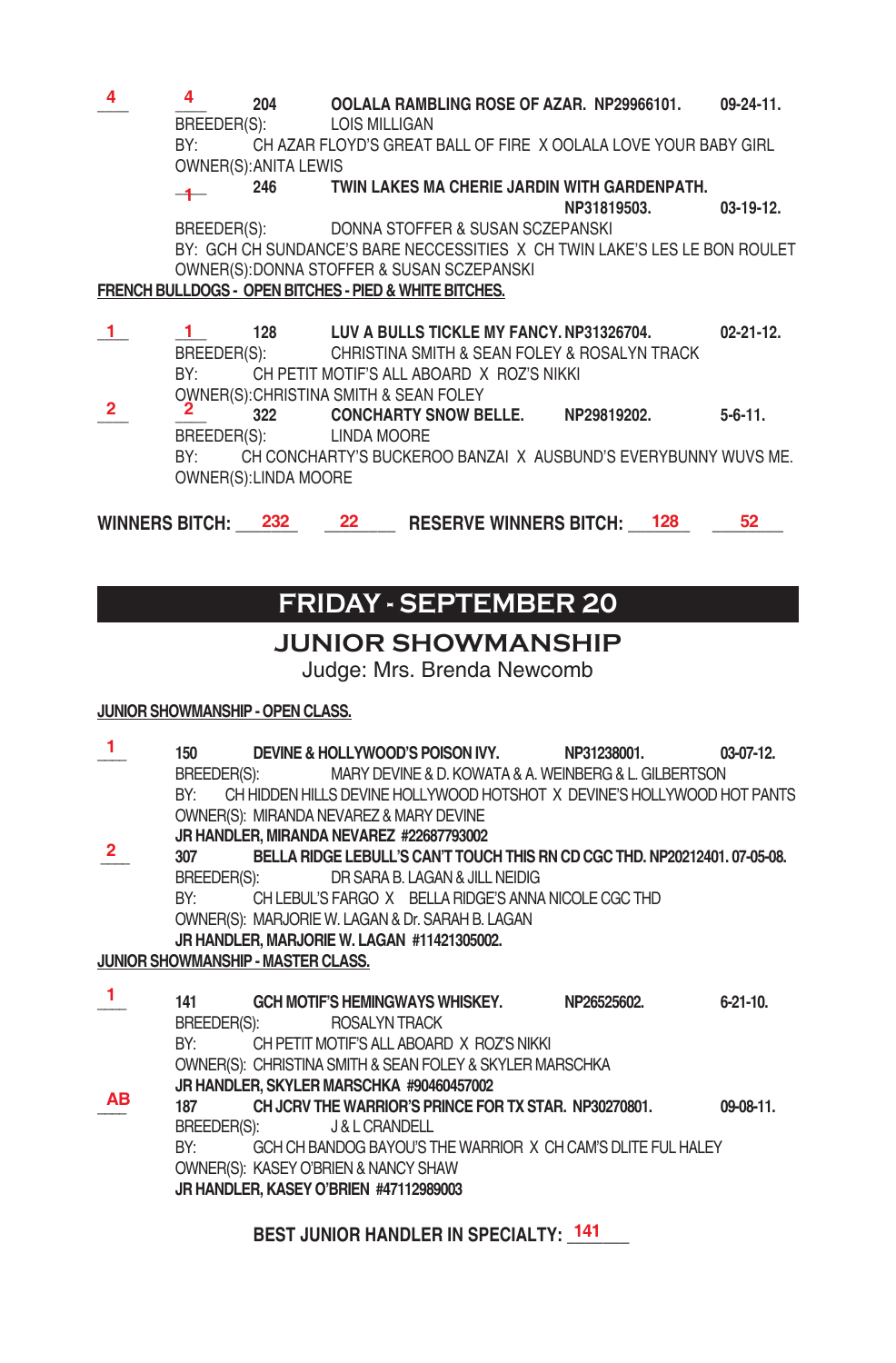### **BEST OF BREED**

### Judge: Mrs. Brenda Newcomb

**DOGS**

|                       | 5                                     | GCH BELLA RIDGE IMPERIALE SHADY HARBOR MAFIA CAMPCOVO.<br>NP25384003.                                                                   | 12-16-09.        |
|-----------------------|---------------------------------------|-----------------------------------------------------------------------------------------------------------------------------------------|------------------|
| BREEDER(S):           | RAINE & VINCENT SCHETTINO             | DR. DAVID & JILL NEIDIG & JUANITA & VINCE IMPERIALE & LORENE & LOR                                                                      |                  |
| BY:                   |                                       | CH SHADY HARBOR'S CAPO DEI CAPI X CH IMPERIALE BELLA RIDGE'S KISS ME KATE<br>OWNER(S): BILLY COVALUCCI & JILL NEIDIG & LORENE SCHETTINO |                  |
|                       | 7                                     | CH DAULOKKE'S VALDONIS LE CROG. NP32446601-FOR.                                                                                         | $4-6-12.$        |
| BREEDER(S):<br>BY:    |                                       | <b>TOVE RASMUSSEN</b><br>DKCH DAULOKKE'S SARTRE LE ROYAL X DKCH DAULOKKE'S ARISTOBELLE DU TEX                                           |                  |
|                       |                                       | OWNER(S): DONNA CRON & STEPHEN MILLER & ROBERT SMITH                                                                                    |                  |
| BREEDER(S):           | 11                                    | CH ANTARES LITTLE DIPPER OVER FURROWS. NP25004001.11-14-09.<br><b>VICKI FARLEY</b>                                                      |                  |
| BY:                   |                                       | CH LIONHEART'S THUMBS UP! X LIONHEARTS YRRR IT                                                                                          |                  |
|                       | OWNER(S): SUSAN E. BECK<br>19         | GRCH LIONHEART'S FORTUNE FIVE HUNDRED. NP29898501.09-30-11.                                                                             |                  |
| BREEDER(S):           |                                       | JANA & MILAN MIKLOS                                                                                                                     |                  |
|                       | OWNER(S): JANA & MILAN MIKLOS         | BY: GRCH LIONEART'S CAN'T TOUCH THIS X GRCH LIONHEART FABELHAFT FORTUNE TELLER                                                          |                  |
|                       | 23                                    | GCH A'VIGDORS EXTASE DE MA BEAUTE. NP32477301-FOR. 03-23-12.                                                                            |                  |
| BREEDER(S):<br>BY:    |                                       | REVAZ KHOMASURIDZE<br>A'VIGDORS LEGION D'HONNEUR X A'VIGDORS GARGAMELLE                                                                 |                  |
|                       |                                       | OWNER(S): DAVID BERREY & ELENA SIEGMAN                                                                                                  |                  |
|                       |                                       | AGENT: KERRY M. BOYD. AKC REGISTERED HANDLER                                                                                            |                  |
| BREEDER(S):           | 27                                    | GCH FULLA BULL SOULJA BOY.<br>NP31487801.<br><b>JANE NORRIS</b>                                                                         | $3-15-12$ .      |
| BY:                   |                                       | CH FULLA BULL BALBOA X FULLA BULL PERPETUA                                                                                              |                  |
|                       | 29                                    | OWNER(S): TEDDY FAGIN & JANE NORRIS<br>CHERISED JUST IGGY OF LONE OAK. NP29152901.                                                      | $06-10-11.$      |
| BREEDER(S):           |                                       | DEAN & EVA DICKEY                                                                                                                       |                  |
| BY:<br>ING OF DAYSTAR |                                       | LONE OAKS MAVERICK BY CHEFS X ROCKSTAR-HOLTZKYS MYSTERY IN THE MAK                                                                      |                  |
|                       |                                       | OWNER(S): TAMMY WALTERS & DEAN & EVA DICKEY                                                                                             |                  |
| BREEDER(S):           | 31                                    | GCH VOILA BELLARIDGE PEACHHILL IN 3D. NP30597903.<br>LISA GULAS & RHONDA WALLER DVM                                                     | $12 - 10 - 11$ . |
| BY:                   |                                       | CH FABLEHAFT TOO HOT TO HANDLE X CH PEACH HILL'S ONCE UPON A TIME                                                                       |                  |
|                       | OWNER(S): LISA & MARK GULAS<br>35     | GCH KARENDON'S UNDENIABLE. NP23695501-CAN.                                                                                              | 1-17-09.         |
| BREEDER(S):           |                                       | KAREN E. CRAM                                                                                                                           |                  |
| BY:                   |                                       | KARENDON'S SIMPLY THE BEST X CRUSADER LEGACY FOR KARENDON<br>OWNER(S): PATRICIA LOCKTOV AGENT: TARA SCHULTZ, AKC REGISTERED HANDLER     |                  |
|                       | 41                                    | AZAR'S X TRESCHIC MAGIC MAN. NP29298701.                                                                                                | $5-27-11.$       |
| BREEDER(S):           |                                       | JANET LEWIS & ANITA LEWIS                                                                                                               |                  |
| BY:                   |                                       | GCH CH LUCIDA'S INNOCENT MAN OF KOBI X CH AZAR'S KELLY AND JOEY'S JJ<br>OWNER(S): PAULA WALKER & PAMELA PROPES & ANITA LEWIS            |                  |
|                       | 51                                    | INT'L GCH SUIRAC'S DEAL OR NO DEAL, NP18259303.                                                                                         | 10-12-07.        |
| BREEDER(S):<br>BY:    |                                       | <b>DEBRA ECARIUS</b><br>CH BAG-DADI TORNADO "JACQUES" CGC ROM XCH SUIRAC'S SHE'S GOT THE LOOK                                           |                  |
| CGC ROM               |                                       |                                                                                                                                         |                  |
|                       | <b>OWNER(S): DEBBIE ECARIUS</b><br>55 | GCH TINKERTIME JUST US SMOOTH OPERATOR. NP28104501. 12-16-10.                                                                           |                  |
| BREEDER(S):           |                                       | JUSTUS KENNELS & SHERRY & RICHARD WOLKOWSKY                                                                                             |                  |
| BY:                   |                                       | CH TINKERTIME'S FORGGIE DUNCAN X MATISSE FREEDOM ROSE<br>OWNER(S): JUSTUS KENNELS & SHERRY & RICHARD WOLKOWSKYAGENT: NANCY JANE PINCUS  |                  |
|                       | 69                                    | CH TINKERTIME'S CLASSY CHASSIS, NP28104503.                                                                                             | $12 - 16 - 10$ . |
| BREEDER(S):           |                                       | SHERRY & RICHARD WOLKOWSHY & DONNA CRON                                                                                                 |                  |
| BY:                   |                                       | CH TINKERTIME'S FROGGIE DUNKIN X MATISSE FREEDOM ROSE<br>OWNER(S): KIM JACOBY & SHERRY & RICHARD WOLKOWSKY                              |                  |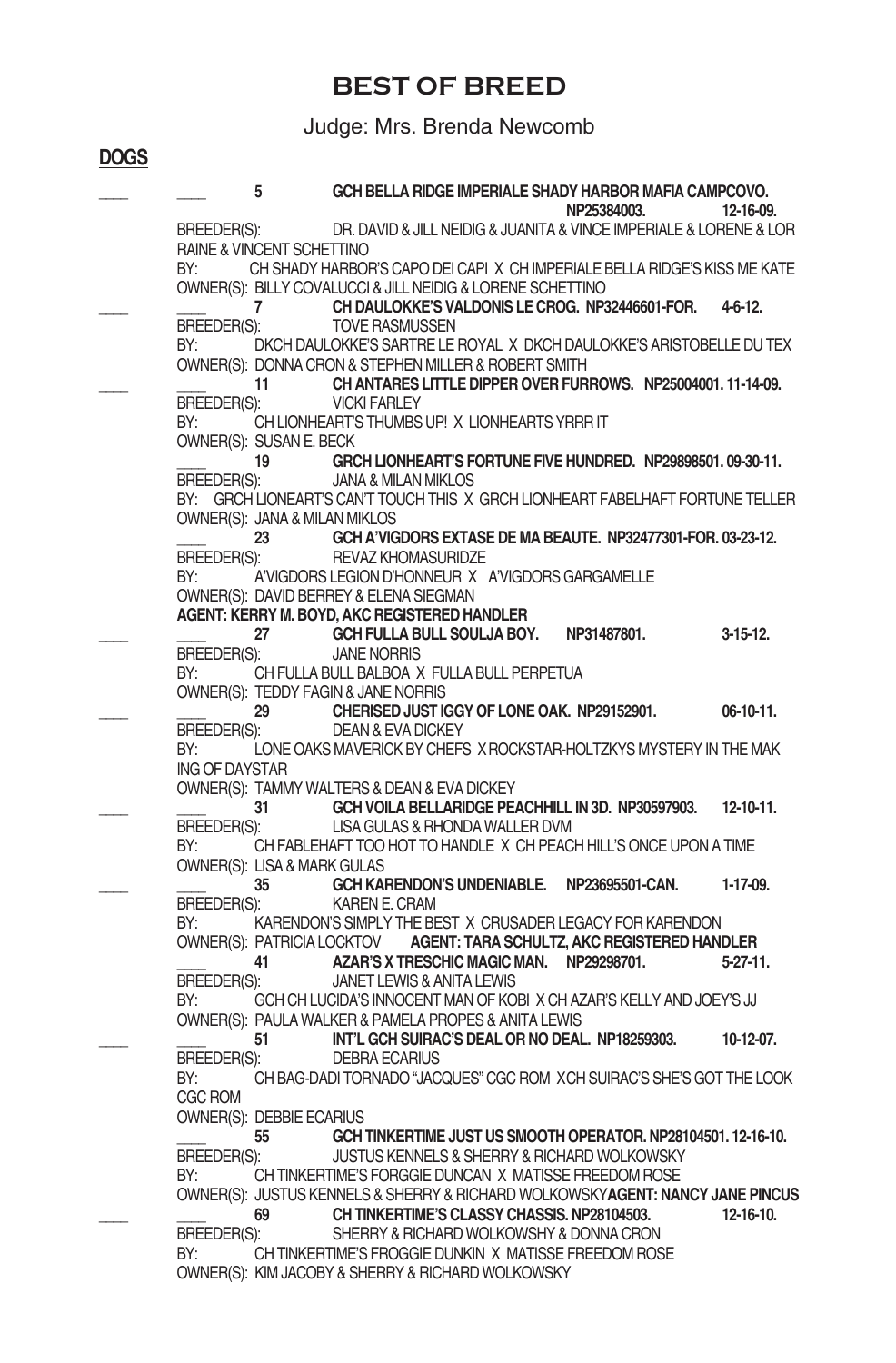|    | 69                               | CH TINKERTIME'S CLASSY CHASSIS. NP28104503.                                | $12 - 16 - 10$ . |
|----|----------------------------------|----------------------------------------------------------------------------|------------------|
|    | BREEDER(S):                      | SHERRY & RICHARD WOLKOWSHY & DONNA CRON                                    |                  |
|    | BY:                              | CH TINKERTIME'S FROGGIE DUNKIN X MATISSE FREEDOM ROSE                      |                  |
|    |                                  | OWNER(S): KIM JACOBY & SHERRY & RICHARD WOLKOWSKY                          |                  |
|    | 71                               | GCH CH BANDOG'S MAJOR LEAGUE HOMERUN FOR TX STAR.                          |                  |
|    |                                  | NP30068901.                                                                | 7-22-11.         |
|    | BREEDER(S):                      | PATRICIA SOSA & LUIS F SOSA & TERESA MCDERMOTT & HAROLD MCDERMOTT          |                  |
|    | BY:                              | CH BANDOG'S MOJO DE LA RIVE GAUCHE X CH MAJOR LEAGUE RUMOR HAS IT          |                  |
|    |                                  | OWNER(S): NANCY SHAW & CRAIG STEPHENS & AMY PHELAN                         |                  |
|    |                                  | AGENT: LARRY CORNELIUS, AKC REGISTERED HANDLER                             |                  |
|    | 77                               | GCH CH STARLIGHT'S SPIRITS' BLISS. NP27372002.                             | $6 - 06 - 10$ .  |
|    | BREEDER(S):                      | <b>DEBRA ROCHLIN</b>                                                       |                  |
|    | BY:                              | GCH HIGHWOOD'S BIG SHOT X CH TWIN LAKES MIRACLE AT STARLIGHT               |                  |
|    | OWNER(S): DEBORAH LIBSTER        |                                                                            |                  |
|    |                                  | AGENT: JASON STARR, AKC REGISTERED HANDLER                                 |                  |
|    | 79 —                             | GCH CH ROCKYDELL HOTSHOTT SIRIUS DANCER, NP29956901, 8-27-11.              |                  |
|    | BREEDER(S):                      | MONICA SCHOTT & ELENA SIEGMAN                                              |                  |
|    | BY:                              | GCH CH MORGAN MANOR ZHIVAGO X CH ROCKYDELL HOTSHOT PETITE LAPIN            |                  |
|    | OWNER(S): MONICA L. SCHOTT       |                                                                            |                  |
|    | 101                              | GCH CH KLASSEBULLS KING LOUIE. NP26410403.                                 | 5-21-10.         |
|    | BREEDER(S):                      | ROBERT & PAM KELLE                                                         |                  |
|    | BY:                              | CH KLASSE SCOOP OF VANILLA BOSS X KLASSEBULLS FEMME FATALE                 |                  |
|    |                                  | OWNER(S): ROBERT & PAM KELLE AGENT: CHAD ATTEBERRY, AKC REGISTERED HANDLER |                  |
|    | 103                              | GCH CH ROBOBULL FIRE ON THE NILE. NP26455301-CAN. 12-23-09.                |                  |
|    | BREEDER(S):                      | CAROLYNN WOODWARD & SHELLEY ST. JOHN                                       |                  |
|    | BY:                              | CH ROBOBULL FABELHAFT INFERNO X CH ROBOBULL FABELHAFT JUST A GIRL          |                  |
|    |                                  | OWNER(S): EDWARD & JAYNE LEWIS & SHELLEY ST. JOHN                          |                  |
|    | 105                              | GCH CH HILLSMAN NAPACHAL CRUEL INTENTIONS. NP31096101. 8-8-11.             |                  |
|    | BREEDER(S):                      | V. PHRUKWATTANAKAL & R. HILSMAN                                            |                  |
|    | BY:                              | HILLSMAN BANDOG HOLY MOSES! X HILLSMAN SANDS CHLOE                         |                  |
|    |                                  | OWNER(S): DAVID BERREY & ROXANNE HILSMAN & ALVIN LEE                       |                  |
|    |                                  | <b>AGENT: ALVIN LEE, AKC REGISTERED HANDLER</b>                            |                  |
|    | 109                              | GCH LEBULL'S EL MOROCCO AT LECIRQUE, NP28453001.                           | $10-18-10.$      |
|    | BREEDER(S):                      | ARLIE A. ALFORD & ALENXANDRA GEREMIA                                       |                  |
|    | BY:                              | CH LEBULL'S MOONDOGGIE X CH SUIRAC'S FLYING PIPER AT LEBULL                |                  |
|    |                                  | OWNER(S): ALEXANDRA GEREMIA AGENT: JENNIFER WORNHALL-RANGE                 |                  |
|    | 111                              | GCH LEBULL'S NEW HOPE WOOLY BULLY. NP17730902.                             | 8-6-07.          |
|    | BREEDER(S):<br>BY:               | SYLVIA CAMPBELL<br>BIS CH LEBULL'S FARGO X CH ARISTA COCO CHANEL BT        |                  |
|    | OWNER(S): ALEXANDRA GEREMIA      |                                                                            |                  |
|    | AGENT: JENNIFER WORNHALL-RANGEL  |                                                                            |                  |
|    | 115                              | CH BRICK BY BRICK D'ASSISI.<br>NP30355503.                                 | $11-29-11.$      |
|    | BREEDER(S):                      | LORI HUNT, DVM                                                             |                  |
|    | BY:                              | GCH BELBOULECAN LIBERTE DE VIVRE X FASHION QUEEN D'ASSISI                  |                  |
|    | OWNER(S): LORI HUNT, DVM         |                                                                            |                  |
|    | 121                              | GCH CH CHITAWEE'S JEST IN CASE ROM. NP23197502.                            | 6-14-09.         |
|    | BREEDER(S):                      | <b>KATHY CLAYTON</b>                                                       |                  |
|    | BY:                              | CH CHITAWEE'S HE'S CLOSER THAN YOU THINK!! X CHITAWEE'S JUST FANCY THAT!   |                  |
|    |                                  | OWNER(S): KATHY CLAYTON & CHAD ATTEBERRY                                   |                  |
| ΑВ | 127                              | GCH TETE-A-TETE EZ CELEBRATION. NP224571201.                               | 11-10-09.        |
|    | BREEDER(S):                      | CAROL & JERRY O'BRYANT                                                     |                  |
|    | BY:                              | MATISSE FREEDOM CELEBRATION X CH JUSTUS PRIX DES NOIR SEARS                |                  |
|    | OWNER(S): CAROL & JERRY O'BRYANT |                                                                            |                  |
|    | 129                              | GCH PREFERE BELLA RIDGE'S FRANKLY SPEAKING, NP25122302, 9-15-09.           |                  |
|    | BREEDER(S):                      | CINDY GRANT & JILL NEIDIG                                                  |                  |
|    | BY:                              | CH BELLA RIDGE LEBULL'S LET'S BE FRANK X CH PREFERE HEIRESS APPARENT       |                  |
|    |                                  | OWNER(S): CINDY GRANT & JACKIE NOVICK & STEVE NOVICK                       |                  |
|    | <b>AGENT: BILL MCFADDEN</b>      |                                                                            |                  |
|    | 133                              | CH ENCHANTE'S COUTURE BLACK TIE AFFAIR. NP28096803, 11-09-10.              |                  |
|    | BREEDER(S):                      | SHERI ALKEVICIUS & THERESA WILSON & MARILYN FISCHER                        |                  |
|    | BY:                              | CH COUTURE'S CARY GRANT IN PLATINUM X CH STARHAVEN BB SWEET TEMPTATION     |                  |
|    |                                  | OWNER(S): SHERI ALKEVICIUS & THERESA WILSON & MARILYN FISCHER              |                  |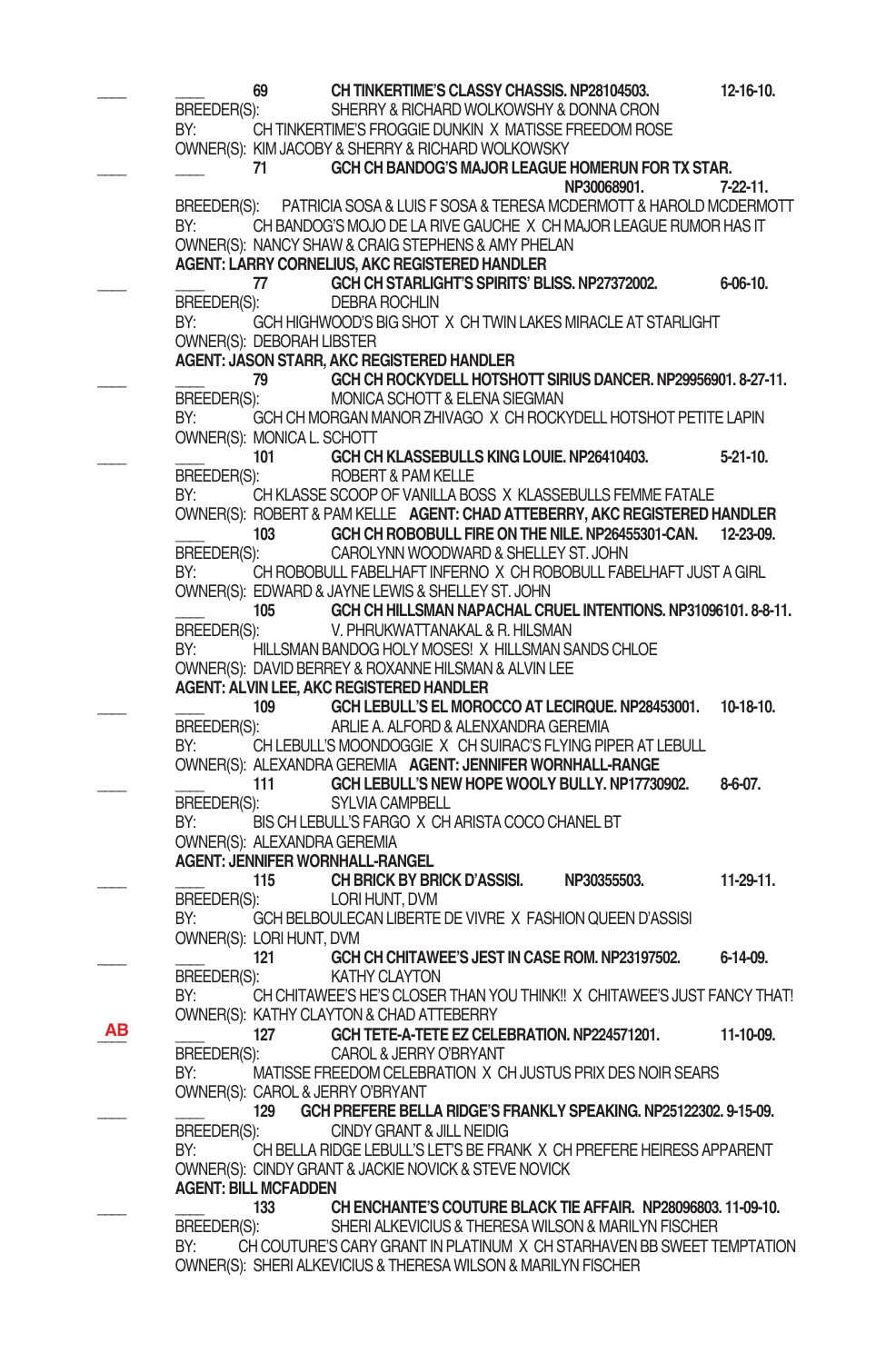**\_\_\_\_ 137 GCH HILSMAN BANDOG HOLY MOSES!. NP24520601. 8-11-09.** BREEDER(S):<br>BY: BANDOG'S FEEL THE MAGIC X H BANDOG'S FEEL THE MAGIC X HILSMAN BUTTERBEAN OWNER(S): PATRICIA HEARST SHAW & ROXANNE HILSMAN BANDOG **AGENT: JODI LONGMIRE \_\_\_\_ \_\_\_\_ 141 GCH MOTIF'S HEMINGWAYS WHISKEY. NP26525602. 6-21-10.** BREEDER(S): BY: CH PETIT MOTIF'S ALL ABOARD X ROZ'S NIKKI OWNER(S): CHRISTINA SMITH & SEAN FOLEY & SKYLER MARSCHKA<br>151 **GCH LIONHEART'S MAGIC MAN.** NP2974 **\_\_\_\_ \_\_\_\_ 151 GCH LIONHEART'S MAGIC MAN. NP29741101. 8-27-11.** BREEDER(S): JANA & MILAN MIKLOS BY: CHLIONHEART'S TOM THUMB X GCH LIONHEART'S MORGAN LE FAY OWNER(S): SCOTT E. HOLMES **\_\_\_\_ \_\_\_\_ 157 CH BANDOG'S SECRET AGENT. NP30020201. 8-31-11.** LUIS & PATRICIA SOSA BY: CH HILSMAN CODE OF HONOR X A'VIGORS IRREALITE DE JEAN COCTEAU AT BANDOG'S OWNER(S): TONY TSENG **AGENT: DONNA STOFFER \_\_\_\_ \_\_\_\_ 159 GCH O'S N X'S SHADY HARBOR CHAMPAGNE DIAMOND AT PRAIRIE GEM. NP30749203. 9-6-11.**  BREEDER(S): SHERRY MEGERA BY: CH SHADY HARBOR'S CAPO DEI CAPI X O'S N X'S SHAKE YOUR GROOVE THING OWNER(S): ANDREA PAUL **\_\_\_\_ 161 GCH PEACH HILL'S PERFECT BUEHRLE BOY. NP24403101. 7-29-09.** BREEDER(S): RHONDA F.WALLER CH WONDERBULL'S MONSIEUR OTTO CD NAP NJP CGC X CH PEACH HILL'S ABEY ONCE, CADOO CD OWNER(S): ANTONETTE PETERSON **\_\_\_\_ 163 CH WONDERBUL'S MONSIER OTTO CD NAP NJP. NP16355601. 3-13-07.** BREEDER(S): SUSAN PRITZL BY: CH PEACH HILL'S CALIGNEZ-MOI X GAGGOYLES LA PETITE PERLE OWNER(S): ANTONETTE PETERSON **\_\_\_\_ \_\_\_\_ 169 CH IMPERIALE BELLA RIDGE SHADY HARBOR PATRICK DEMPSEY. NP29407701. 3-17-11**. BREEDER(S): JUANTIA & VINCE IMPERIALE & JILL NEIDIG & VINCE & LORRAINE & LORENE SCHETTINO<br>BY: CH GRANI CH GRANDON'S IMPERIALE ENVOY X IMPERIALE BELLA RIDGE LADY GAGA OWNER(S): REX LINN & JUANITA & VINCE IMPERIALE **\_\_\_\_ 173 GCH CH VICTRY DEVINE HOLLYWOOD: PANDEMONIUM. NP28501101. 02-26-11.** BREEDER(S): LYNN M. VICK BY: GCH CH DEVINE'S LA CONFIDENTIAL X CH VICTRY'S BUBBA BARBAREE LASOLEIL CGC OWNER(S): LYNN M. VICK **AGENT: BETHANN HANSON 175 GCH CH SUNDANCE'S THE BARE NECESSITIES. NP27885002. 12-19-10.**<br>
KATHY J. WHITF BREEDER(S):<br>BY: C CH SUNDANCE'S HEART & SOUL X CH SUNDANCE'S BUSY BEING FABULOUS<br>KATHY J. WHITE **AGENT: DONNA STOFFER** OWNER(S): KATHY J. WHITE **\_\_\_\_ 191 GCH NA-PACHAI HILSMAN THROW CAUTION TO THE WIND. NP31096102. 08-08-11.** BREEDER(S): VIRUCH PHRUKWATTANAKUL & ROXANNE HILSMAN BY: GCH HILSMAN BANDOG HOLY MOSES X CH HILSMAN SANDI CHLOE OWNER(S): VIRUCH PHRUKWATTANAKUL & ROXANNE HILSMAN **AGENT: HIRAM STEWART, AKC REGISTERED HANDLER \_\_\_\_ \_\_\_\_ 201 GCH CH COCO VIALATTE ROBOBULL HOT FLASH. NP27149202. 11-12-09.** BREEDER(S): KAZUMI YAMANAKA BY: ANGELINA OF PRINCESS MERUMO X FABELHAFT ROBOBULL PYRO OWNER(S): KAZUMI YAMANAKA **AGENT: PERRY PAYSON, AKC REGISTERED HANDLER AB** 207 **GCH MIRADON CELEBRATION AT L WOLFRANCH. NP28602803. 01-03-11.**<br>BREEDER(S): PAULA J. KAUFMAN. DVM BREEDER(S): PAULA J. KAUFMAN, DVM<br>BY: GCH BAYHILL CELEBRATEL X MIRADO GCH BAYHILL CELEBRATE! X MIRADON KISSA LOTTA FROGS OWNER(S): LINDA WOLFINGER AGENT: PAM LAPERRUQUE **AB AB**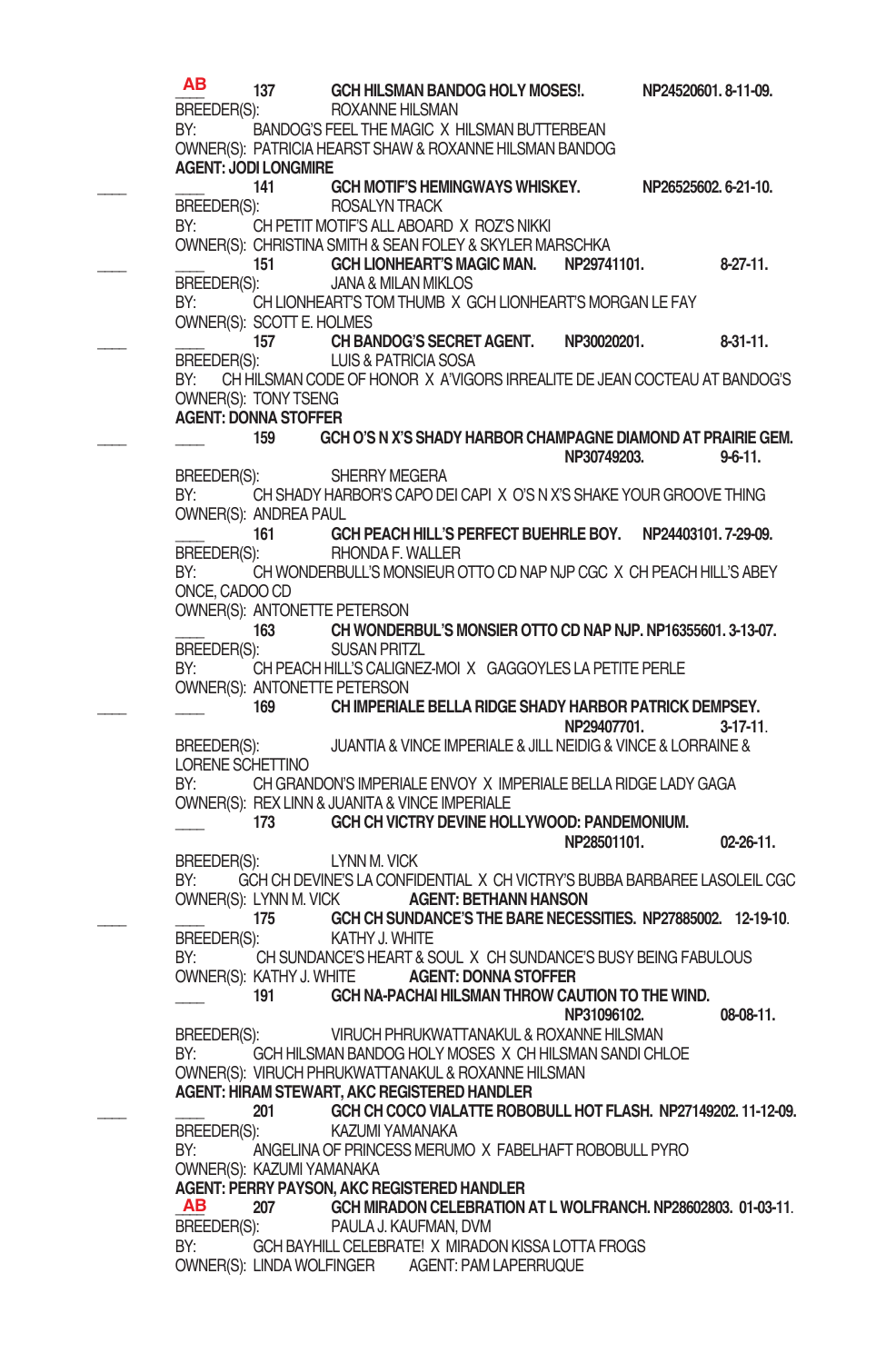**209 GCH CUTTINGEDGE HOLLYWOOD FROG IN FOG CITY. NP31321803. 2-7-12.**<br>RREFDER(S): BRANDON EDGE BRANDON EDGE BY: CH HIDDEN HILL'S DEVINE HOLLYWOOD HOTSHOT X CH RAINBOWS BLAZIN' BEAUTYOF EDGE OWNER(S): ALLEN WEINBERG & DEREK KOWATA & BRANDON EDGE & SLOAN BARNETT **AGENT: AMY RUTHERFORD \_\_\_\_ 215 GCH FOXMOOR PETITE CHERIE COUP DE GRACE. NP30048801. 06-21-11.** W. STOYKA & P. BERRY & A. MCINTYRE BY: CH HALLMARK'S ETCHED N CAMOUFLAGE X CH PETIT CHERIE NEVER THE LESS OWNER(S): DAVID BERREY & WILLIAM STOYKA & PAT BERRY & ANNE MCINTYRE **AGENT: MARCELO CHAGAS 217 GCH RICKLY'S COPEN'S PLAY OR PAY.** NP30830204. 12-11-11.<br>
RREFDER(S): MICHELE & KEN COPEN MICHELE & KEN COPEN BY: GCH LIONHEART'S THUMBS UP! X GCH COPEN'S JACKPOT! AMUSE-BOUCHE OWNER(S): RICK LY **AGENT: JUDY KING, AKC REGISTERED HANDLER \_\_\_\_ \_\_\_\_ 219 CH GRANDSLAM THE MAN FROM KRYPTON. NP32493801-TLD. 11-24-11.** BREEDER(S): PISAISIT TANJASIRI BY: CH EVERGREEN JUST JACK LEFOX X GRANDSLAM SANTA BABY **OWNER(S): PISAISIT TANJASIRI AGENT: JANE FLOWERS**<br>**AB AB** 227 **CH COCO VIALATTE KING OF CROWN. AB 227 CH COCO VIALATTE KING OF CROWN. NP31578601. 12-06-11. BREEDER(S): KAZUMI YAMANAKA** KAZUMI YAMANAKA BY: COCO VIALATTE BORSALINO X INGEBORG V. MARVER'S FORTUNA OWNER(S): MARION HULICK & KAZUMI YAMANAKA **\_\_\_\_ \_\_\_\_ 229 CH SAFARI-FABELHAFT MASTER OF FASHION. NP28248902. 01-15-11.** BEEDER(S): JAMES DALTON & SHELLEY ST. JOHN & KATHY EILER & JOE T. CATON BY: GCH FABELHAFT ROBOBULL HOT COMMODITY X CH FABELHAFT ROBOBULL DIAMOND DOLL OWNER(S): JOE T. CATON& KATHY EILER& JANCATON **AGENT: JOE T. CATON \_\_\_\_ \_\_\_\_ 231 GCH GYPSY CANYON BUBBLING ROMANCE WITH GARGOYLE. NP31307001. 09-25-11.** BREEDER(S): JODI KOTT BY: CHALANTIS' FIRST EDITION X AMBERBULL GYPSY CYN SWEET OWNER(S): LUCY & KEN PARSHAUER & JODY KOTT **AGENT: JOE T. CATON**<br>237 **CH DANALL'S LOOK AT ME.** NP12045301. **\_\_\_\_ 237 CH DANALL'S LOOK AT ME. NP12045301. 12-20-05**. DANA & RAYMOND RIOTTE BY: CH SUNDARBY'S SOMETHING GOTTA GIVE PF X DANALLS KATIE O PINEFLAPS OWNER(S): DANA & RAY RIOTTE **\_\_\_\_ 251 GCH C AND D'S WHY-KNOT THE TEDDY BEAR. NP30032103. 9-16-11.** BREEDER(S): CHUCK & DOT WEST BY: CH KEL-DEN'S B.J WATCH ME WING IN X C AND D'S TORI OF KEL-DEN OWNER(S): PAT - SHERRY KURTH **\_\_\_\_ \_\_\_\_ 257 BISS CH STO-ROB'S MINI COOPER DGD ROM. NP20540001. 6-29-08.** STEPHANIE S ROBERTS BY: CH STO-ROB NOVEL IDEA X CH STO-ROB'S SWEET ADDICTION OWNER(S): DAPHNE GOODINE AND STEPHANIE ROBERTS **\_\_\_\_ \_\_\_\_ 267 CH STONEHILL'S RISES FROM THE ASHES OF BOULEE. NP31135902. 8-21-11.** BREEDER(S): MICHELLE KIDDER & JOYCE BOYNTON<br>BY: CH BOULEE'S LOWBIDER X STONEHILL'S I'M A MEIL CH BOULEE'S LOWRIDER X STONEHILL'S I'M A MEINKE GIRL OWNER(S): STACY WALLACE **\_\_\_\_ \_\_\_\_ 273 CH BIBA'S BRUISIN FOR A CRUISIN. NP29913501. 08-20-11.** BREEDER(S): BARBARA B SHIVAS & SYLVIA CAMPBELL BY: GCH LEFOX BORN TO BOOGIE X CH NEW HOPE'S BIBA'S DOLCE MY SWEET GIRL OWNER(S): BARBARA B SHIVES<br>275 CH SUM **\_\_\_\_ \_\_\_\_ 275 CH SUMFUN'S BOOT SCOOTIN BOGIE AT ROCKYDELL. NP22461804. 01-24-09.** BREEDER(S): ELSIE COPELAND BY: CH HARPER'S TRUE COLORS OF SUMFUN X SUMFUN'S NICOLE KIDMUM' OWNER(S): M DAIGNAULT & A. BINGMAN & E. SIEGMAN **AB AB AB**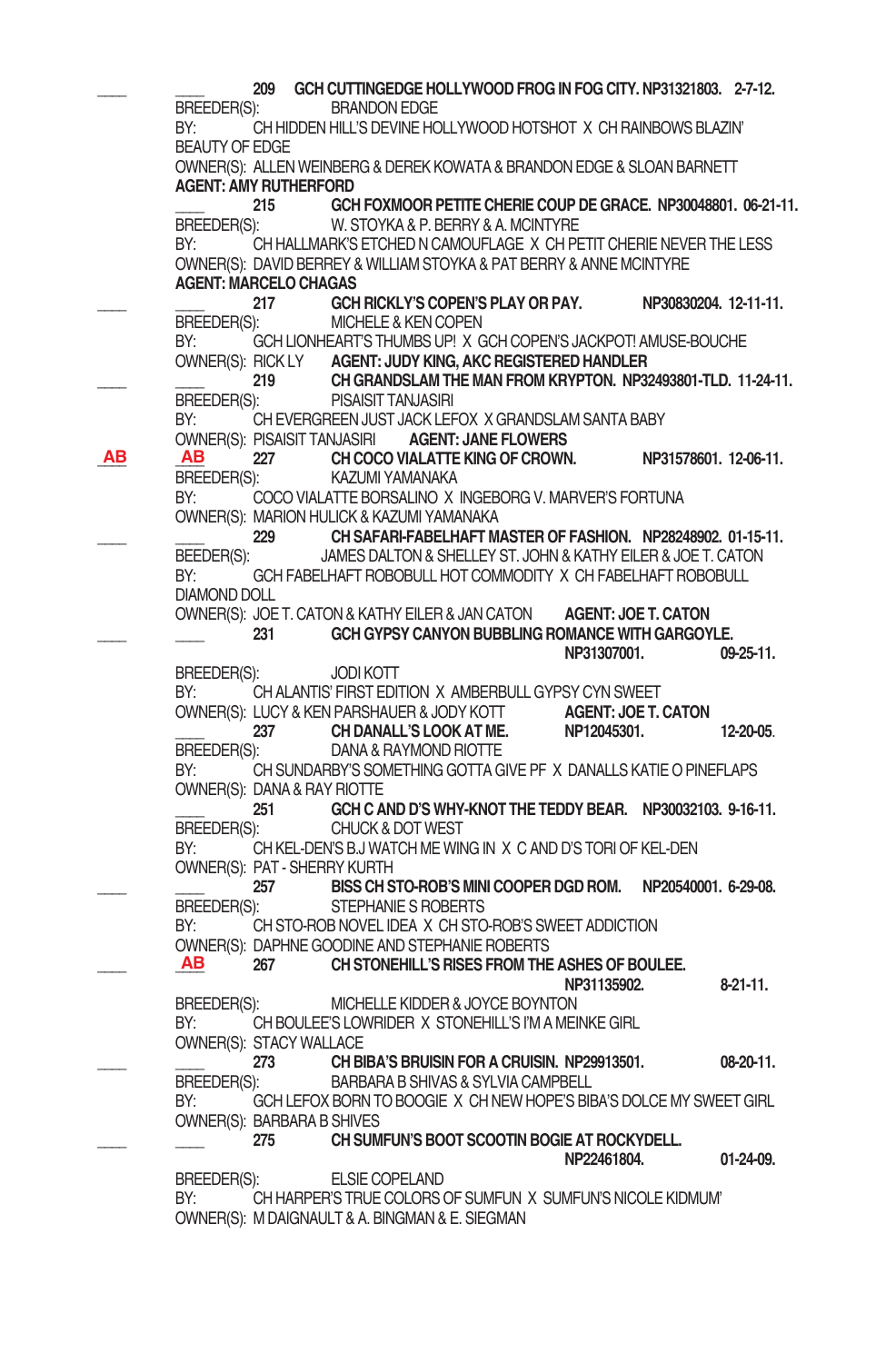|    |             | 281                                    | GCH YVET'S IMPERIALE IS CRAZY BOUT A SHARP DRESSED MAN.                            |             |                  |
|----|-------------|----------------------------------------|------------------------------------------------------------------------------------|-------------|------------------|
|    |             |                                        |                                                                                    | NP30154201. | $6 - 30 - 11$ .  |
|    | BREEDER(S): |                                        | YVETTE & EMILY ELLINGWOOD, JUANITA IMPERIALE                                       |             |                  |
|    | BY:         |                                        | CH IMPERIALE'S ELLIJAH WOOD X CH KONDORVOLGYI FURBY                                |             |                  |
|    |             |                                        | OWNER(S): YVETTE & EMILY ELLINGWOOD                                                |             |                  |
| AВ | <b>AB</b>   | 287                                    | CH SHOWTIME MEANT TO BE.                                                           | NP28157303. | $2 - 5 - 11$ .   |
|    | BREEDER(S): |                                        | SANDRA M BALLESTEROS & ENRIQUE J BALLESTEROS                                       |             |                  |
|    | BY:         |                                        | CH LEWISFIELD'S NICHOLAS THE BOLD X CH MARIOBULL I LOVE PARIS                      |             |                  |
|    |             |                                        | OWNER(S): PENNY LEWIS & SANDRA BALLESTEROS                                         |             |                  |
| ΑВ | AB          | 289                                    | CH STONEHILL'S MARSHAL STACK OF CARMAR. NP23381302. 5-13-09.                       |             |                  |
|    | BREEDER(S): |                                        | <b>MARJORIE STAUB</b>                                                              |             |                  |
|    | BY:         |                                        | CH STONEHILL'S ANOTHER MEINKE BOY X CARMAR'S ONE OF LIFE'S LITTLE PERKS            |             |                  |
|    |             | OWNER(S): MICHELLE KIDDER              |                                                                                    |             |                  |
|    |             |                                        | 291 CH DK'S HEY EUGENE.                                                            | NP27648803. | $10-23-10$ .     |
|    | BREEDER(S): |                                        | M. DAIGNAULT & A. BINGAMAN & E. SIEGMAN                                            |             |                  |
|    | BY:         |                                        | CH YAGUARD DE SOLEURE X CH ROCKYDELL MIZ MAYBELINE                                 |             |                  |
|    |             |                                        | OWNER(S): M DAIGNAULT & A. BINGMAN & E. SIEGMAN                                    |             |                  |
|    |             | 293                                    | GCH FABELHAFT ROBOBULL JOHNNY CASH. NP29586501.5-11-11.                            |             |                  |
|    |             |                                        | BREEDER(S): JAMES DALTON & STEPHEN MILLER & ROBERT SMITH                           |             |                  |
|    |             |                                        | BY: GCH FABLEHAFT ROBOBULL HOT COMMODITY X CH FABELHAFT PECHE MIGNON BABYDLLL      |             |                  |
|    |             | <b>OWNER(S): JAMES DALTON</b>          |                                                                                    |             |                  |
|    | AB          |                                        | 297 CH URBAN'S SUGAR BUZZ! CGC. NP28909403.                                        |             | $03 - 25 - 11$ . |
|    | BREEDER(S): |                                        | <b>BECKY SMITH</b>                                                                 |             |                  |
|    |             |                                        | BY: GCH SKOSH OF EVERGREEN BELLA RIDGE AT BEHOLD X CH PETIT MOTIF'S URBAN DEE VINE |             |                  |
|    |             | OWNER(S): BECKY SMITH                  |                                                                                    |             |                  |
|    |             | 299                                    | CH PREMIERS JCRV SET THE BARN ON FIRE, NP28111103, 12-12-10.                       |             |                  |
|    | BREEDER(S): |                                        | <b>JAMES &amp; LILA CRANDELL</b>                                                   |             |                  |
|    | BY:         |                                        | CH KLASSE SCOOP OF VANILLA BOSS X CH KELMARS HY KLAS DOLL                          |             |                  |
|    |             | <b>OWNER(S): TOM &amp; PATTI SEARS</b> |                                                                                    |             |                  |
|    |             | 315                                    | CH FAIRWOOD'S BARBERELLI MACBOO. NP30528802.                                       |             | $8-3-11.$        |
|    | BREEDER(S): |                                        | ANGELA ROBINSON & BRAD ROBINSON                                                    |             |                  |
|    | BY:         |                                        | CH HOUSE OF TUCKS BUDDIE BOY X TIDEWATER'S FLYING SQUIRREL                         |             |                  |
|    |             |                                        | OWNER(S): JOANNE BARBER & ANGELA ROBINSON & BRAD ROBINSON                          |             |                  |
|    |             |                                        |                                                                                    |             |                  |
|    |             |                                        |                                                                                    |             |                  |

### **BITCHES**

|                          | 8                    | GCH IMPERIALE FOX CANYON HATTIE MCDANIEL. NP07064101. 5-11-09.     |              |                  |
|--------------------------|----------------------|--------------------------------------------------------------------|--------------|------------------|
| BREEDER(S):              |                      | YVETTE ELLINGWOOD & JUANITA IMPERIALE                              |              |                  |
| BY:                      |                      | CH IMPERIALE ELLIJAH WOOD X KONDORVOLGYU FURBY                     |              |                  |
|                          |                      | OWNER(S): SANDY FOX & FRED FOX & JUANITA IMPERIALE                 |              |                  |
|                          | 10                   | CH FOX CANYON IMPERIALE ELLA FITZGERALD, NP27425701, 7-7-10.       |              |                  |
| BREEDER(S):              |                      | SANDY & FRED FOX & JUANITA IMPERIALE                               |              |                  |
| BY:                      |                      | CH IMPERIALE ORLANDO BLOOM X CH DESERT WIND FOXY LUCY              |              |                  |
|                          |                      |                                                                    |              |                  |
|                          |                      | OWNER(S): SANDY FOX & FRED FOX & JUANITA IMPERIALE                 |              |                  |
|                          | 12                   | CH IMPERIALE BELLA RIDGE FOX CANYON RIHANNA.                       |              |                  |
|                          |                      |                                                                    | NP303786103. | $6 - 10 - 11$ .  |
| BREEDER(S):              |                      | JUANITA IMPERIALE & JILL NEIDIG & L. & L. SCHETTINO & SANDY FOX    |              |                  |
| BY:                      |                      | CH BELLA RIDGE IMPERIALE SHADY HARBIR BACIARE E DIRE X IMPERIALE'S |              |                  |
| <b>CLAUDETTE COLBERT</b> |                      |                                                                    |              |                  |
|                          |                      | OWNER(S): SANDY FOX & JUANITA IMPERIALE                            |              |                  |
|                          | 18                   | GCH VOILA BELLARIDGE PEACHHILL NO GUTS! NO GLORY!.                 |              |                  |
|                          |                      |                                                                    | P30597902.   | $12 - 10 - 11$ . |
| BREEDER(S):              |                      | LISA GULAS & RHONDA WALLER DVM                                     |              |                  |
|                          |                      |                                                                    |              |                  |
| BY:                      |                      | CH FABELHAFT TOO HOT TO HANDLE X CH PEACHHILL'S ONCE UPON A TIME   |              |                  |
|                          | OWNER(S): LISA GULAS |                                                                    |              |                  |
|                          | 46                   | CH EPIC'S PINCH ME!.                                               | NP32772401.  | 4-14-12          |
| BREEDER(S):              |                      | SUSAN SIMON & RICHARD SIMON & DIANE LOWES                          |              |                  |
| BY:                      |                      | CH FOXMOOR PETITE CHERIE A CARTEL X ROBB ISLE N FOXMOOR URSULA     |              |                  |
|                          |                      | OWNER(S): SUSAN SIMON & RICHARD SIMON                              |              |                  |
|                          |                      |                                                                    |              |                  |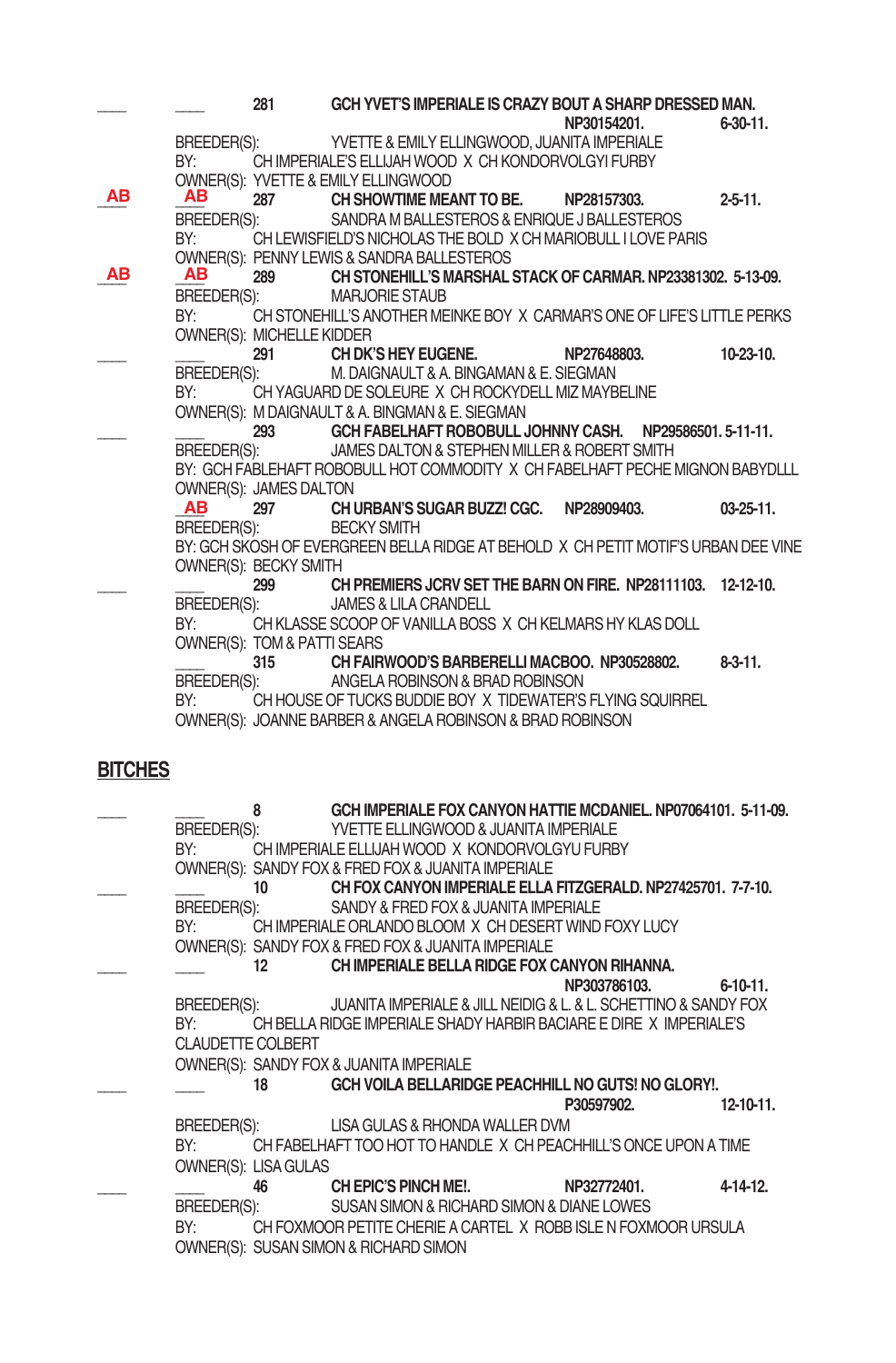**\_\_\_\_ \_\_\_\_ 68 GCH CH TX STAR'S GOOD HEARTED WOMAN FOR BANDOG. NP29321501. 3-25-11.** BREEDER(S): NANCY SHAW & PATRICIA A. & LUIS F. SOSA BY: CH BANDOG'S MOJO DE LA RIVE GAUCHE X CH TX STAR'S MISS PATSY CLINE FOR BANDOG OWNER(S): NANCY SHAW **AGENT: MARCELO VERAS, AKC REGISTERED HANDLER \_\_\_\_ \_\_\_\_ 74 GCH FOXGLOVE STRICTLY CONFIDENTIAL. NP24852501. 12-9-09.** BREEDER(S): LAURA & DAVID HAGEY BY: GCH DEVINE'S L.A. CONFIDENTIAL XCH BANDOG BAYOU PECAN PRALINE RN OWNER(S): LAURA & DAVID HAGEY **\_\_\_\_ \_\_\_\_ 114 CH COLOR SPLASH D'ASSIS. NP30355501. 11-29-11.**  BREEDER(S): LORI HUNT DVM BY: GCH BELBOULECAN LIBERTE DE VIRTUE X FASHION QUEEN D'ASSISI OWNER(S): LORI HUNT, DVM **\_\_\_\_ 124 GCH DIVA'S BASTILLE MY HEART. NP31461301. 12-05-11.** BREEDER(S): PATRICIA HEARST SHAW BY: GCHIDEFIX DE LA PARURE X CHILLUSTRE DE LA PARURE OWNER(S): PATRICIAHEARST SHAW **AGENT: JODI LONGMIRE \_\_\_\_ \_\_\_\_ 126 CH MOTIF'S FIT TO BE PIED. NP26525601. 06-21-10.** BREEDER(S): ROSALYNTRACK BY: CH PETIT MOTIF'S ALL ABOARD X ROZ'S NIKKI OWNER(S): CHRISTINA SMITH & SEAN FOLEY & SKYLER MARSCHKA<br>AB 134 CH GAILWIN'S AMAZING GRACE OF HOLLY **\_\_\_\_ 134 CH GAILWIN'S AMAZING GRACE OF HOLLYWOOD HIDDEN HILLS. NP32071901. 06-04-12.** BREEDER(S): JEANNE WILLIAMS & JULIE CIRKA & ALLEN WEINBERG & DEREK KOWATA BY: CH SHADY HARBOR'S CAPO DEI CAPI X GCH CH HIDDEN HILL'S TOUCH OF HOLLYWOOD AT GAILWIN CD RECGC OWNER(S): JEANNE WILLIAMS & J. CIRKA & A. WEINBERG & D. KOWATA **\_\_\_\_ \_\_\_\_ 142 CH IMPERIALE'S BELLA RIDGE VIVIEN LEIGH. NP23795805. 03-30-09.** BREEDER(S): JUANITA IMPERIALE & VINCE IMPERIALE & JILL NEIDIG BY: SPOT ON IMPERIALE'S JOHNNY WEISMULLER X CH IMPERIALE'S BELLA RIDGE GRETA GARBO OWNER(S): JUANITA IMPERIALE & VINCENT IMPERIALE **\_\_\_\_ 160 CH HILSMAN'S LIVIA OF LWOLFRANCH. NP32086805. 05-11-12.** BREEDER(S): LINDA WOLFINGER BY: GCH CH BAYHILL CELEBRATE X HILSMAN GENEVIEVE AT LWOLFRANCH OWNER(S): ROXANNE HILSMAN **AGENT: HIRAM STEWART, AKC REGISTERED HANDLER \_\_\_\_ \_\_\_\_ 164 CH MIKAODC COCO VIALATTE REBECCA BONBON. NP32574604. 5-07-12.** BREEDER(S): DIEGO CELIS & SHELLEY ST. JOHNS & JAMES DALTON BY: GCH COCO VIALATTE ROBOBULL HOT FLASH X GCH ROBOBULL FABELHAFT BOOM BOOMPOW OWNER(S): KAZUMI YAMANAKA **AGENT: PERRY PAYSON, AKC REGISTERED HANDLER \_\_\_\_ 166 CH COPEN'S COTTON CANDY. NP30830201. 12-11-11.**  BREEDER(S): KEN & MICHELE COPEN BY: GCH CH LIONHEART'S THUMBS UP! X GCH CH COPEN'S JACKPOT! AMUSE-BOUCHE OWNER(S): KEN & MICHELE COPEN **\_\_\_\_ \_\_\_\_ 176 GCH CH FLORESTA'S HOT UNDER THE COLLAR.NP30658502. 03-03-12.** BREEDER(S): DR JEAN BURNS, DVM BY: CH FLORESTA'S DEO VOLENTE X CH FLORESTA'S ORDINARY MEDICINE OWNER(S): KAROLDREIBELBIS & JEAN BURNS **AGENT: KATHY CATON-EILER \_\_\_\_ 186 CH VIVIENNE FOXMOOR PETIT CHERIE JE-NE-SAIS-QUOIS. NP32201901. 05-31-12.** BREEDER(S): PAT BERRY & WILLIAM STOYKA & ANNE MCINTYRE BY: CH ROBB ISLE STOCKS N BONDS X CH FOXMOOR PETITE CHERIE BN SWEET OWNER(S): DR. WILLIAM STOYKA & ANNE MCINTYRE & PAT BERRY **\_\_\_\_ \_\_\_\_ 188 GCH EVERGREEN'S GIRLS IN WHITE DRESSES. NP27415904-CAN. 10-23-10.** BREEDER(S): JANE & STANLEY FLOWERS BY: CH SKOSH OF EVERGREEN BELLARIDGE BEHOLD X CH EVERGREEN'S WORK OF ART OWNER(S): JANECOONEY-WATERHOUSE & JANE FLOWER **AGENT: JANE FLOWERS, DHG AB AB**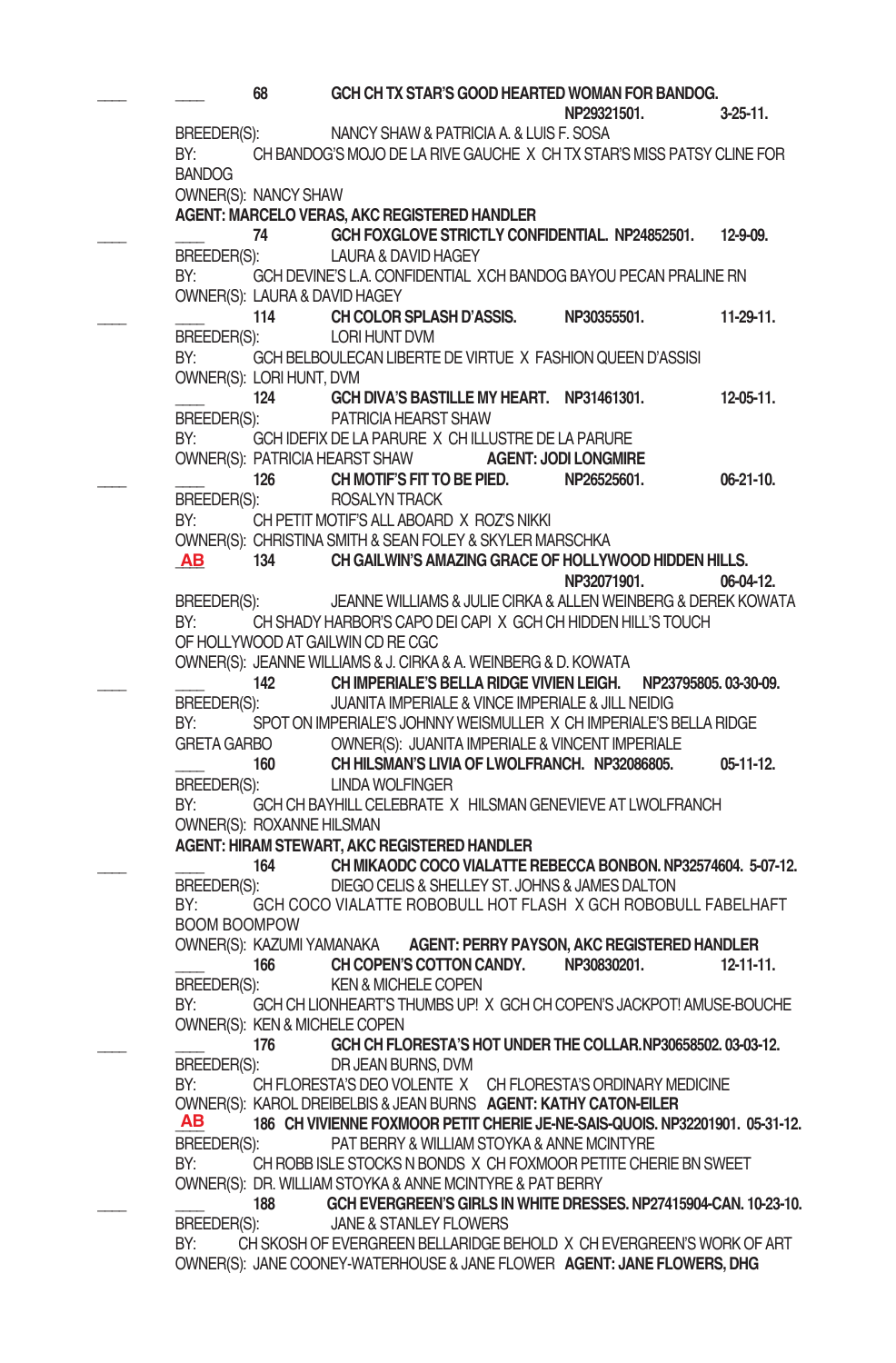|     | BREEDER(S):<br>BY:     | 198                                   | CH FABELHAFT ROBOBULL DIAMOND DOLL. NP17575301. 09-11-07.<br>JAMES DALTON & DR. JOHN TURJOMAN<br>CH FABELHAFT MAGIC MARC'R X FABELHAFT RUBY TUESDAY<br>OWNER(S): JOE T CATON & KATHY EILER & JAMES DALTON & SHELLEY ST. JOHN |             |
|-----|------------------------|---------------------------------------|------------------------------------------------------------------------------------------------------------------------------------------------------------------------------------------------------------------------------|-------------|
|     |                        | <b>GENT: KATHY CATON-EILER</b><br>216 | BISS GCH BAOHUAO'S SOMETHIN TA TALK ABOUT CGC ROM.                                                                                                                                                                           |             |
|     | BREEDER(S):            |                                       | NP25415003.<br>JOYCE & CHRIS MITCHELL                                                                                                                                                                                        | 11-24-09.   |
|     | BY:                    |                                       | BISS CH BAOHUAO'S CAN'T STAND LOSING X BAOHUAO'S GENEVIEVE D'FELICITY<br>OWNER(S): MEGHAN WILLIAMS & JOYCE MITCHELL                                                                                                          |             |
|     |                        | 224                                   | GCH PECHE MIGNON FABELHAFT FORTUNE FAVORS THE BOLD.<br>NP29586502.                                                                                                                                                           | $05-11-11.$ |
|     | BREEDER(S):            |                                       | ROBERT SMITH & STEPHEN MILLER & JAMES DALTON                                                                                                                                                                                 |             |
|     | BY:<br><b>BABYDOLL</b> |                                       | GCH CH FABELHAFT ROBOBULL HOT COMMODITY X CH FABELHAFT PECHE MIGNON                                                                                                                                                          |             |
|     |                        |                                       | OWNER(S): ROBERT SMITH & STEPHEN MILLER                                                                                                                                                                                      |             |
|     | BREEDER(S):            | 240                                   | CH NEW HOPE'S BIBA'S DOLCE MY SWEET GIRL, NP17730904, 08-06-07.<br>SYLVIA L. CAMPBELL                                                                                                                                        |             |
|     | BY:                    |                                       | CH LEBULL'S FARGO X CH ARISTA COCO CHANEL B.T.<br>OWNER(S): BARBARA B. SHIVES & SYLVIA L. CAMPBELL                                                                                                                           |             |
|     |                        |                                       | AGENT: PAGE CONRAD, AKC REGISTERED HANDLER                                                                                                                                                                                   |             |
|     |                        | 248                                   | CH CHITAWEE'S FASTEST GIRL N TOWN AT BLAZENSTAR.<br>NP33072001.                                                                                                                                                              | 09-20-12.   |
|     | BREEDER(S):            |                                       | KATHY CLAYTON                                                                                                                                                                                                                |             |
|     | BY:                    | OWNER(S): CHAD ATTEBERRY              | CH CHITAWEE'S HE'S CLOSER THEN YOU THINK X CH LEBULL'S BAL A VERSAILLES                                                                                                                                                      |             |
|     |                        | 250                                   | GCH STANDBAYOU I'M NO ANGEL. NP31236402.                                                                                                                                                                                     | $01-31-12.$ |
|     | BREEDER(S):<br>BY:     |                                       | <b>KATHRYN VOORHEES</b><br>GCH TETE-A-TETE EZ CELEBRATION X CH STANDBAYOU LUCKY STAR                                                                                                                                         |             |
|     |                        |                                       | <b>OWNER(S): TERESA EVANS &amp; KATE VOORHEES</b>                                                                                                                                                                            |             |
| AB. | AB.                    | 258                                   | CH HEDGEBROOK'S POCKET FULL OF SUNSHINE. NP26655602. 06-17-10.                                                                                                                                                               |             |
|     | BREEDER(S):            |                                       | JOYCE HAAS & KELLY WILCOX                                                                                                                                                                                                    |             |
|     | BY:                    |                                       | CH HEDGEBROOK KIKSTART MY HEART X CH HEDGEBROOK'S JAMAIS TRISTE<br>OWNER(S): JOYCE HAAS & KELLY WILCOX                                                                                                                       |             |
| ΑВ  | AВ                     | 282                                   | CH KELMARS ROCKYDELL HELLO KITTY. NP28271702.                                                                                                                                                                                | 11-06-10.   |
|     | BREEDER(S):            |                                       | P KELLEY WERKHEISER                                                                                                                                                                                                          |             |
|     | BY:                    |                                       | CH YAGUARD DE SLEURE X CH KELMARS HERE COMES SUNSHINE                                                                                                                                                                        |             |
|     |                        |                                       | OWNER(S): ELENA SIEGMAN & PK WERKHEISER<br>286 CH TWIN LAKES PRINTEMPS FLEUR WITH GARDENPATH. NP31819502. 03-19-12.                                                                                                          |             |
|     | BREEDER(S):            |                                       | DONNA STOFFER & SUSAN SCZEPANSKI                                                                                                                                                                                             |             |
|     | BY:                    |                                       | GCH CH SUNDANCE'S BARE NECCESSITIES X CH TWIN LAKE'S LES LE BON ROULET                                                                                                                                                       |             |
|     |                        | OWNER(S): DONNA STOFFER               |                                                                                                                                                                                                                              |             |
|     |                        | 300                                   | <b>CH HALORIDGE'S KEEPSAKE.</b><br>NP20568401.<br>NICHOLLE HOKE & LESA MANOSKEY                                                                                                                                              | 07-08-08.   |
|     | BREEDER(S):<br>BY:     |                                       | CH HALORIDGE I'VE GOT IT COVERED X POLYXENA DE PRINCIPAUTE                                                                                                                                                                   |             |
|     |                        |                                       | OWNER(S): NICHOLLE HOKE & PAUL RALEIGH                                                                                                                                                                                       |             |
|     |                        | 302                                   | GCH CH BELLA RIDGE SHADY HARBOR'S YOU'RE BREAKING MY HEART.                                                                                                                                                                  |             |
|     |                        |                                       | NP27113501.                                                                                                                                                                                                                  | 07-04-10.   |
|     | BY:                    |                                       | BREEDER(S): S. LAGAN & M. LAGAN & J. NEIDIG & L. SCHETTINO & L. SCHETTINO & V. SCHETTINO JR<br>CH SHADY HARBOR'S CAPO DEI CAPIX BELLA RIDGE'S ANNA NICOLE CGC TD                                                             |             |
|     |                        |                                       | OWNER(S): DR SARAH LAGAN & MARJORIE LAGAN & JILL NEIDIG                                                                                                                                                                      |             |
|     |                        | 308                                   | CH HALORIDGE'S NO GIMMICKS NEEDED. NP30533302.                                                                                                                                                                               | 09-01-11.   |
|     | BREEDER(S):            |                                       | NICHOLLE HOKE & R. BARRETT & S. ST JOHN & J DALTON                                                                                                                                                                           |             |
|     | BY:                    |                                       | CH ROBOBULL ST. ELMO'S FIRE X CH HALORIDGE'S KEEPSAKE<br>OWNER(S): NICHOLLE HOKE & MARY & PAUL RALEIGH                                                                                                                       |             |
|     |                        | 312                                   | CH FABELHAFT ROBOBULL MADEMOISELLE MARGAUX.                                                                                                                                                                                  |             |
|     |                        |                                       | NP32370803.                                                                                                                                                                                                                  | 06-20-12.   |
|     | BREEDER(S):            |                                       | JAMES DALTON & DR. JOHN TURJOMAN                                                                                                                                                                                             |             |
|     | BY:                    |                                       | CH FABELHAFT ROBOBULL SMOKIN' HOT X CH FABELHAFT ROBOBULL LUV-A-BULL                                                                                                                                                         |             |
|     |                        |                                       | OWNER(S): SOPHIA SAINT-AMOUR & JAMES DALTON                                                                                                                                                                                  |             |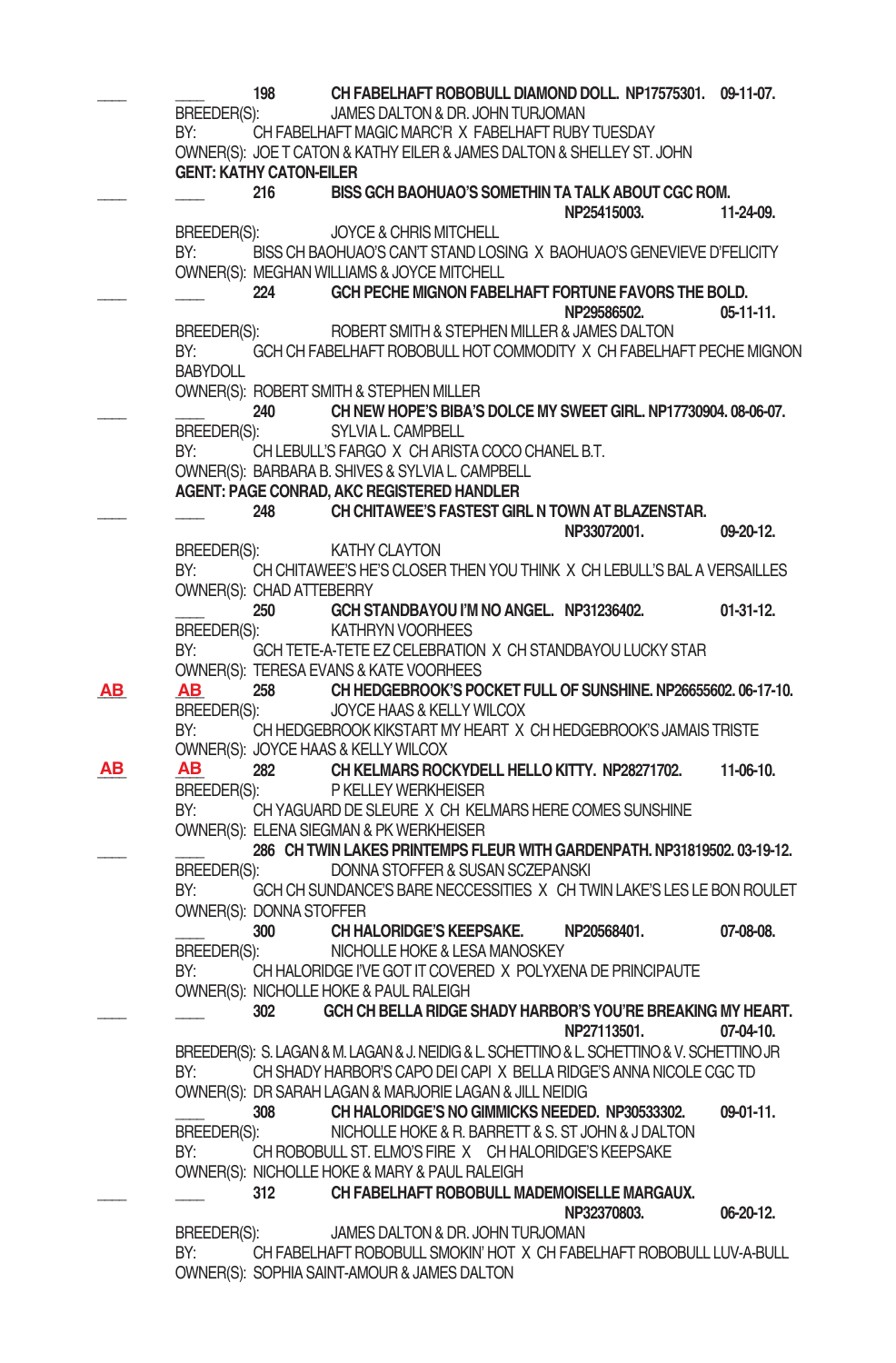|           |             | 314                          | GCH ANNIES KICHA ANN.                                    | NP27208001. | $3-21-10$ .   |
|-----------|-------------|------------------------------|----------------------------------------------------------|-------------|---------------|
|           | BREEDER(S): |                              | ANNA WILLIS & SHEREE BONNETTE                            |             |               |
|           | BY:         |                              | SB'S FRNCH DREAM SPANKY X BETS KATIE                     |             |               |
|           |             | <b>OWNER(S): ANNA WILLIS</b> |                                                          |             |               |
| <b>AB</b> |             | 320                          | GCH CH CRUSADER'S RUMOR HAS IT. NP23808702.              |             | $7-1-09.$     |
|           | BREEDER(S): |                              | SUSAN BEIDLINGER & KAREN E. CRAM                         |             |               |
|           | BY:         |                              | CH SHADY HARBOR'S CAPO DEI CAPI X KARENDON'S PARIS RUMOR |             |               |
|           |             | OWNER(S): SUSAN NEIDLINGER   |                                                          |             |               |
|           |             | 326                          | CH CONSORT DEV'L IN YOUR ANGEL EYES. NP31989101.         |             | $2 - 23 - 12$ |
|           | BREEDER(S): |                              | JANIS R. STADLER & BELINDA A. YAGER & SHELLEY CALISHER   |             |               |
|           | BY:         |                              | GCH DAULOKKE'S PIROL LE ROIX DE ELKA ANGELAI IR DEMONAI  |             |               |
|           |             |                              | OWNER(S): BELINDA A. YAGER & JANIS R. STADLER            |             |               |
|           |             |                              |                                                          |             |               |

**Moveups** *(if any)***:**

**\_\_\_\_ 131 \_\_\_\_ 220**

# **2013 FBDCA Specialty results**

|                             | Independent                      | National  |
|-----------------------------|----------------------------------|-----------|
|                             | Specialty                        | Specialty |
| <b>BEST IN SPECIALTY:</b>   | 201                              | 111       |
| <b>BEST OF WINNERS:</b>     | 131                              | 199       |
| <b>BEST OF OPPOSITE SEX</b> |                                  |           |
| TO BEST IN SPECIALTY:       | 302                              | 124       |
| <b>SELECT DOG:</b>          | 129                              | 217       |
| <b>SELECT BITCH:</b>        | 12                               | 314       |
| <b>AWARDS OF MERIT:</b>     | 5, 209, 293, 232 18, 27, 41, 191 |           |

National Only - BEST PUPPY: 193 BEST BRED BY EXHIBITOR: 199 BEST VETERAN: 39

### **NON-REGULAR - MULTIPLE DOG CLASSES**

#### **FRENCH BULLDOGS - STUD DOGS.**

|              | AB                 | 41  |                                     | AZAR'S X TRESCHIC MAGIC MAN.                         | NP29298701.                                                         | $5 - 27 - 11$ .                                                        |
|--------------|--------------------|-----|-------------------------------------|------------------------------------------------------|---------------------------------------------------------------------|------------------------------------------------------------------------|
|              | <b>BREEDER(S):</b> |     |                                     | JANET LEWIS & ANITA LEWIS                            |                                                                     |                                                                        |
|              | BY:                |     |                                     |                                                      | GCH CH LUCIDA'S INNOCENT MAN OF KOBIX CH AZAR'S KELLY AND JOEY'S JJ |                                                                        |
|              |                    |     |                                     | OWNER(S): PAULA WALKER & PAMELA PROPES & ANITA LEWIS |                                                                     |                                                                        |
|              |                    | 133 |                                     |                                                      |                                                                     | CH ENCHANTE'S COUTURE BLACK TIE AFFAIR. NP28096803, 11-09-10.          |
|              | BREEDER(S):        |     |                                     |                                                      | SHERI ALKEVICIUS & THERESA WILSON & MARILYN FISCHER                 |                                                                        |
|              | BY:                |     |                                     |                                                      |                                                                     | CH COUTURE'S CARY GRANT IN PLATINUM X CH STARHAVEN BB SWEET TEMPTATION |
|              |                    |     |                                     |                                                      | OWNER(S): SHERI ALKEVICIUS & THERESA WILSON & MARILYN FISCHER       |                                                                        |
|              | AB                 | 163 |                                     |                                                      |                                                                     | CH WONDERBUL'S MONSIER OTTO CD NAP NJP, NP16355601, 3-13-07.           |
|              | BREEDER(S):        |     | <b>SUSAN PRITZL</b>                 |                                                      |                                                                     |                                                                        |
|              | BY:                |     |                                     |                                                      | CH PEACH HILL'S CALIGNEZ-MOIX GAGGOYLES LA PETITE PERLE             |                                                                        |
|              |                    |     | <b>OWNER(S): ANTONETTE PETERSON</b> |                                                      |                                                                     |                                                                        |
| $\mathbf{2}$ | AB                 | 175 |                                     |                                                      |                                                                     | GCH CH SUNDANCE'S THE BARE NECESSITIES. NP27885002. 12-19-10.          |
|              | <b>BREEDER(S):</b> |     | KATHY J. WHITE                      |                                                      |                                                                     |                                                                        |
|              | BY:                |     |                                     |                                                      | CH SUNDANCE'S HEART & SOUL X CH SUNDANCE'S BUSY BEING FABULOUS      |                                                                        |
|              |                    |     |                                     | OWNER(S): KATHY J. WHITE <b>AGENT: DONNA STOFFER</b> |                                                                     |                                                                        |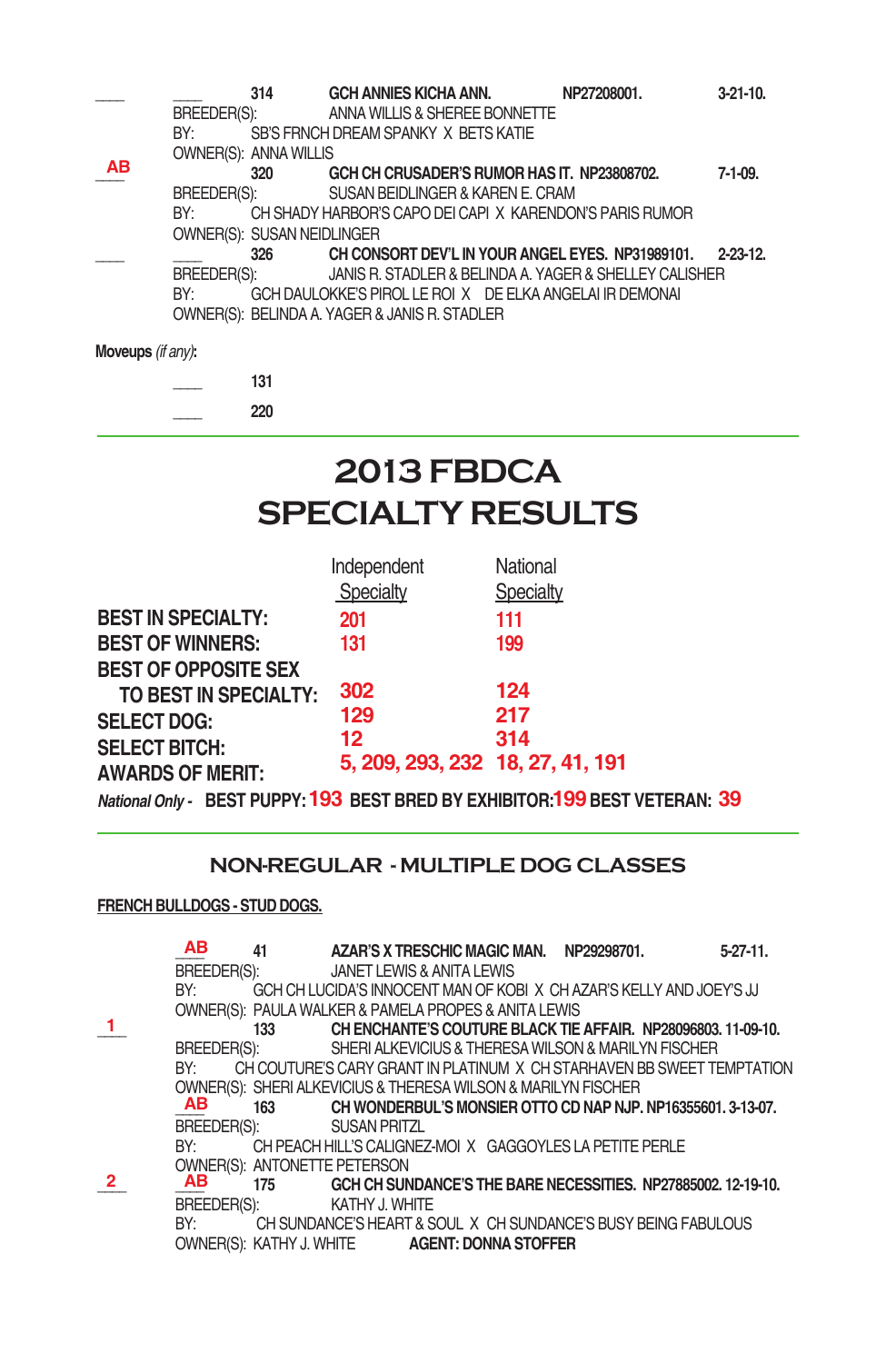**\_\_\_\_ 247 GCH DAULOKKE'S PIROL LE ROI. NP25268501.DEN. 8-16-09.**  TOVE RAUSMUSSAN **AB**

BY: FLAUBERT DE LE PARURE X DAULOKKE ASTROBELLE DU TEX OWNER(S): MARY MUMMA & JANIS STADLER

#### **FRENCH BULLDOGS - BROOD BITCHES.**

**\_\_\_\_ \_\_\_\_ 42 CH SUIRAC'S EYE OF THE STORM. NP16016105. 1-31-07.** BREEDER(S): DEBRA ECARIUS BY: HBAG-DADITORNADO "JACQUES" CGC ROM X CH SUIRAC'S SHE'S GOT THE LOOK CGC ROM OWNER(S): DEBBIE ECARIUS **\_\_\_\_ 320 GCH CH CRUSADER'S RUMOR HAS IT. NP23808702. 7-1-09.** BREEDER(S): SUSAN BEIDLINGER & KARENE. CRAM BY: CH SHADY HARBOR'S CAPO DEI CAPI X KARENDON'S PARIS RUMOR OWNER(S): SUSAN NEIDLINGER **1 1 AB**

### **BREEDERS CLASS**

Friday, September 20, 2013 **Judge: Ms. Juanita Imperiale**

| AB        | 850                                                                                                                            |                              | <b>BREEDER: MIKAE GODAI</b>                          |  |                                                                  |                                                                    |
|-----------|--------------------------------------------------------------------------------------------------------------------------------|------------------------------|------------------------------------------------------|--|------------------------------------------------------------------|--------------------------------------------------------------------|
| 48        | LE BIJOU FILLE.                                                                                                                |                              |                                                      |  | FB0740812-JPN.                                                   | $9 - 13 - 12$ .                                                    |
|           | BREEDER(S):<br>BY:                                                                                                             | OWNER(S): MIKAE GODAI        | MIKAE GODAI                                          |  | INT CH LEIBULL'S ALFA-ALFA X INTENSE DE LA PARURE                |                                                                    |
| 50        | LE BIJOU FENICE.<br>BREEDER(S):                                                                                                |                              | <b>MIKAE GODAI</b>                                   |  | FB01726-13-JPN.                                                  | $2 - 14 - 13$ .                                                    |
|           | BY:                                                                                                                            | OWNER(S): MIKAE GODAI        |                                                      |  | LE BIJOU AVIOR X        CH J.RUS TOCHKA PRITJAZHENIJA DIORISSIMA |                                                                    |
| 3         |                                                                                                                                |                              | 851 BREEDER: JEAN BURNS, DVM                         |  |                                                                  |                                                                    |
| 61        |                                                                                                                                | BREEDER(S):                  | FLORESTA'S FLYING HIGH AT SIRIOUS.<br>JEAN BURNS DVM |  | NP33798201.                                                      | $2 - 14 - 13$ .                                                    |
|           | BY:<br>CH FLORESTA'S MAKE MINE A DOUBLE X CH FLORESTA'S DEVIL MAE CARE                                                         |                              |                                                      |  |                                                                  |                                                                    |
|           |                                                                                                                                |                              | OWNER(S): GAIL & DAVE CHRISTENSEN & JEAN BURNS       |  |                                                                  |                                                                    |
| 67        |                                                                                                                                |                              | FLORESTA RAMNES AND JUSTICE FOR ALL.                 |  | NP33317101.                                                      | $11 - 10 - 12$ .                                                   |
|           | BREEDER(S):<br>BY:                                                                                                             |                              | JEAN BURNS DVM                                       |  |                                                                  |                                                                    |
|           | CH FLORESTA'S DEO VOLENTE ROM X CH FLORESTA'S AU CONTRAIRE CGC<br>OWNER(S): THERESA LYONS & TAMMY MCGILL & JEAN BURNS DVM      |                              |                                                      |  |                                                                  |                                                                    |
| 94        |                                                                                                                                |                              | TRILOGY'S CROSS MY HEART.                            |  | NP32095301.                                                      | 07-09-12                                                           |
|           | BREEDER(S):                                                                                                                    |                              |                                                      |  | JEAN BURNS DVM & SUSAN COOPER                                    |                                                                    |
|           | BY:                                                                                                                            |                              |                                                      |  | CH FLORESTA'S CLASSIC LOOK X GCH FLORESTA KOBI'S VIDA GOLD       |                                                                    |
|           |                                                                                                                                | OWNER(S): SUSAN COOPER       |                                                      |  |                                                                  |                                                                    |
| 176       |                                                                                                                                |                              |                                                      |  | GCH CH FLORESTA'S HOT UNDER THE COLLAR.NP30658502.               | 03-03-12.                                                          |
|           |                                                                                                                                |                              | BREEDER(S): DR JEAN BURNS, DVM                       |  |                                                                  |                                                                    |
|           | BY:<br>CH FLORESTA'S DEO VOLENTE X CH FLORESTA'S ORDINARY MEDICINE<br>DREIBELBIS BURNS OWNER(S): KAROL DREIBELBIS & JEAN BURNS |                              |                                                      |  |                                                                  |                                                                    |
| 309       |                                                                                                                                | FLORESTA'S LUCKDRAGON.       |                                                      |  | NP33317102.                                                      | $11 - 10 - 12$ .                                                   |
|           |                                                                                                                                | BREEDER(S):                  | DR. JEAN BURNS DVM                                   |  |                                                                  |                                                                    |
|           | BY: and the state of the state of the state of the state of the state of the state of the state of the state o                 |                              |                                                      |  | CH FLORESTA'S DEO VOLENTE ROM X CH FLORESTA'S AU CONTRAIRE CGC   |                                                                    |
|           |                                                                                                                                | OWNER(S): DR. JEAN BURNS DVM |                                                      |  |                                                                  |                                                                    |
| <b>AB</b> | 852                                                                                                                            |                              | <b>BREEDER: TONI NORTON</b>                          |  |                                                                  |                                                                    |
| 52        |                                                                                                                                | JUSTUS WALK RIGHT IN.        |                                                      |  | NP34056601.                                                      | $1-12-13.$                                                         |
|           | BREEDER(S):                                                                                                                    |                              | TONI NORTON & JUSTUS KNL                             |  |                                                                  |                                                                    |
|           | BY:                                                                                                                            |                              |                                                      |  |                                                                  | GCH TINKERTIMES JUSTUS SMOOTH OPERATOR X CH JUSTUS BROWN-EYED GIRL |
|           |                                                                                                                                |                              |                                                      |  | OWNER(S): KIMBERLY RICE & SUZANNE ORBAN-STAGLE & TONI NORTON     |                                                                    |
| 54        |                                                                                                                                |                              | JUSTUS HOT TIME IN THE CITY.                         |  | NP34056603.                                                      | $1 - 12 - 1$                                                       |
|           | BY:                                                                                                                            | BREEDER(S):                  | TONI NORTON & JUSTUS KNL                             |  |                                                                  |                                                                    |
|           |                                                                                                                                |                              |                                                      |  | OWNER(S): TONI NORTON & SUZANNE ORBAN-STAGGLES & KIMBERLY RICE   | GCH TINKERTIMES JUSTUS SMOOTH OPERATOR X CH JUSTUS BROWN-EYED GIRL |
|           |                                                                                                                                |                              |                                                      |  |                                                                  |                                                                    |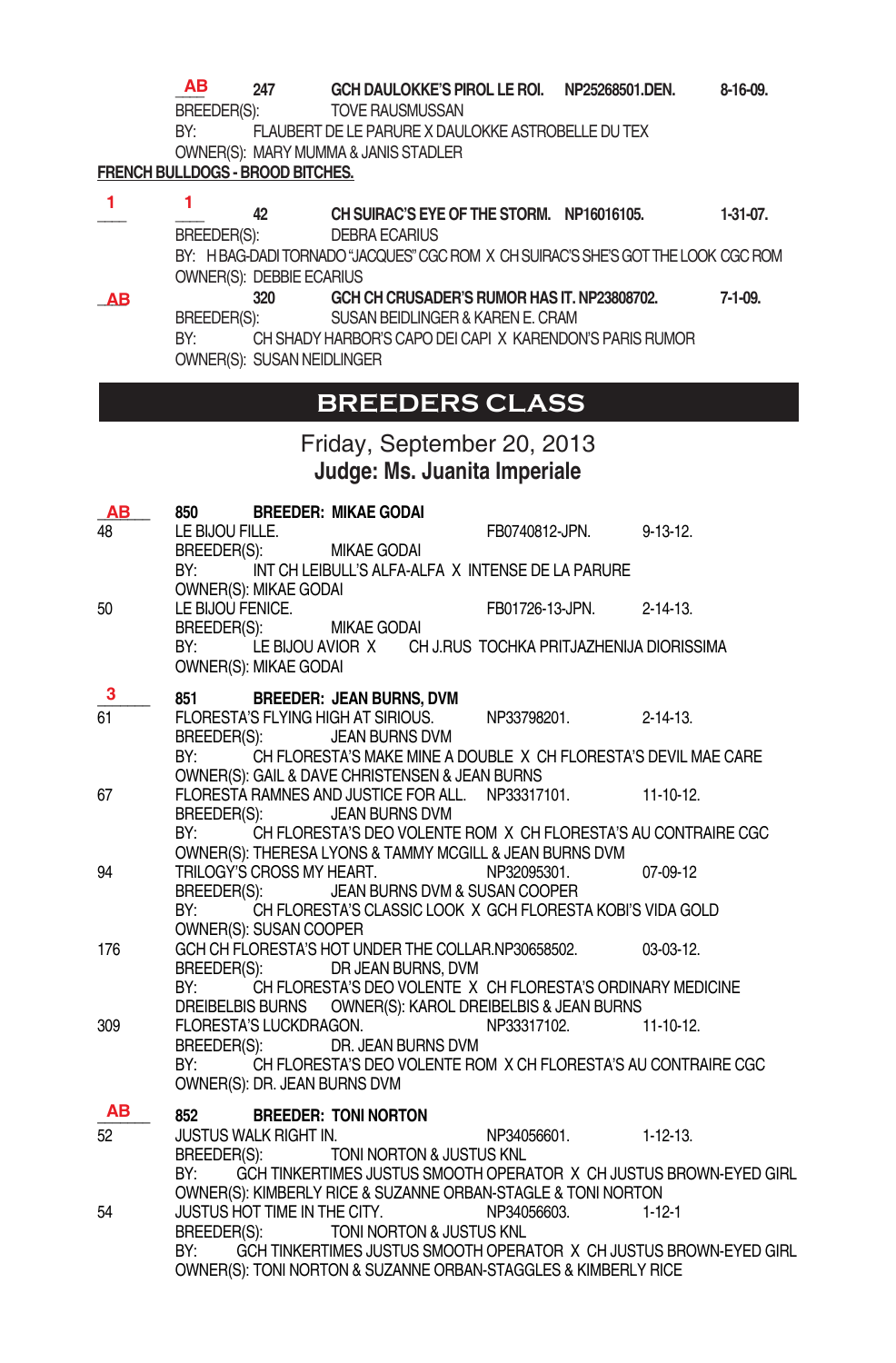| 57                  | JUSTUS PERFECT MOMENT.<br>TONI NORTON & JUSTUS KNL<br>BREEDER(S):<br>BY: MACH2 PACH2 DAUBLOKKE'S UNE VALLIANT GROSSE X CH JUSTUS BROWN-EYED GIRL<br>OWNER(S): TONI NORTON & SUZANNE ORBAN                                                       | NP30401401. | $10 - 10 - 11$ . |
|---------------------|-------------------------------------------------------------------------------------------------------------------------------------------------------------------------------------------------------------------------------------------------|-------------|------------------|
| $\mathbf{2}$<br>107 | 853<br><b>BREEDER: LORI HUNT, DVM</b><br>DULET'S MEDITATE ON THIS D'ASSISI.<br>TIFFANY DUKES & LORI HUNT DVM<br>BREEDER(S):                                                                                                                     | NP31452202. | $3 - 7 - 12$ .   |
| 108                 | BY: CH MAYBES DENIM BLUE D'ASSISIX DREAMLANDS LOST MY GENES IN VEGAS D'ASSIS<br>OWNER(S): TIFFANY DUKES<br>TICKLED PINK D'ASSISI.<br>BREEDER(S):<br>LORI HUNT DVM<br>GCH DAULOKKE'S PIROLE LE ROI X CH PRETTY PRETTY PLEASE D'ASSISI CGC<br>BY: | NP34068501. | $03-04-13.$      |
| 112                 | OWNER(S): LORI HUNT, DVM<br>SUMMER LOVIN' D'ASSISI.<br>LORI HUNT DVM<br>BREEDER(S):<br>GCH JENSIGN'S THE LOVE GURU X FASHION QUEEN D'ASSISI<br>BY:                                                                                              | NP31839602. | 06-03-12.        |
| 114                 | CH COLOR SPLASH D'ASSIS.<br>LORI HUNT DVM<br>BREEDER(S):<br>GCH BELBOULECAN LIBERTE DE VIRTUE X FASHION QUEEN D'ASSISI<br>BY:                                                                                                                   | NP30355501. | $11-29-11$ .     |
| 115                 | OWNER(S): LORI HUNT, DVM<br>CH BRICK BY BRICK D'ASSISI.<br>LORI HUNT, DVM<br>BREEDER(S):<br>GCH BELBOULECAN LIBERTE DE VIVRE X FASHION QUEEN D'ASSISI<br>BY:<br>OWNER(S): LORI HUNT, DVM                                                        | NP30355503. | $11-29-11.$      |
| -1                  | 854<br><b>BREEDER: DEBBIE ECARIUS</b>                                                                                                                                                                                                           |             |                  |
| 40                  | SUIRAC'S BLOWIN' AWAY D' MATISSE.<br>BREEDER(S): DEBBIE ECARIUS                                                                                                                                                                                 | NP33144503. | $10 - 1 - 12$ .  |
|                     | CH MATISSE FREEDOM CELEBRATION X CH SUIRAC'S EYE OF THE STORM CGC ROM<br>BY:<br>OWNER(S): DEBRA ECARIUS                                                                                                                                         |             |                  |
| 42                  | CH SUIRAC'S EYE OF THE STORM.<br><b>DEBRA ECARIUS</b><br>BREEDER(S):                                                                                                                                                                            | NP16016105. | $1-31-07.$       |
|                     |                                                                                                                                                                                                                                                 |             |                  |
|                     | CH BAG-DADI TORNADO "JACQUES" CGC ROM X CH SUIRAC'S SHE'S GOT THE<br>BY:<br>LOOK CGC ROM                                                                                                                                                        |             |                  |
| 49                  | <b>OWNER(S): DEBBIE ECARIUS</b><br>SUIRAC'S X FACTOR AT ODESSA.<br>BREEDER(S):<br><b>DEBRA ECARIUS</b>                                                                                                                                          | NP33144501. | $10-1-12$ .      |
|                     | CH MATISSE FREEDOM CELEBRATION X CH SURIAC'S EYE OF THE STORM CGC ROM<br>BY:                                                                                                                                                                    |             |                  |
| 51                  | OWNER(S): DEBORAH PALOWODA & DEBRA ECARIUS<br>INT'L GCH SUIRAC'S DEAL OR NO DEAL. NP18259303.<br>BREEDER(S):<br><b>DEBRA ECARIUS</b>                                                                                                            |             | $10 - 12 - 07$ . |

### **2013 BREEDERS CLASS WINNER: 854**

*This concludes RESULTS as taken from the Judges' Books. Please notify the Show Secretary of any discrepancies which will be cheerfully investigated and corrected, if neccessary.* 



SHOW SECRETARY: Arden Shaw Specialty Dog Shows 4891 Ballantrae, Bloomfield Hills, MI 48301 Phone: (248) 851-9729 Fax: (248) 855-6675 Email: arden@specialtydogshows.com Website: www.specialtydogshows.com (for online entry)